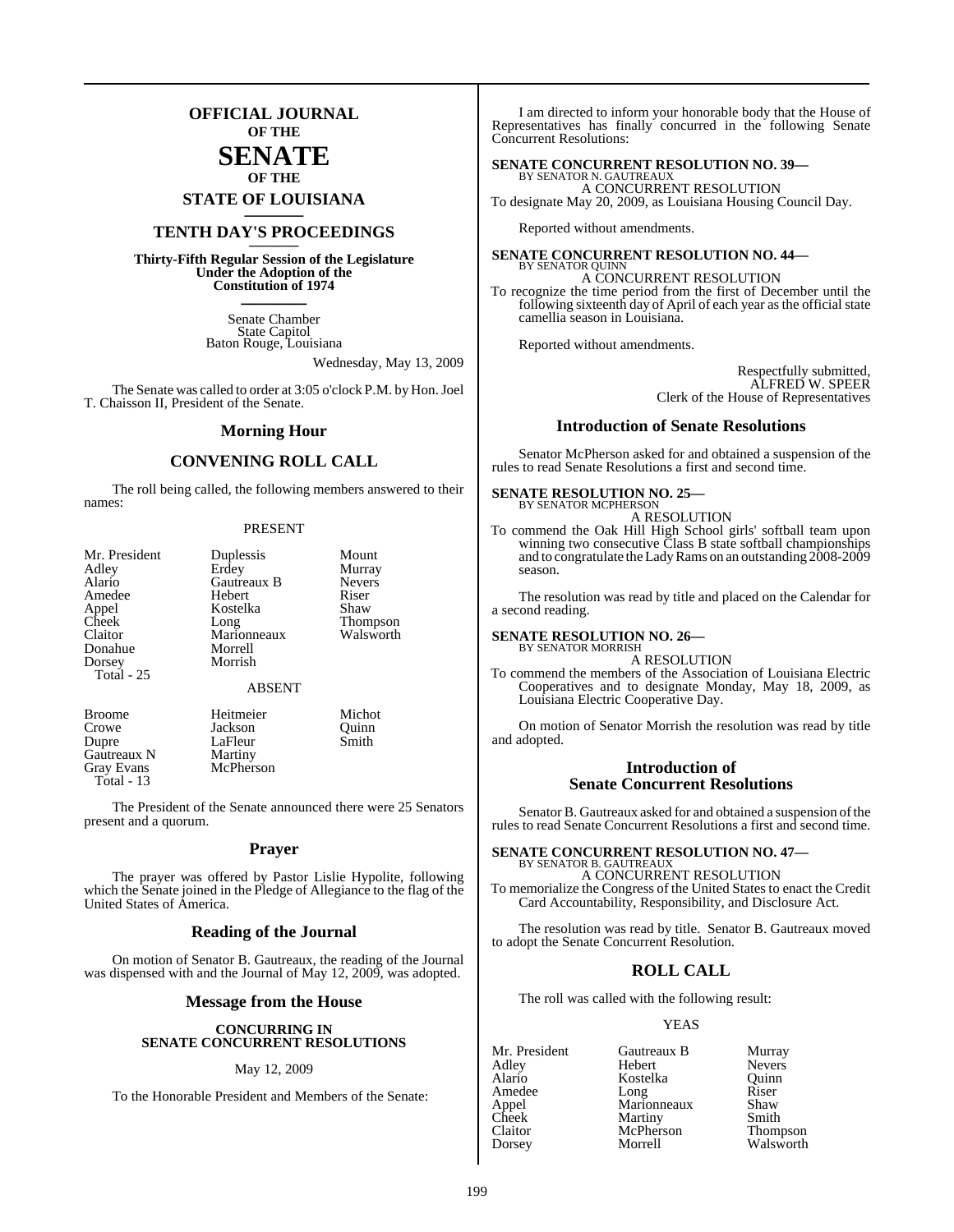| Duplessis  | Morrish     |
|------------|-------------|
| Erdev      | Mount       |
| Total - 28 |             |
|            | <b>NAYS</b> |

Total - 0

ABSENT

Broome Gautreaux N LaFleur<br>Crowe Gray Evans Michot Crowe Gray Evans<br>
Donahue Heitmeier Dupre Total - 10

The Chair declared the Senate adopted the Senate Concurrent Resolution and ordered it sent to the House.

Heitmeier<br>Jackson

#### **Message from the House**

#### **ASKING CONCURRENCE IN HOUSE BILLS AND JOINT RESOLUTIONS**

#### May 13, 2009

To the Honorable President and Members of the Senate:

I am directed to inform your honorable body that the House of Representatives has finally passed and asks your concurrence in the following House Bills and Joint Resolutions:

### **HOUSE BILL NO. 17—** BY REPRESENTATIVE PEARSON

AN ACT

To amend and reenact R.S. 15:572.1(A) and 574.2(A)(1) and R.S. 46:1803(B), relative to the membership of the Board of Pardons, the Board of Parole, and the Crime Victims Reparations Board; to authorize the Crimefighters, LLC organization to nominate a person to each of the boards; and to provide for related matters.

# **HOUSE BILL NO. 60—** BY REPRESENTATIVE PERRY

AN ACT

To amend and reenact R.S. 40:76(C)(introductory paragraph) and (3) and 79 $(C)$ (introductory paragraph) and to enact  $\overline{R}$ . S. 40:76 $(D)$ and 79(E), relative to records of birth; to clarify that a single adoptive parent who adopts a child in another state or a foreign country may obtain a record of birth listing the adoptive parent's name; to clarify that the registrar of vital records may only issue a new record of birth to an adoptive parent or parents under certain circumstances; and to provide for related matters.

#### **HOUSE BILL NO. 87—**

BY REPRESENTATIVE CARMODY AN ACT

To amend and reenact R.S. 14:81(A)(2), (C), and (E), relative to indecent behavior with juveniles; to amend the elements of the crime with regard to the type and method of delivery of lewd or lascivious communications to include textual, visual, written, or oral communications; to provide for definitions; and to provide for related matters.

**HOUSE BILL NO. 162—** BY REPRESENTATIVES SAM JONES AND CHAMPAGNE AN ACT

To enact R.S. 30:2000.13 and R.S. 36:359(B) and 917, relative to the Atchafalaya Basin Program; to create an advisory board in the Department of Natural Resources to advise the secretary regarding the Lake Fausse Point and Grand Avoille Cove area; to provide relative to board composition, meetings, and functions; and to provide for related matters.

# **Page 2 SENATE 10th DAY'S PROCEEDINGS**

#### **HOUSE BILL NO. 185—**

BY REPRESENTATIVE CORTEZ AN ACT

To enact R.S. 22:1289.1, relative to automobile insurance policies; to prohibit insurers from refusing to issue automobile insurance policies to certain purchasers based solely upon an impending named tropical storm or hurricane; and to provide for related matters.

#### **HOUSE BILL NO. 274—**

BY REPRESENTATIVE TEMPLET AN ACT

To amend and reenact R.S. 14:34.3 and 38.2(B), relative to crimes committed against school teachers; to provide for increased penalties for battery of a school teacher under certain circumstances; to provide for increased penalties for assault on a school teacher; and to provide for related matters.

**HOUSE BILL NO. 407—**<br>BY REPRESENTATIVES SMILEY, TUCKER, BALDONE, BILLIOT,<br>HENRY BURNS, CARTER, CHAMPAGNE, DOVE,<br>GISCLAIR, HARDY, HARRISON, HENDERSON, KATZ, LABRUZZO,<br>LIGI,LOPINTO,POPE,ROY,JANE SMITH,PATRICIA SMITH,TEMPLET AND WADDELL

#### AN ACT

To enact Chapter 19 of Title 49 of the Louisiana Revised Statutes of 1950, to be comprised of R.S. 49:1301 through 1306, relative to boards, commissions, and like entities; to provide for a website to contain certain information concerning certain boards, commissions, and like entities; to provide for the content of the website; to provide relative to the duties and responsibilities of certain boards, commissions, and like entities concerning the website; to provide relative to the powers and duties of the commissioner of administration concerning the website; to provide relative to notice of meetings of certain boards, commissions, and like entities; to provide relative to minutes of meetings of certain boards, commissions, and like entities; to provide for electronic submission; and to provide for related matters.

**HOUSE BILL NO. 564—**<br>BY REPRESENTATIVES ABRAMSON, AUSTIN BADON, BOBBY<br>BADON, BALDONE, BILLIOT, BROSSETT, HENRY BURNS, TIMBURNS,<br>BURRELL, CARTER, CHANEY, FOIL, GISCLAIR, MICKEY GUILLORY,<br>GUINN, HARDY, HAZEL, HENDERSON, JOH

To enact R.S. 14:46.3, relative to trafficking of children for sexual purposes; to create the crime of trafficking of children for sexual purposes; to provide for definitions; to prohibit the use of certain defenses; to provide for criminal penalties; and to provide for related matters.

# **HOUSE BILL NO. 588—** BY REPRESENTATIVE LANDRY

AN ACT To amend and reenact R.S. 15:588, relative to individual access to criminal history information; to authorize an individual or his authorized representative to obtain a certified copy of his criminal history information record; and to provide for related matters.

#### **HOUSE BILL NO. 591—**

BY REPRESENTATIVE ELLINGTON AN ACT

To amend and reenact R.S.  $24:55(D)(2)$  and  $(E)(2)$ , R.S. 42:1115.1(F), and R.S. 49:76(D)(2) and (E)(2), relative to laws within the jurisdiction of the Board of Ethics; to provide relative to the meaning of certain terms and phrases within such laws; to provide relative to the reporting of certain expenditures; to provide for application and effectiveness; and to provide for related matters.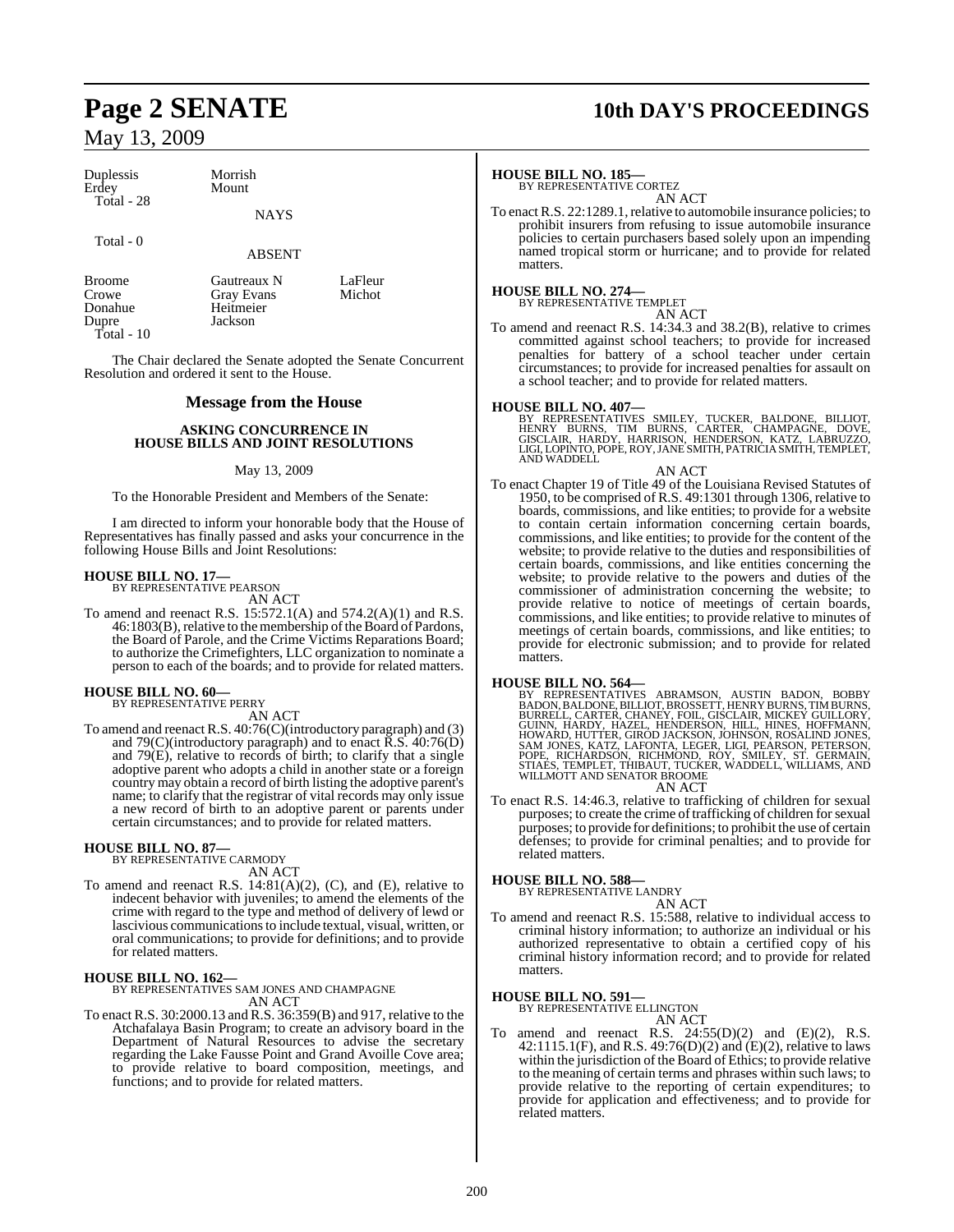# **10th DAY'S PROCEEDINGS Page 3 SENATE**

#### **HOUSE BILL NO. 619—**

BY REPRESENTATIVES TIM BURNS AND ANDERS AN ACT

To authorize and provide for the transfer or lease of certain state and other public properties; to provide for the property descriptions; to amend and reenact Section 7(introductory paragraph) of Act No. 264 of the 2007 Regular Session of the Legislature; and to provide for related matters.

#### **HOUSE BILL NO. 636—** BY REPRESENTATIVE MONICA

AN ACT

To amend and reenact R.S.  $32:415.1(A)(1)(a)$  and (B) and R.S. 34:851.24(F)(2) and 851.36(A) and to enactR.S. 32:414(V) and 667(B)(5) and R.S. 34:851.8 and 851.31(B), relative to boat safety; to provide for suspension of the privilege and prohibition to operate a watercraft upon certain waterways; to provide for suspension of driver's license; to provide for hardship appeal; to provide for boating safety equipment; to provide for boating safety education; and to provide for related matters.

#### **HOUSE BILL NO. 688—**

BY REPRESENTATIVE MONTOUCET AN ACT

To enact R.S. 14:40.6, relative to the unlawful disruption of the operation of a school; to create the crime of the unlawful disruption of the operation of a school; to provide for definitions; to provide for penalties; and to provide for related matters.

**HOUSE BILL NO. 476—**<br>BY REPRESENTATIVES CONNICK, HENRY BURNS, CARTER,<br>CHAMPAGNE, FOIL, LEGER, LIGI, LITTLE, MILLS, PERRY, POPE,<br>PUGH, ROBIDEAUX, SIMON, SMILEY, JANE SMITH, TALBOT,<br>TEMPLET, THIBAUT, AND WILLMOTT AND DUPLES AN ACT

To amend and reenact R.S. 14:81.4(A), (B)(2) and (4), and (E)(1), 91.1(A)(2), 91.2(A)(3) and (4), and R.S. 15:538(A), (D)(1)(b) and (c), and (6)(b) and (c), and to enact R.S. 14:91.3 and 91.4, relative to the protection of children; to amend the crime of prohibited sexual conduct between educator and student; to amend the crime of unlawful presence of a sexually violent predator to apply to child care facilities and family child day care homes; to amend the crime of unlawful presence of a sex offender to apply to certain locations; to create the crime of unlawful participation in a child-related business and to provide for criminal penalties; to create the crime of contributing to the endangerment of a minor and to provide for criminal penalties; to provide relative to conditions of probation, parole, or suspension of sentence for convicted sex offenders with respect to volunteer work activities; and to provide for related matters.

**HOUSE BILL NO. 777—** BY REPRESENTATIVE CHAMPAGNE AN ACT

To amend and reenact R.S. 42:1113(A)(1), relative to public servants and prohibited contractual arrangements; to authorize a municipal or parish governing authority to appoint one of its members to fill certain vacancies and to certain boards or commissions; to provide relative to the eligibility as a candidate in the next election of any governing authority member appointed to fill a vacancy; and to provide for related matters.

### **HOUSE BILL NO. 822—** BY REPRESENTATIVE PATRICIA SMITH

AN ACT

To amend and reenact R.S. 15:574.22(G), relative to the Louisiana Risk Review Panel; to provide with respect to those persons who are eligible for a review by the Louisiana Risk Review

# May 13, 2009

Panel; to provide with respect to eligibility of persons sentenced for certain violations of the Uniform Controlled Dangerous Substances Law; and to provide for related matters.

> Respectfully submitted, ALFRED W. SPEER Clerk of the House of Representatives

#### **House Bills and Joint Resolutions on First Reading**

Senator Smith asked for and obtained a suspension of the rules to read House Bills and Joint Resolutions a first and second time by title and refer them to Committee.

**HOUSE BILL NO. 17—** BY REPRESENTATIVE PEARSON AN ACT

To amend and reenact R.S. 15:572.1(A) and 574.2(A)(1) and R.S. 46:1803(B), relative to the membership of the Board of Pardons, the Board of Parole, and the Crime Victims Reparations Board; to authorize the Crimefighters, LLC organization to nominate a person to each of the boards; and to provide for related matters.

The bill was read by title and referred by the President to the Committee on Judiciary B.

#### **HOUSE BILL NO. 60—**

BY REPRESENTATIVE PERRY AN ACT

To amend and reenact R.S. 40:76(C)(introductory paragraph) and (3) and 79 $(C)$ (introductory paragraph) and to enact  $\overline{R}$ .S. 40:76 $\overline{D}$ ) and 79(E), relative to records of birth; to clarify that a single adoptive parent who adopts a child in another state or a foreign country may obtain a record of birth listing the adoptive parent's name; to clarify that the registrar of vital records may only issue a new record of birth to an adoptive parent or parents under certain circumstances; and to provide for related matters.

The bill was read by title and referred by the President to the Committee on Judiciary A.

**HOUSE BILL NO. 87—** BY REPRESENTATIVE CARMODY AN ACT

To amend and reenact R.S. 14:81(A)(2), (C), and (E), relative to indecent behavior with juveniles; to amend the elements of the crime with regard to the type and method of delivery of lewd or lascivious communications to include textual, visual, written, or oral communications; to provide for definitions; and to provide for related matters.

The bill was read by title and referred by the President to the Committee on Judiciary C.

**HOUSE BILL NO. 162—** BY REPRESENTATIVES SAM JONES AND CHAMPAGNE AN ACT

To enact R.S. 30:2000.13 and R.S. 36:359(B) and 917, relative to the Atchafalaya Basin Program; to create an advisory board in the Department of Natural Resources to advise the secretary regarding the Lake Fausse Point and Grand Avoille Cove area; to provide relative to board composition, meetings, and functions; and to provide for related matters.

The bill was read by title and referred by the President to the Committee on Natural Resources.

#### **HOUSE BILL NO. 185—**

BY REPRESENTATIVE CORTEZ AN ACT

To enact R.S. 22:1289.1, relative to automobile insurance policies; to prohibit insurers from refusing to issue automobile insurance policies to certain purchasers based solely upon an impending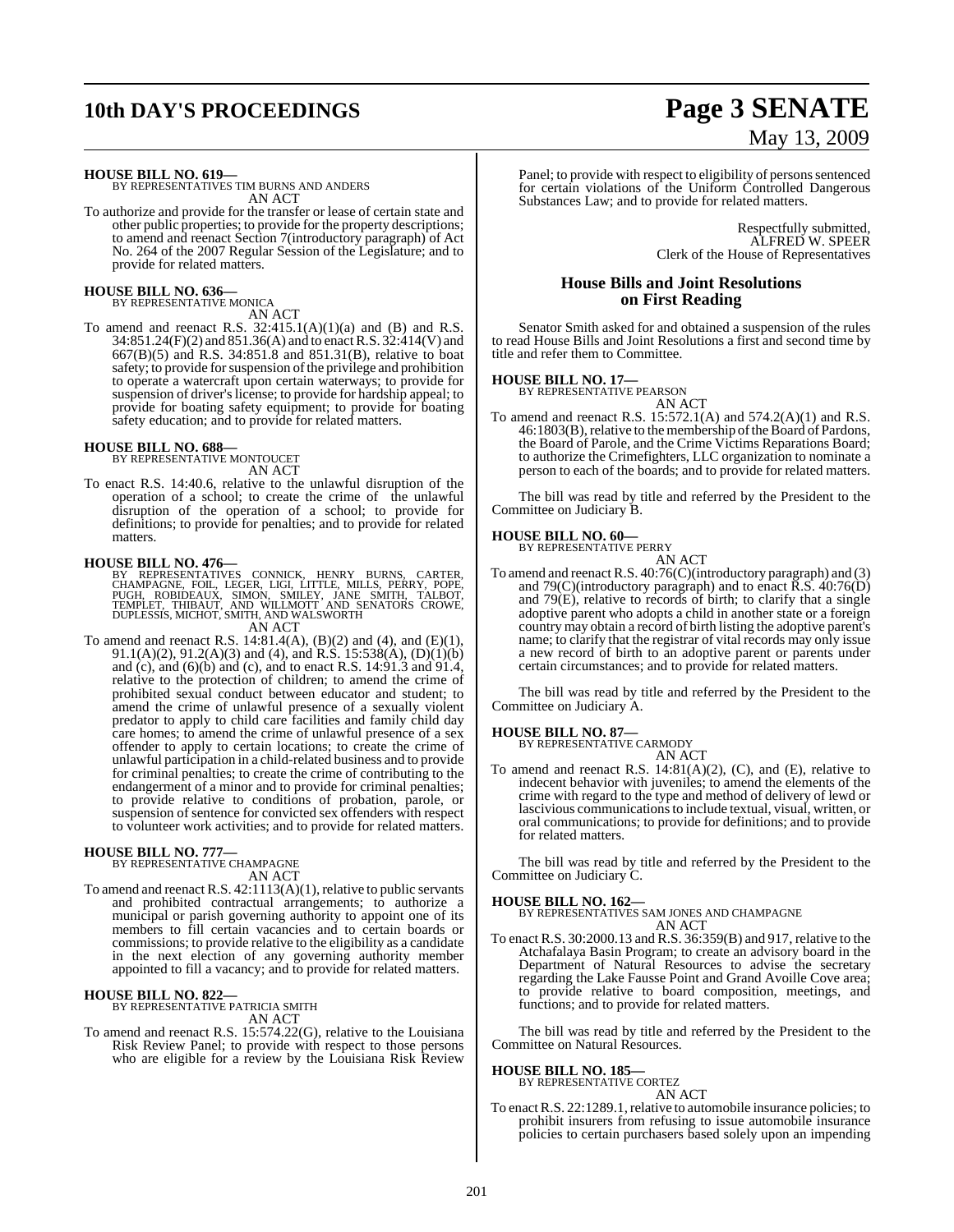## **Page 4 SENATE 10th DAY'S PROCEEDINGS**

named tropical storm or hurricane; and to provide for related matters.

The bill was read by title and referred by the President to the Committee on Insurance.

# **HOUSE BILL NO. 274—** BY REPRESENTATIVE TEMPLET

AN ACT

To amend and reenact R.S. 14:34.3 and 38.2(B), relative to crimes committed against school teachers; to provide for increased penalties for battery of a school teacher under certain circumstances; to provide for increased penalties for assault on a school teacher; and to provide for related matters.

The bill was read by title and referred by the President to the Committee on Judiciary C.

#### **HOUSE BILL NO. 407—**

BY REPRESENTATIVES SMILEY, TUCKER, BALDONE, BILLIOT,<br>HENRY BURNS, TIM BURNS, CARTER, CHAMPAGNE, DOVE,<br>GISCLAIR, HARDY, HARRISON, HENDERSON, KATZ, LABRUZZO,<br>LIGI,LOPINTO,POPE,ROY,JANESMITH,PATRICIASMITH,TEMPLET,<br>AND WADDELL

#### AN ACT

To enact Chapter 19 of Title 49 of the Louisiana Revised Statutes of 1950, to be comprised of R.S. 49:1301 through 1306, relative to boards, commissions, and like entities; to provide for a website to contain certain information concerning certain boards, commissions, and like entities; to provide for the content of the website; to provide relative to the duties and responsibilities of certain boards, commissions, and like entities concerning the website; to provide relative to the powers and duties of the commissioner of administration concerning the website; to provide relative to notice of meetings of certain boards, commissions, and like entities; to provide relative to minutes of meetings of certain boards, commissions, and like entities; to provide for electronic submission; and to provide for related matters.

The bill was read by title and referred by the President to the Committee on Senate and Governmental Affairs.

**HOUSE BILL NO. 476—**<br>BY REPRESENTATIVES CONNICK, HENRY BURNS, CARTER,<br>CHAMPAGNE, FOIL, LEGER, LIGI, LITTLE, MILLS, PERRY, POPE,<br>PUGH, ROBIDEAUX, SIMON, SMILEY, JANE SMITH, TALBOT,<br>TEMPLET, THIBAUT, AND WILLMOTT AND DUPLES

AN ACT

To amend and reenact R.S. 14:81.4(A), (B)(2) and (4), and (E)(1), 91.1(A)(2), 91.2(A)(3) and (4), and R.S. 15:538(A), (D)(1)(b) and (c), and (6)(b) and (c), and to enact R.S.  $14:91.3$  and  $91.4$ , relative to the protection of children; to amend the crime of prohibited sexual conduct between educator and student; to amend the crime of unlawful presence of a sexually violent predator to apply to child care facilities and family child day care homes; to amend the crime of unlawful presence of a sex offender to apply to certain locations; to create the crime of unlawful participation in a child-related business and to provide for criminal penalties; to create the crime of contributing to the endangerment of a minor and to provide for criminal penalties; to provide relative to conditions of probation, parole, or suspension of sentence for convicted sex offenders with respect to volunteer work activities; and to provide for related matters.

The bill was read by title and referred by the President to the Committee on Judiciary C.

#### **HOUSE BILL NO. 564—**

BY REPRESENTATIVES ABRAMSON, AUSTIN BADON, BOBBY<br>BADON,BALDONE,BILLIOT,BROSSETT,HENRYBURNS,TIMBURNS,<br>BURRELL,CARTER,CHANEY,FOLL,GISCLAIR,MICKEY,GUILLORY,<br>GUINN,HARDY,HAZEL,HENDERSON,HILL,HINES,HOUILLORY,<br>HOWARD,HUTTER,GIRO

AN ACT

To enact R.S. 14:46.3, relative to trafficking of children for sexual purposes; to create the crime of trafficking of children for sexual purposes; to provide for definitions; to prohibit the use of certain defenses; to provide for criminal penalties; and to provide for related matters.

The bill was read by title and referred by the President to the Committee on Judiciary C.

### **HOUSE BILL NO. 588—**

BY REPRESENTATIVE LANDRY AN ACT

To amend and reenact R.S. 15:588, relative to individual access to criminal history information; to authorize an individual or his authorized representative to obtain a certified copy of his criminal history information record; and to provide for related matters.

The bill was read by title and referred by the President to the Committee on Judiciary C.

#### **HOUSE BILL NO. 591—**

BY REPRESENTATIVE ELLINGTON AN ACT

To amend and reenact R.S.  $24:55(D)(2)$  and  $(E)(2)$ , R.S. 42:1115.1(F), and R.S. 49:76(D)(2) and  $(E)(2)$ , relative to laws within the jurisdiction of the Board of Ethics; to provide relative to the meaning of certain terms and phrases within such laws; to provide relative to the reporting of certain expenditures; to provide for application and effectiveness; and to provide for related matters.

The bill was read by title and referred by the President to the Committee on Senate and Governmental Affairs.

#### **HOUSE BILL NO. 619—**

BY REPRESENTATIVES TIM BURNS AND ANDERS AN ACT

To authorize and provide for the transfer or lease of certain state and other public properties; to provide for the property descriptions; to amend and reenact Section 7(introductory paragraph) of Act No. 264 of the 2007 Regular Session of the Legislature; and to provide for related matters.

The bill was read by title and referred by the President to the Committee on Natural Resources.

## **HOUSE BILL NO. 636—** BY REPRESENTATIVE MONICA

AN ACT To amend and reenact R.S.  $32:415.1(A)(1)(a)$  and (B) and R.S. 34:851.24(F)(2) and 851.36(A) and to enactR.S. 32:414(V) and 667(B)(5) and R.S. 34:851.8 and 851.31(B), relative to boat safety; to provide for suspension of the privilege and prohibition to operate a watercraft upon certain waterways; to provide for suspension of driver's license; to provide for hardship appeal; to provide for boating safety equipment; to provide for boating safety education; and to provide for related matters.

The bill was read by title and referred by the President to the Committee on Natural Resources.

#### **HOUSE BILL NO. 688—**

BY REPRESENTATIVE MONTOUCET AN ACT

To enact R.S. 14:40.6, relative to the unlawful disruption of the operation of a school; to create the crime of the unlawful disruption of the operation of a school; to provide for definitions; to provide for penalties; and to provide for related matters.

The bill was read by title and referred by the President to the Committee on Judiciary C.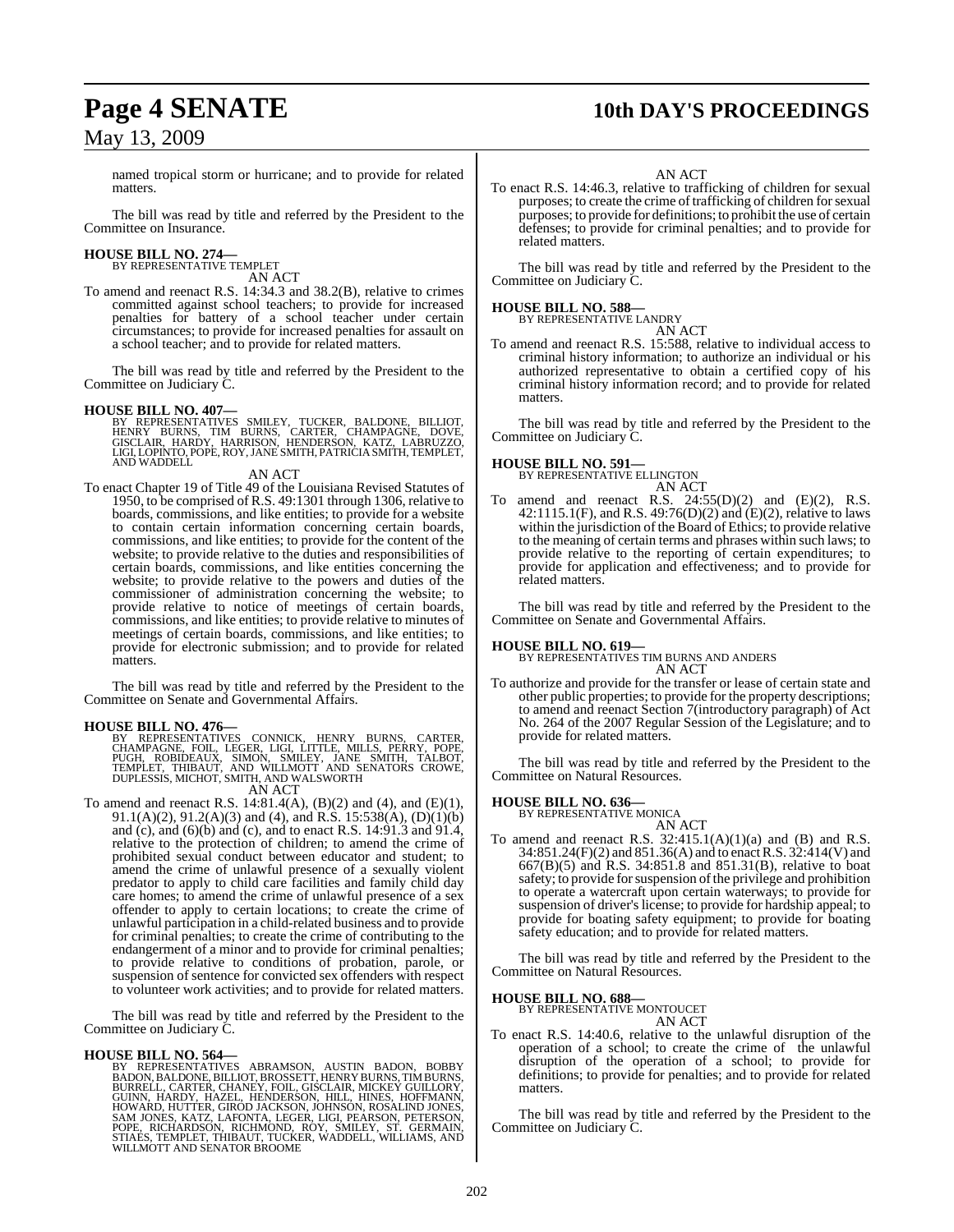# **10th DAY'S PROCEEDINGS Page 5 SENATE**

# May 13, 2009

#### **HOUSE BILL NO. 777—** BY REPRESENTATIVE CHAMPAGNE

AN ACT

To amend and reenact R.S. 42:1113(A)(1), relative to public servants and prohibited contractual arrangements; to authorize a municipal or parish governing authority to appoint one of its members to fill certain vacancies and to certain boards or commissions; to provide relative to the eligibility as a candidate in the next election of any governing authority member appointed to fill a vacancy; and to provide for related matters.

The bill was read by title and referred by the President to the Committee on Senate and Governmental Affairs.

#### **HOUSE BILL NO. 822—** BY REPRESENTATIVE PATRICIA SMITH

AN ACT

To amend and reenact R.S. 15:574.22(G), relative to the Louisiana Risk Review Panel; to provide with respect to those persons who are eligible for a review by the Louisiana Risk Review Panel; to provide with respect to eligibility of persons sentenced for certain violations of the Uniform Controlled Dangerous Substances Law; and to provide for related matters.

The bill was read by title and referred by the President to the Committee on Judiciary B.

#### **Message from the House**

#### **ASKING CONCURRENCE IN HOUSE CONCURRENT RESOLUTIONS**

#### May 12, 2009

To the Honorable President and Members of the Senate:

I am directed to inform your honorable body that the House of Representatives has finally passed and asks your concurrence in the following House Concurrent Resolutions:

HOUSE CONCURRENT RESOLUTION NO. 113-88 Y REPRESENTATIVES LOPINTO, ABRAMSON, ANDERS, ARMES, ARNOLD, AUBERT, AUSTIN BADON, BOBBY BADON, BALDONE, BARRAS, BARROW, BILLIOT, BROSSETT, BURFORD, HENRY BURNS, TIM BURNS, BURRELL, CA

To recognize May 10 through May 16, 2009, as Police Week and May 15, 2009, as Peace Officers Memorial Day, to commend law enforcement officers, and to encourage all citizensto join in the week's special commemorative tributes.

> Respectfully submitted, ALFRED W. SPEER Clerk of the House of Representatives

#### **House Concurrent Resolutions**

Senator Crowe asked for and obtained a suspension of the rules to read House Concurrent Resolutions a first and second time.

**HOUSE CONCURRENT RESOLUTION NO. 113—**<br>BY REPRESENTATIVES LOPINTO, ABRAMSON, ANDERS, ARMES,<br>ARNOLD, AUBERT, AUSTIN BADON, BOBBY BADON, BALDONE,<br>BARRAS, BARROW, BILLIOT, BROSSETT, BURFORD, HENRY BURNS, TIM BURNS, BURRELL, CARMODY, CARTER, CHAMPAGNE, CHAMDLER, CHANELE, CONNICK, CORTEZ, CRONER, DANAHAY, FOLDINON, EDNAND, FOLDINON, ENNIN, FOLDINON, FELIBERT GUILLORY, MILLOT, GEYMANN, GISCLAIR, GREENE, EELBERT GUILLORY, MICK

To recognize May 10 through May 16, 2009, as Police Week and May 15, 2009, as Peace Officers Memorial Day, to commend law enforcement officers, and to encourage all citizensto join in the week's special commemorative tributes.

The resolution was read by title. Senator Crowe moved to concur in the House Concurrent Resolution.

#### **ROLL CALL**

The roll was called with the following result:

|--|--|

| Mr. President | Erdey             | Morrell       |
|---------------|-------------------|---------------|
| Adley         | Gautreaux B       | Morrish       |
| Alario        | <b>Gray Evans</b> | Mount         |
| Amedee        | Hebert            | Murray        |
| Appel         | Heitmeier         | <b>Nevers</b> |
| Broome        | Jackson           | Ouinn         |
| Cheek         | Kostelka          | Riser         |
| Claitor       | Long              | Shaw          |
| Crowe         | Marionneaux       | Smith         |
| Donahue       | Martiny           | Thompson      |
| Dorsey        | McPherson         | Walsworth     |
| Duplessis     | Michot            |               |
| Total - 35    |                   |               |
|               | <b>NAYS</b>       |               |
| Total - 0     |                   |               |
|               | <b>ABSENT</b>     |               |
| Dupre         | Gautreaux N       | LaFleur       |

Total - 3

The Chair declared the Senate had concurred in the House Concurrent Resolution and ordered it returned to the House.

#### **Reports of Committees**

The following reports of committees were received and read:

#### **REPORT OF COMMITTEE ON**

#### **HEALTH AND WELFARE**

Senator Willie L. Mount, Chairman on behalf of the Committee on Health and Welfare, submitted the following report:

#### May 13, 2009

To the President and Members of the Senate:

I am directed by your Committee on Health and Welfare to submit the following report: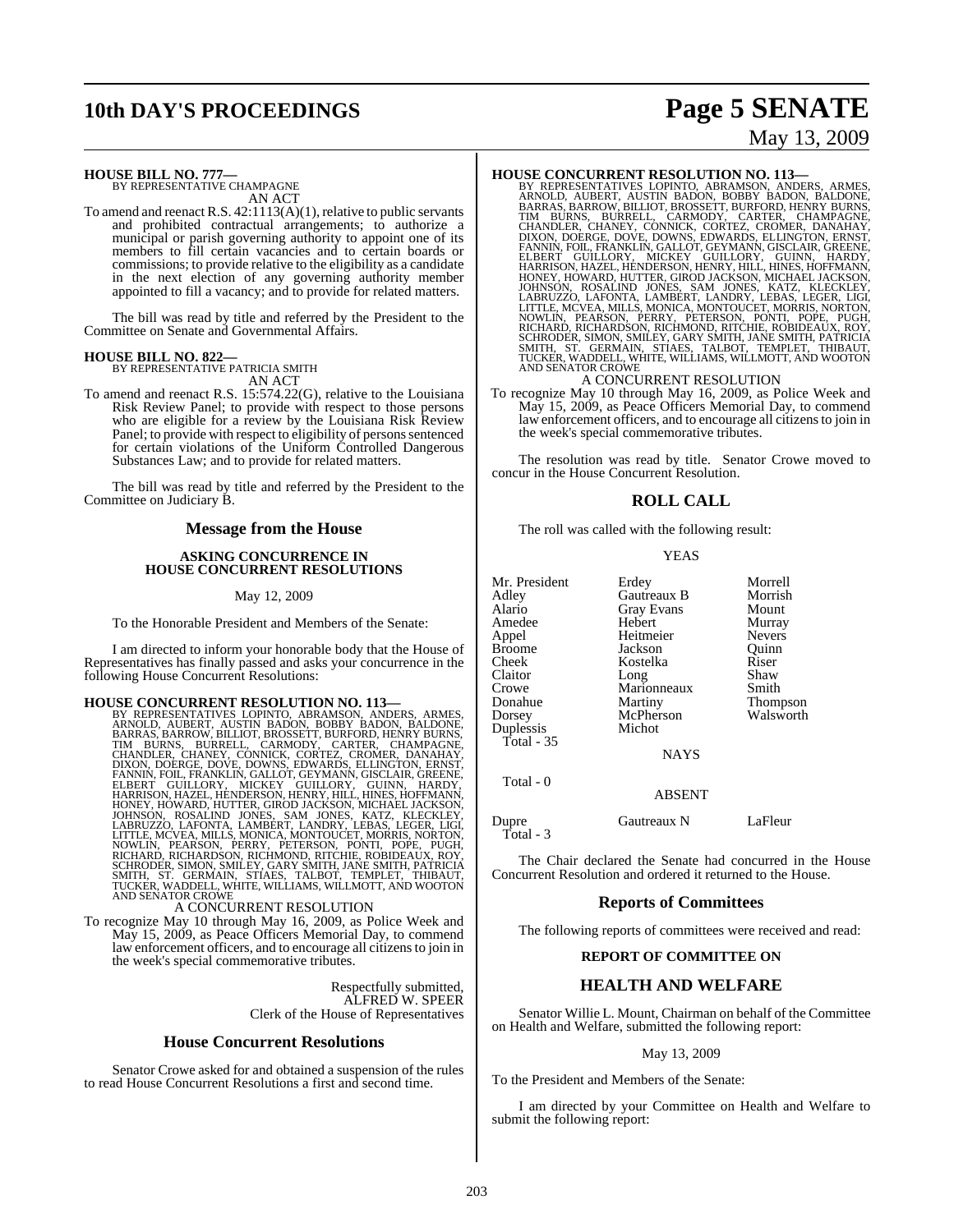#### **SENATE BILL NO. 80—** BY SENATOR CHEEK

AN ACT

To enact Part LXVI of Chapter 5 of Title 40 of the Louisiana Revised Statutes of 1950, to be comprised of R.S. 40:1300.291 through 1300.293, relative to Medicaid reimbursement; to provide for definitions; to provide for Medicaid reimbursement for certain health services providers; and to provide for related matters.

Reported favorably.

## **SENATE BILL NO. 107—** BY SENATOR CHEEK

AN ACT

To enact Chapter 10 of Title 29 of the Louisiana Revised Statutes of 1950, to be comprised ofR.S. 29:781 through 793, and to repeal R.S. 29:735.2(A), relative to emergency volunteer health practitioners; to provide for definitions; to provide for the regulation of services during an emergency; to provide for a volunteer health practitioner registration system; to provide for administrative sanctions; to provide for a limitation of liability for volunteer health practitioners; to provide for workers' compensation coverage; and to provide for related matters.

Reported with amendments.

#### **SENATE BILL NO. 137—** BY SENATOR JACKSON

AN ACT

To amend and reenact R.S.  $36:477(C)(1)$  and R.S. 46:1404 and to repeal R.S. 36:474(A)(10), relative to child care facilities and child placing agencies; to provide for the transfer of functions related to the licensure of child care facilities and child placing agencies from the secretary of the Department of Social Services to the office of community services within the Department of Social Services; to provide for the functions of the office of community services with the Department of Social Services; to provide for the licensure of child care facilities and child placing agencies; and to provide for related matters.

Reported favorably.

#### **SENATE BILL NO. 171—** BY SENATOR BROOME

AN ACT

To enact R.S. 46:1414, relative to child care facilities; to provide for the dissemination of information relating to the benefits of immunizing certain children against influenza; to provide for duties of a licensed child care facility; to provide for duties of the Department of Health and Hospitals and the Department of Social Services; and to provide for related matters.

Reported with amendments.

#### **SENATE BILL NO. 215—** BY SENATOR MORRISH

AN ACT

To enact Part LXVI of Chapter 5 of Title 40 of the Louisiana Revised Statutes of 1950, to be comprised of R.S. 40:1300.291, relative to hospital prospective payment methodology; to provide for designation as a major teaching hospital; to provide for definitions; to provide for criteria; and to provide for related matters.

Reported with amendments.

#### **SENATE BILL NO. 238—**

BY SENATORS MOUNT, CROWE, DUPLESSIS, MICHOT, SMITH AND<br>WALSWORTH AND REPRESENTATIVES HENRY, DURNY<br>CHAMPAGNE, FOIL, LITTLE, MILLS, PERRY, PUGH, ROBIDEAUX,<br>SIMON, SMILEY, JANE SMITH, THIBAUT AND WILLMOTT AN ACT

To amend and reenact Children's Code Article 1173(A) and R.S. 46:1403(A)(4), 1409(A), the introductory paragraph of 1409(B),

# **Page 6 SENATE 10th DAY'S PROCEEDINGS**

1409(C), 1409(D), 1412(A) and (B), the introductory paragraph of 1413(A), 1413(C), and (H), 1419, and 1420, and to repeal R.S. 36:478(C)(3) and (4) and R.S. 46:1406, 1407, 1410, 1411, 1413(N), and 1427, relative to child care facilities and child placing agencies; to provide for definitions; to provide for licensure, including application and revocation; to abolish the Louisiana Advisory Committee on Licensing of Child Care Facilities and Child Placing Agencies and the Louisiana Committee on Private Child Care; to provide for appeals; to provide for duties and obligations of the Department of Social Services; to provide for rule making; and to provide for related matters.

Reported with amendments.

Respectfully submitted, WILLIE L. MOUNT Chairman

#### **REPORT OF COMMITTEE ON**

#### **INSURANCE**

Senator Troy Hebert, Chairman on behalf of the Committee on Insurance, submitted the following report:

May 13, 2009

To the President and Members of the Senate:

I am directed by your Committee on Insurance to submit the following report:

#### **SENATE BILL NO. 130—**

BY SENATORS HEBERT, DUPRE AND MORRISH AND<br>REPRESENTATIVE KLECKLEY AN ACT

To amend and reenact R.S.  $22:2303(A)(1)$  and  $(2)$  and  $(D)(1)$ , relative to the Louisiana Citizens Property Insurance Corporation; to provide with respect to the powers, duties, functions and responsibilities of the corporation; to provide for the determination of rates charged by the corporation; and to provide for related matters.

Reported with amendments.

### **SENATE BILL NO. 164—** BY SENATOR MARIONNEAUX

AN ACT To amend and reenact R.S. 22:1319 and 1332 and to enact R.S. 22:1272, relative to insurance policies having increased deductibles for hurricane, wind, or named storm damage; to provide with respect to only one increased deductible per calendar year; and to provide for related matters.

Reported favorably.

### **SENATE BILL NO. 331—** BY SENATOR QUINN

AN ACT

To amend and reenact R.S. 22:832(A), relative to insurance license taxes; to provide for a reduction in the tax based upon the amount of admitted assets of an insurer placed in qualifying Louisiana investments; to require that investments be maintained in the state for a period of time in order to qualify for the reduction; and to provide for related matters.

Reported with amendments.

Respectfully submitted, TROY HEBERT Chairman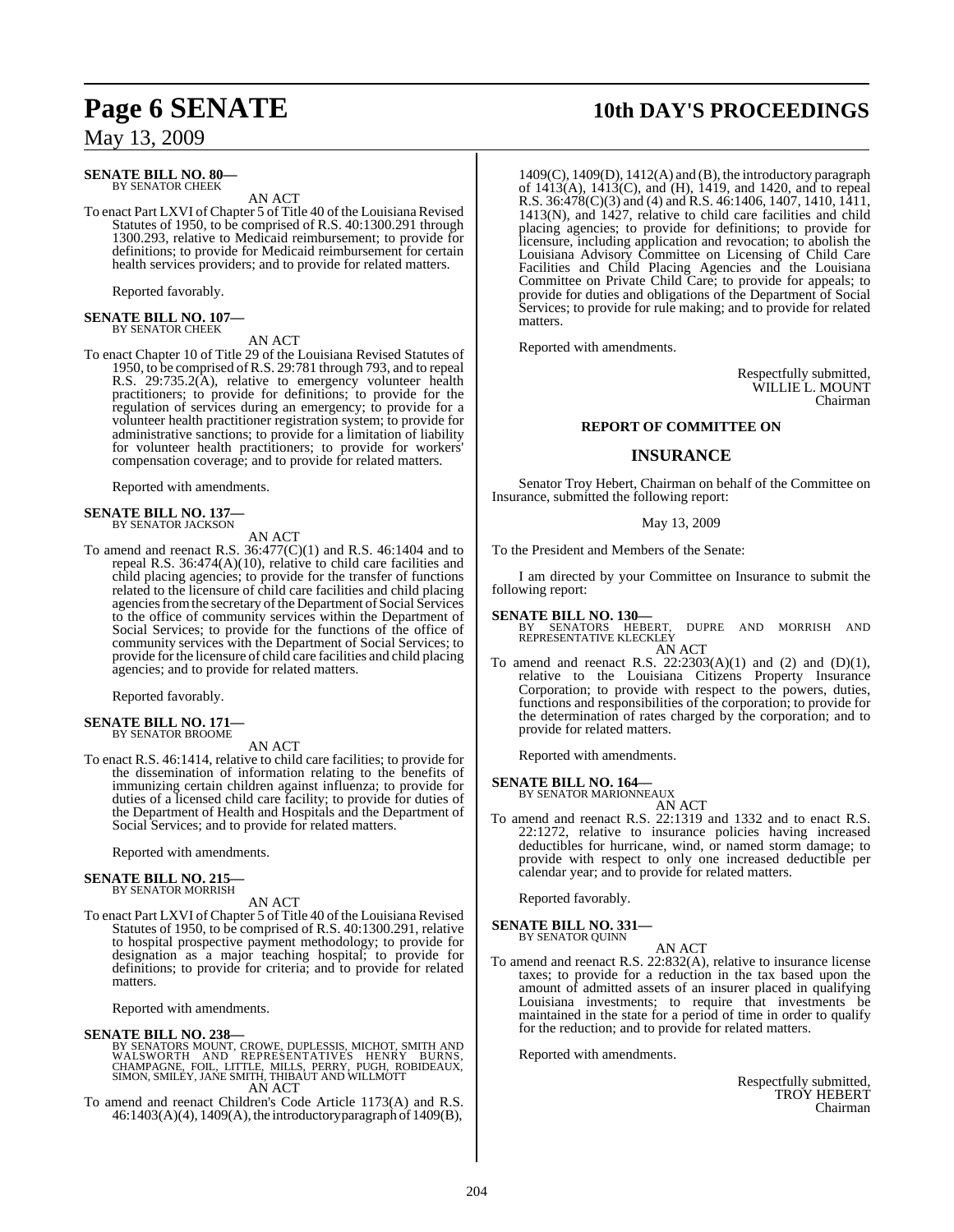# **10th DAY'S PROCEEDINGS Page 7 SENATE**

# May 13, 2009

#### **REPORT OF COMMITTEE ON**

#### **SENATE AND GOVERNMENTAL AFFAIRS**

Senator Robert W. Kostelka, Chairman on behalf of the Committee on Senate and Governmental Affairs, submitted the following report:

#### May 13, 2009

To the President and Members of the Senate:

I am directed by your Committee on Senate and Governmental Affairs to submit the following report:

#### **SENATE RESOLUTION NO. 20—** BY SENATOR CHAISSON

A RESOLUTION

To adopt Senate Rule No.7.6(K) of the Rules of Order of the Senate, relative to requests for legislation to be introduced after the start of a regular session; to provide that requestsfor legislation to be introduced after the start of a regular session must be received by Senate Legislative Services staff not later than six o'clock in the evening of the day prior to the last day for introduction of such matters.

Reported favorably.

### **SENATE CONCURRENT RESOLUTION NO. 40—** BY SENATOR SMITH A CONCURRENT RESOLUTION

To recognize May 10 through 16, 2009, as "Christian Heritage Week in Louisiana."

Reported favorably.

#### **SENATE BILL NO. 5—** BY SENATOR RISER

A JOINT RESOLUTION

Proposing to amend Article III, Sections 2 (A)(3)(a) and (4)(a) and 19 of the Constitution of Louisiana, relative to the legislature; to provide for the convening of the legislature for annual regular sessions; to provide for the effective date of legislation enacted at such sessions; and to specify an election for submission of the proposition to electors and provide a ballot proposition.

Reported favorably.

**SENATE BILL NO. 67—**<br>BY SENATORS MCPHERSON, DUPRE, N. GAUTREAUX, HEITMEIER,<br>LONG AND RISER AND REPRESENTATIVES HENRY BURNS, DIXON,<br>HINES, LEGER, PEARSON, RICHARD AND ROY A JOINT RESOLUTION

Proposing to amend Article IV, Section 4 and to add Article III, Section 4(G), Article IV, Section 21(F) of the Constitution of Louisiana, relative to state elected officials; to provide for the implementation of any salary increase enacted by law for certain state elected officials; and to specify an election for submission of the proposition to electors and provide a ballot proposition.

Reported with amendments.

#### **SENATE BILL NO. 195—** BY SENATOR KOSTELKA

AN ACT

To enact R.S. 42:1124.6, relative to financial disclosure; to require disclosure relative to campaign contributions by persons hired by statewide elected officials to serve as agency heads and by persons appointed to certain state boards and commissions; and to provide for related matters.

Reported favorably.

### **SENATE BILL NO. 261—**

BY SENATOR DONAHUE

AN ACT To enact Part II of Chapter 2 of Title 24 of the Louisiana Revised Statutes of 1950, to be comprised of R.S. 24:101 through 108, relative to streamlining state government; to provide a procedure forthe submission, consideration, approval, and implementation of recommendations of the Commission on Streamlining State Government; to provide for staff support and finances for the commission; to provide for cooperation with and support for the commission; to provide for the applicability of other laws; to provide for termination; and to provide for related matters.

Reported with amendments.

#### **SENATE BILL NO. 280—**

BY SENATOR CHAISSON AN ACT

To enact R.S. 42:1119(G), relative to the employment of certain employees; to permit the employment of certain immediate family members by certain elected officials under certain circumstances; and to provide for related matters.

Reported favorably.

Respectfully submitted, ROBERT W. KOSTELKA Chairman

#### **Senate Bills and Joint Resolutions on Second Reading Reported by Committees**

**SENATE BILL NO. 31—** BY SENATOR ADLEY

AN ACT

To amend and reenact R.S. 14:102.1, relative to offenses affecting public sensibility; to provide for the reclassification of certain acts as aggravated cruelty to an animal; to provide for penalties for unjustified causing of physical pain, suffering or death of an animal, and to provide for related matters.

Reported with amendments by the Committee on Judiciary C.

#### **SENATE COMMITTEE AMENDMENTS**

Amendments proposed by Senate Committee on Judiciary C to Original Senate Bill No. 31 by Senator Adley

#### AMENDMENT NO. 1

On page 3, between line 3 and line 4, insert:

"**(4) Any person who mistreats any living animal by any act or omission whereby unnecessary or unjustifiable physical pain, suffering, or death is caused to or permitted upon the animal shall also be guilty of aggravated cruelty to animals.**"

### AMENDMENT NO. 2

On page 3, line 4, delete "(4)" and insert "(**5**)"

AMENDMENT NO. 3 On page 3, line 8, delete "(5)" and insert "(**6**)"

On motion of Senator Dorsey, the committee amendment was adopted. The amended bill was read by title, ordered engrossed and passed to a third reading.

**SENATE BILL NO. 56—**

BY SENATOR DONAHUE

#### AN ACT

To amend and reenact R.S. 15:1094.1(A), relative to the Florida Parishes Juvenile Justice District; to provide for the composition of the board of commissioners of the Florida Parishes Juvenile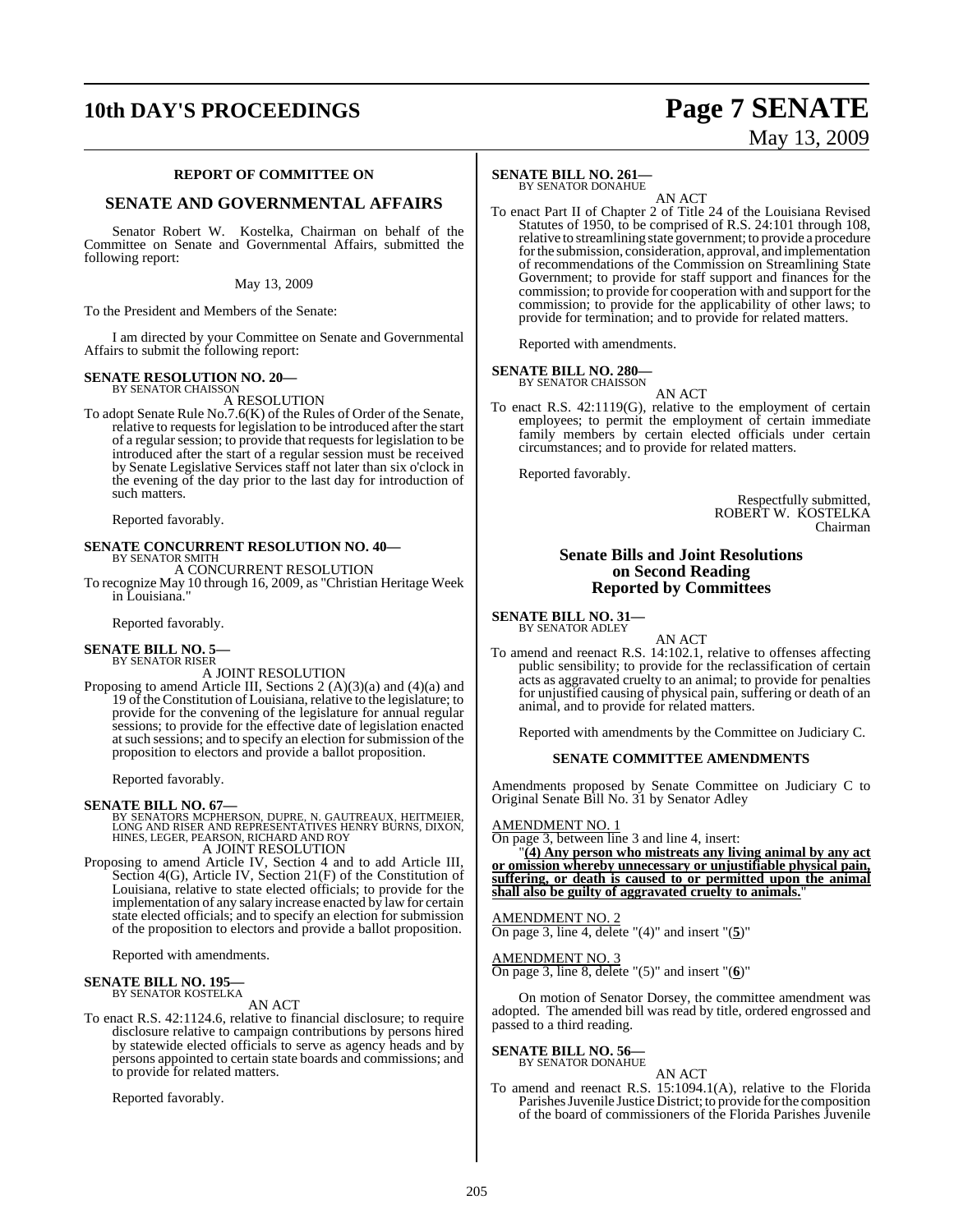# **Page 8 SENATE 10th DAY'S PROCEEDINGS**

### May 13, 2009

Justice Commission; to provide for the appointment of one additional commissioner for a four-year term; to provide certain terms, conditions and procedures; and to provide for related matters.

Reported with amendments by the Committee on Judiciary B.

#### **SENATE COMMITTEE AMENDMENTS**

Amendments proposed by Senate Committee on Judiciary B to Original Senate Bill No. 56 by Senator Donahue

#### AMENDMENT NO. 1

On page 2, line 5, change "**four-**year term" to "**term of four years**"

#### AMENDMENT NO. 2

On page 2, line 6, change "**four-year term,**" to "**term of four years,**"

On motion of Senator Martiny, the committee amendment was adopted. The amended bill was read by title, ordered engrossed and passed to a third reading.

#### **SENATE BILL NO. 58—** BY SENATOR SHAW

AN ACT

To amend and reenact R.S. 15:555(A)(3), relative to sexual assault task force; to provide for membership; and to provide for related matters.

Reported with amendments by the Committee on Judiciary B.

#### **SENATE COMMITTEE AMENDMENTS**

Amendments proposed by Senate Committee on Judiciary B to Original Senate Bill No. 58 by Senator Shaw

#### AMENDMENT NO. 1

On page 1, line 11, delete "The Sexual Assault Nurse Examiner" and insert in lieu thereof "**A sexual assault nurse examiner**"

#### AMENDMENT NO. 2

On page 1, line 13, delete "**as**"

On motion of Senator Martiny, the committee amendment was adopted. The amended bill was read by title, ordered engrossed and passed to a third reading.

### **SENATE BILL NO. 60—** BY SENATOR KOSTELKA

AN ACT

To amend and reenact Civil Code Article 3497, and to enact R.S. 3:4278.1(G) and 4278.2(G), relative to liberative prescription; to increase the prescriptive period for an action for damages for the harvesting of timber without the consent of the owner; to provide relative to an action for damages caused by the harvesting and sale of timber without the consent of the owner; and to provide for related matters.

Reported favorably by the Committee on Judiciary A. On motion of Senator Quinn, the bill wasread by title, ordered engrossed and passed to a third reading.

### **SENATE BILL NO. 70—** BY SENATOR MURRAY

AN ACT

To enact R.S. 44:181.7, relative to Orleans Parish; to specify the amount of fees to be collected for notarial archives records by the clerk of court, as ex officio recorder, of the Forty-First Judicial District Court; to provide an effective date; and to provide for related matters.

Reported with amendments by the Committee on Judiciary A.

#### **SENATE COMMITTEE AMENDMENTS**

Amendments proposed by Senate Committee on Judiciary A to Original Senate Bill No. 70 by Senator Murray

#### AMENDMENT NO. 1

On page 1, line 4, after "Court;" insert "to provide relative to the uses of such fee amounts;"

On motion of Senator Quinn, the committee amendment was adopted. The amended bill was read by title, ordered engrossed and passed to a third reading.

### **SENATE BILL NO. 106—**

BY SENATOR CHEEK

AN ACT To enact R.S. 29:735.5, relative to civil liability of health care providers and health care personnel; to provide immunity for health care providers and health care personnel during a declared state of emergency who render or fail to render emergency care, health care services, first aid, ambulatory assistance, transportation or care delivery during evacuations of health care provider facilities, during repopulations of such facilities and during the sheltering of such facilities; to provide for definitions, terms, and conditions; to provide for an effective date; and to provide for related matters.

Reported with amendments by the Committee on Judiciary A.

#### **SENATE COMMITTEE AMENDMENTS**

Amendments proposed by Senate Committee on Judiciary A to Original Senate Bill No. 106 by Senator Cheek

#### AMENDMENT NO. 1

On page 1, line 5, after "ambulatory" insert "or mobile medical unit"

AMENDMENT NO. 2 On page 1, line 13, after "**ambulatory**" insert "**or mobile medical unit**"

#### AMENDMENT NO. 3

On page 2, line 18, after "**facility**" insert "**, or a mobile medical unit,**"

#### AMENDMENT NO. 4

On page 2, at the end of line 18, delete "**and**" and on line 19 delete "**their spouses, siblings, parents, children and grandchildren;**"

On motion of Senator Quinn, the committee amendment was adopted. The amended bill was read by title, ordered engrossed and passed to a third reading.

### **SENATE BILL NO. 115—**

BY SENATOR MARTINY AN ACT

To enact Section 5 of Subpart A of Part V of Chapter 1 of Title 14 of the Louisiana Revised Statutes of 1950, to be comprised of R.S. 14:89.6, relative to human-animal hybrids; to prohibit humananimal hybrids; to provide for criminal elements; to provide for definitions; to provide for penalties; and to provide for related matters.

Reported with amendments by the Committee on Judiciary C.

#### **SENATE COMMITTEE AMENDMENTS**

Amendments proposed by Senate Committee on Judiciary C to Original Senate Bill No. 115 by Senator Martiny

AMENDMENT NO. 1 On page 2, line 3, after "**civil fine of**" delete "**the greater of**"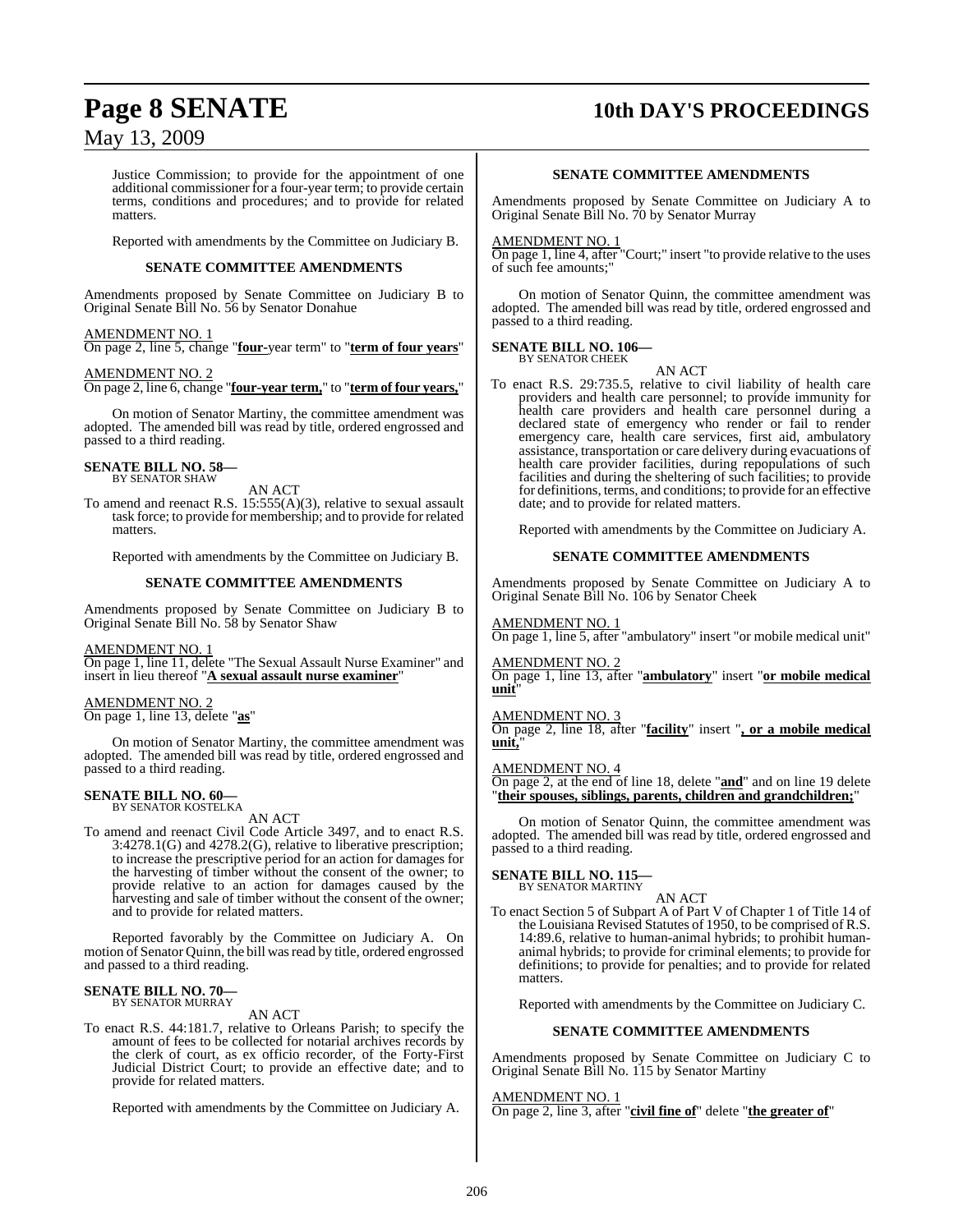# **10th DAY'S PROCEEDINGS Page 9 SENATE**

# May 13, 2009

#### AMENDMENT NO. 2

On page 2, line 9, after "**introduced**" add a "**.**" and delete the remainder of the line and delete line 10

#### AMENDMENT NO. 3

On page 2, line 25, change "**homo**" to "**Homo**"

#### AMENDMENT NO. 4

On page 2, line 26, after "**earliest**" change "**states**" to "**stages**"

On motion of Senator Dorsey, the committee amendment was adopted. The amended bill was read by title, ordered engrossed and passed to a third reading.

#### **SENATE BILL NO. 121—** BY SENATOR LONG

AN ACT

To enact R.S. 11:609, relative to retired peace officers; to allow officers to purchase their firearms upon retirement; to provide for criteria; and to provide for related matters.

Reported favorably by the Committee on Judiciary B. On motion of Senator Martiny, the bill was read by title, ordered engrossed and passed to a third reading.

# **SENATE BILL NO. 125—** BY SENATOR THOMPSON

AN ACT

To amend and reenactR.S. 33:1448(G) and to enactR.S. 33:1448(U), relative to sheriffs; to provide for the premium costs of group hospital, health, and life insurance for retired sheriffs and deputy sheriffs in Madison Parish; to provide for eligibility; to provide for an effective date; and to provide for related matters.

Reported with amendments by the Committee on Judiciary B.

#### **SENATE COMMITTEE AMENDMENTS**

Amendments proposed by Senate Committee on Judiciary B to Original Senate Bill No. 125 by Senator Thompson

#### AMENDMENT NO. 1 On page 2, line 17, change "**retired**" to "**retires**"

AMENDMENT NO. 2 On page 2, line 18, change "**sheriffs and deputy sheriffs**" to "**any sheriff or deputy sheriff**"

AMENDMENT NO. 3 On page 2, line 22, after "**with**" and before "**:**" insert "**either of the following**"

AMENDMENT NO. 4 On page 2, line 23, change "**who are**" to "**and were**" and change "**;**" to "**.**"

AMENDMENT NO. 5 On page 2, delete line 24

AMENDMENT NO. 6 On page 2, line 26, change "**sheriffs and deputy sheriffs who retire**" to "**any sheriff or deputy sheriff who retires**"

AMENDMENT NO. 7

On page 2, line 29, change "**provision**" to " **provisions**" and change "**sheriff and deputy sheriffs who have**" to "**any sheriff or deputy** sheriff who has

AMENDMENT NO. 8 On page 3, line 3, change "**sheriff and deputy sheriffs who retire**" to "**any sheriff or deputy sheriff who retires**"

AMENDMENT NO. 9 On page 3, line 6, change "**retired**" to "**retires**"

On motion of Senator Martiny, the committee amendment was adopted. The amended bill was read by title, ordered engrossed and passed to a third reading.

## **SENATE BILL NO. 132—** BY SENATOR DORSEY

AN ACT

To enact R.S. 14:30(A)(10) and Code of Criminal Procedure Art. 905.4(A)(13), relative to the crime of first degree murder and aggravated circumstances; to provide for elements of such crime; and to provide for related matters.

Reported favorably by the Committee on Judiciary C. On motion of Senator Dorsey, the bill was read by title, ordered engrossed and passed to a third reading.

## **SENATE BILL NO. 135—** BY SENATOR HEITMEIER

AN ACT

To amend and reenact R.S. 14:112.2(B), relative to offenses affecting law enforcement; to provide relative to fraudulent portrayal of a law enforcement officer or firefighter; to provide for definitions; and to provide for related matters.

Reported with amendments by the Committee on Judiciary C.

#### **SENATE COMMITTEE AMENDMENTS**

Amendments proposed by Senate Committee on Judiciary C to Original Senate Bill No. 135 by Senator Heitmeier

#### AMENDMENT NO. 1

On page 1, line 12, after "wardens," and before "firemen," insert "**livestock brand inspectors, forestry officers,**"

On motion of Senator Dorsey, the committee amendment was adopted. The amended bill was read by title, ordered engrossed and passed to a third reading.

### **SENATE BILL NO. 140—**

BY SENATOR RISER

AN ACT To amend and reenact R.S. 30:2373(D) and to enactR.S. 30:2373(F), relative to certain hazardous materials; to provide a standard of care with respect to the handling or storing of a hazardous material; to provide for reimbursement of emergency response costs of a release of a hazardous material, waste, or substance; to provide for situations when reimbursement from the Oil Spill Contingency Fund is not applicable; to provide for penalties, terms, and conditions; and to provide for related matters.

Reported with amendments by the Committee on Environmental Quality.

#### **SENATE COMMITTEE AMENDMENTS**

Amendments proposed by Senate Committee on Environmental Quality to Original Senate Bill No. 140 by Senator Riser

AMENDMENT NO. 1 On page 1, line 6, delete "the Oil Spill Contingency Fund is" and insert "certain funds are"

AMENDMENT NO. 2 On page 1, line 17, after "**manner**" delete "**or**"

#### AMENDMENT NO. 3

On page 2, delete lines 1 through 3, and insert: "**without regard for the hazards of the material and causes a significant impact to public health and safety as a result of a reportable release of a hazardous material shall be in violation of this Subsection**."

#### AMENDMENT NO. 4

On page 2, line 8, after "**who**" delete the remainder of the line, delete lines 9 through 15, and insert: "**causes a reportable release that**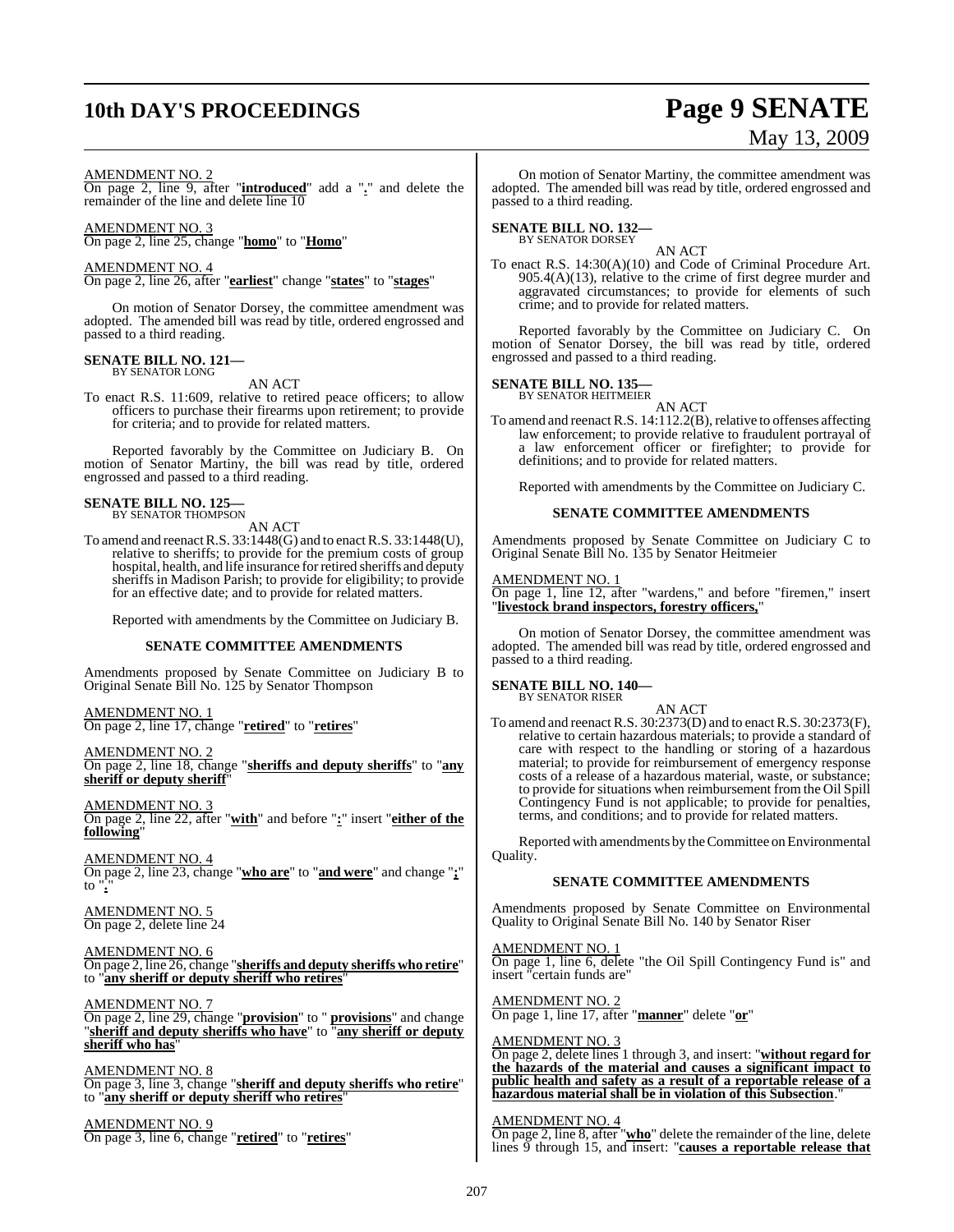# **Page 10 SENATE** 10th DAY'S PROCEEDINGS

### May 13, 2009

**requires a significant emergency response by the department or is in violation of Subsection D of this Section, shall reimburse the department for reasonable and extraordinary costs of emergency response, including actions taken by the department to mitigate such reportable release.**"

#### AMENDMENT NO. 5

On page 2, line 16, delete "**a state agency**" and insert "**the department**"

### AMENDMENT NO. 6

On page 2, at the end of line 17, delete "**by such agency**"

#### AMENDMENT NO. 7

On page 2, line 18, delete "**from**" and insert: "**to the department from other response funds, including but not limited to the HazardousWasteProtectionFund, R.S. 30:2198,theMotorFuels Underground Storage Tank Trust Fund, R.S. 30:2195, et seq., and**"

On motion of Senator Amedee, the committee amendment was adopted. The amended bill was read by title, ordered engrossed and passed to a third reading.

#### **SENATE BILL NO. 145—**

BY SENATORS CROWE, APPEL, DUPLESSIS, MICHOT, SMITH AND WALSWORTH AND REPRESENTATIVES HENRY BURNS,<br>CHAMPAGNE, FOIL, LITTLE, MILLS, PERRY, PUGH, ROBIDEAUX,<br>SIMON, SMILEY, JANE SMITH AND THIBAUT<br>AN ACT

To enact R.S. 14:73.8, relative to computer related crimes; to create the crime of "unauthorized use of a wireless router system" for the purpose of downloading, up loading, or selling pornography involving juveniles; to provide for definition; to provide for penalties; and to provide for related matters.

Reported with amendments by the Committee on Judiciary C.

#### **SENATE COMMITTEE AMENDMENTS**

Amendments proposed by Senate Committee on Judiciary C to Original Senate Bill No. 145 by Senator Crowe

#### AMENDMENT NO. 1

On page 2, line 8, after "**juvenile**" delete the remainder of the line and insert "**when the victim is**"

AMENDMENT NO. 2

On page 2, line 9, delete "**victim**" and after "**thirteen years**" and before "**the offender**" delete "**when**" and insert "**and**"

On motion of Senator Dorsey, the committee amendment was adopted. The amended bill was read by title, ordered engrossed and passed to a third reading.

### **SENATE BILL NO. 254—** BY SENATOR MURRAY

AN ACT

To amend and reenact R.S. 14:35.3(A) and (B)(2), relative to the crime of domestic abuse battery; to provide for definitions; and to provide for related matters.

Reported with amendments by the Committee on Judiciary C.

#### **SENATE COMMITTEE AMENDMENTS**

Amendments proposed by Senate Committee on Judiciary C to Original Senate Bill No. 254 by Senator Murray

#### AMENDMENT NO. 1

On page 2, line 1, after "any" delete "biological"

On motion of Senator Dorsey, the committee amendment was adopted. The amended bill was read by title, ordered engrossed and passed to a third reading.

**SENATE BILL NO. 260—** BY SENATORS CLAITOR AND BROOME AND REPRESENTATIVE **GREENE** AN ACT

To amend and reenact Children's Code Articles 604 and 1512 and R.S. 46:236.2(A)(2), relative to jurisdiction; to provide for exclusive jurisdiction with the East Baton Rouge Family Court; to provide for procedures; to provide for support orders; and to provide for related matters.

Reported with amendments by the Committee on Judiciary A.

#### **SENATE COMMITTEE AMENDMENTS**

Amendments proposed by Senate Committee on Judiciary A to Original Senate Bill No. 260 by Senator Claitor

#### AMENDMENT NO. 1

On page 1, line 2, after "reenact" delete "Children's Code Articles 604 and 1512 and"

#### AMENDMENT NO. 2

On page 1, line 3, after "jurisdiction;" delete the remainder of the line and line 4 and insert the following: "to provide relative to support orders; to provide procedures; to provide relative to the jurisdiction of the Juvenile Court for East Baton Rouge Parish; and"

#### AMENDMENT NO. 3

On page 1, delete lines 7 through 17

AMENDMENT NO. 4 On page 2, delete lines 1 through 3

### AMENDMENT NO. 5

On page 2, line 4, change "Section 2." to "Section 1"

AMENDMENT NO. 6 On page 2, line 7, change "and  $1621^{\circ}$ " to "and  $1621^{\circ}$ "

#### AMENDMENT NO. 7

On page 2, line 12, after "registered" and before the period insert "**; however, in East Baton Rouge Parish a support order may be transferred pursuant to this Paragraph to the family or juvenile court**"

On motion of Senator Quinn, the committee amendment was adopted. The amended bill was read by title, ordered engrossed and passed to a third reading.

**SENATE BILL NO. 273—** BY SENATOR MARTINY

AN ACT

To enactR.S. 27:306(C)(2)(a)(iii) and (5), relative to the Video Draw Poker Devices Control Law; to provide relative to the requirements for qualified truck stop facilities; and to provide for related matters.

Reported with amendments by the Committee on Judiciary B.

#### **SENATE COMMITTEE AMENDMENTS**

Amendments proposed by Senate Committee on Judiciary B to Original Senate Bill No. 273 by Senator Martiny

AMENDMENT NO. 1 On page 1, line 2, change "R.S. 27:306(C)(2)(a)(iii) and (5)," to "R.S.  $27:\overline{306}(C)(5),$ "

#### AMENDMENT NO. 2

On page 1, line 6, after "R.S. 27:306(C)" delete the remainder of the line and insert in lieu thereof "(5) is hereby enacted to"

#### AMENDMENT NO. 3 On page 1, delete line 10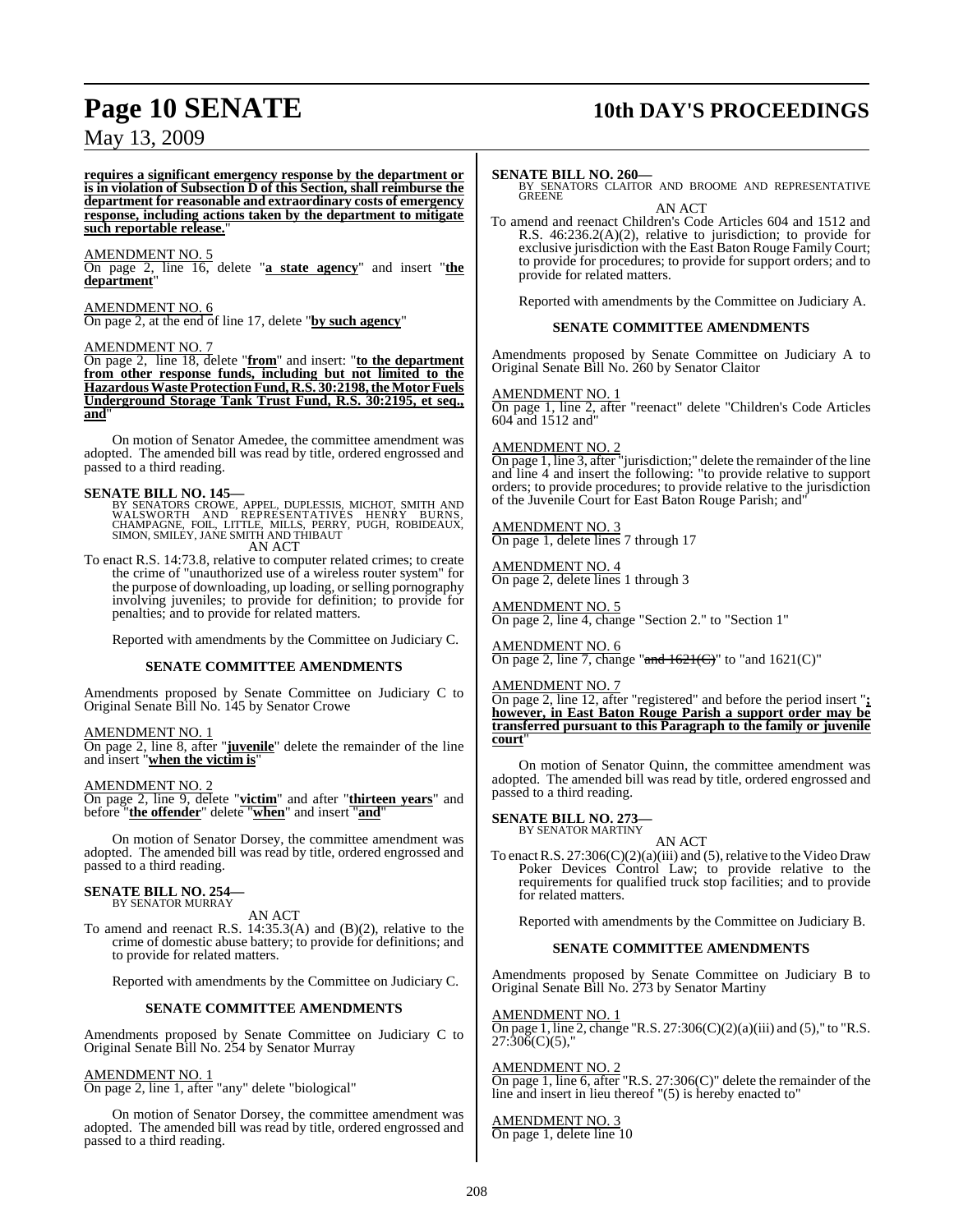# **10th DAY'S PROCEEDINGS Page 11 SENATE**

#### AMENDMENT NO. 4 On page 1, line 11, change "**(iii)**" to "**(5)**"

AMENDMENT NO. 5 On page 1, line 15, change "**residential property**" to "**designated residential district**"

#### AMENDMENT NO. 6

On page 2, line 4, after "**January 1, 2010.**" insert the following: "**If a parish or municipality does not have a zoning ordinance which designates certain property within their jurisdiction as residential districts, the governing authority of the parish or municipality shall have the authority to designate to certain areas of their jurisdiction as residential districts for the purpose of this** Paragraph.

#### AMENDMENT NO. 7

On page 2, delete lines 6 through 13 in their entirety

On motion of Senator Martiny, the committee amendment was adopted. The amended bill was read by title, ordered engrossed and passed to a third reading.

#### **SENATE BILL NO. 284—** BY SENATOR HEBERT

AN ACT

To enact R.S. 26:74(E), relative to local license and permit fees; to provide for wholesaler of beverages of high alcoholic content; to provide for restrictions; and to provide for related matters.

Reported favorably by the Committee on Judiciary B. On motion of Senator Martiny, the bill was read by title, ordered engrossed and passed to a third reading.

#### **SENATE BILL NO. 317—** BY SENATOR HEBERT

AN ACT

To amend and reenact R.S. 30:2159.1, relative to construction and demolition debris solid waste facilities; to provide certain restrictions; to provide certain exceptions; to provide an effective date; and to provide for related matters.

Reported with amendments by the Committee on Environmental Quality.

#### **SENATE COMMITTEE AMENDMENTS**

Amendments proposed by Senate Committee on Environmental Quality to Original Senate Bill No. 317 by Senator Hebert

#### AMENDMENT NO. 1

On page 1, at the end of line 2, delete "solid" and at the beginning of line 3, delete "waste"

AMENDMENT NO. 2 On page 1, line 7, delete "**solid waste**"

AMENDMENT NO. 3 On page 1, line 13, delete "solid waste"

#### AMENDMENT NO. 4 On page 2, at the end of line 3, delete "**solid waste**"

#### AMENDMENT NO. 5

On page 2, at the end of line 4, delete "**solid waste**"

On motion of Senator Amedee, the committee amendment was adopted. The amended bill was read by title, ordered engrossed and passed to a third reading.

#### **House Bills and Joint Resolutions on Second Reading Reported by Committees**

# **HOUSE BILL NO. 182—** BY REPRESENTATIVE ROBIDEAUX

AN ACT

To enact Part III-I of Title 19 of the Louisiana Revised Statutes of 1950, to be comprised of R.S. 19:139 through 139.7, relative to expropriation by a declaration of taking; to authorize the city of Lafayette and parish of Lafayette to expropriate property for the Kaliste Saloom Road Widening Project; to provide procedures for the expropriation by a declaration of taking; and to provide for related matters.

Reported favorably by the Committee on Judiciary A. The bill was read by title and referred to the Legislative Bureau.

# **HOUSE BILL NO. 336—** BY REPRESENTATIVE EDWARDS

AN ACT To amend and reenact Code of Civil Procedure Articles 3432(introductory paragraph) and 3434 and to repeal Code of Civil Procedure Article 3433, relative to successions; to provide for the removal of certain references to inheritance taxes and to the inheritance tax collector in succession procedure; to provide for the payment or delivery of money or property of the deceased by certain financial institutions; and to provide for related matters.

Reported favorably by the Committee on Judiciary A. The bill was read by title and referred to the Legislative Bureau.

### **HOUSE BILL NO. 566—** BY REPRESENTATIVE ELLINGTON

AN ACT

To amend and reenact R.S. 13:5104(A), relative to the Governmental Claims Act; to provide relative to venue for suits filed against the state, state agency, and officers or employees of the state or state agency under certain circumstances; and to provide for related matters.

Reported favorably by the Committee on Judiciary A. The bill was read by title and referred to the Legislative Bureau.

#### **HOUSE BILL NO. 620—**

BY REPRESENTATIVE CORTEZ AN ACT

To amend and reenact R.S. 46:438.3(B), 439.1, 439.2(A)(2)(b), 439.3, and 439.4(A)(1) and (3), (C)(1), (D), and (G), relative to the Medical Assistance Program Integrity Law; to provide for false or fraudulent claims; to provide for qui tam actions; to provide for qui tam procedures; to provide for the recovery awarded to a qui tam plaintiff; to comply with the provisions of section 1909 of the federal Social Security Act to increase by ten percent Louisiana's share of any amounts recovered through a false claims action; and to provide for related matters.

Reported with amendments by the Committee on Judiciary A.

#### **SENATE COMMITTEE AMENDMENTS**

Amendments proposed by Senate Committee on Judiciary A to Reengrossed House Bill No. 620 by Representative Cortez

#### AMENDMENT NO. 1

On page 3, between lines 16 and 17, insert

"G. **F.** No employer of a qui tam plaintiff shall discharge, demote, suspend, threaten, harass, or discriminate against a qui tam plaintiff at any time arising out of the fact that the qui tam plaintiff brought an action pursuant to this Subpart unless the court finds that the qui tam plaintiff has instituted or proceeded with an action that is frivolous, vexatious, or harassing."

# May 13, 2009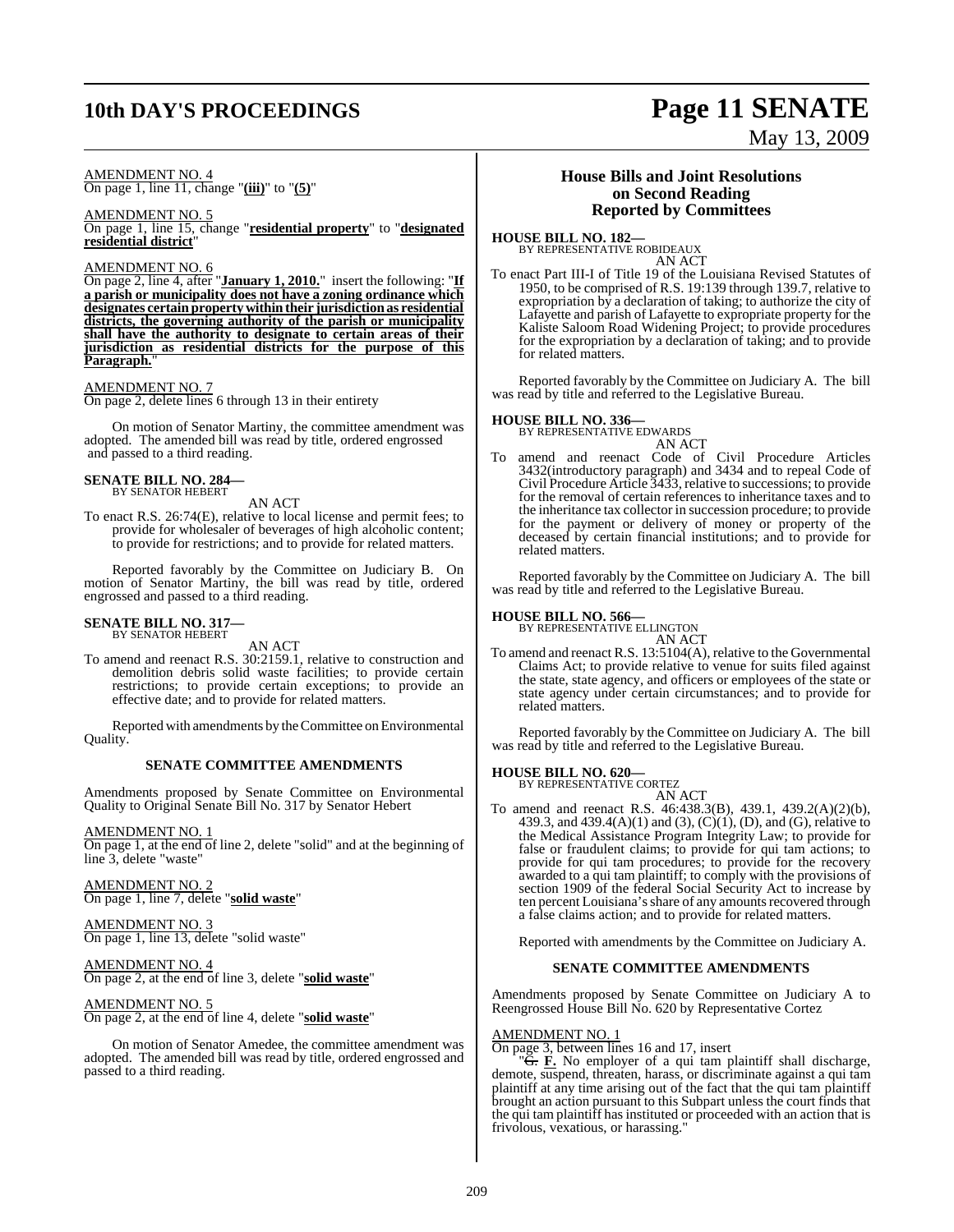AMENDMENT NO. 2 On page 3, line 17, change "F." to "G."

AMENDMENT NO. 3 On page 3, delete lines 27 through 29

AMENDMENT NO. 4 On page 4, delete lines 1 and 2

AMENDMENT NO. 5 On page 4, line 3, delete "H. **G.**" and insert "H."

AMENDMENT NO. 6 On page 4, line 6, delete "**H. H.**" and insert "I."

On motion of Senator Quinn, the committee amendment was adopted. The amended bill was read by title and referred to the Legislative Bureau.

### **Rules Suspended**

Senator Adley asked for and obtained a suspension of the rules to take up at this time:

#### **Introduction of Senate Resolutions**

Senator Adley asked for and obtained a suspension of the rules to read Senate Resolutions a first and second time.

#### **SENATE RESOLUTION NO. 27—** BY SENATOR ADLEY

A RESOLUTION

To commend the citizens of Cullen, Louisiana, for their economic development efforts.

On motion of Senator Adley the resolution was read by title and adopted.

### **Rules Suspended**

Senator B. Gautreaux asked for and obtained a suspension of the rules to recall Senate Bill No. 62 from the Committee on Judiciary B.

#### **SENATE BILL NO. 62—** BY SENATOR B. GAUTREAUX

AN ACT

To amend and reenact R.S. 15:574.2(B)(2), relative to the Board of Parole; to change the number of votes necessary to grant parole; to provide for an effective date; and to provide for related matters.

On motion of Senator B. Gautreaux, the bill was read by title and withdrawn from the files of the Senate.

#### **Senate Concurrent Resolutions on Third Reading and Final Passage**

## **SENATE CONCURRENT RESOLUTION NO. 14—** BY SENATORS DUPRE AND MCPHERSON AND REPRESENTATIVES

DOVE AND HUTTER

A CONCURRENT RESOLUTION

To approve the annual Coastal Protection Plan for Fiscal Year 2009- 2010, as adopted by the Coastal Protection and Restoration Authority.

The resolution was read by title. Senator Dupre moved the final passage of the Senate Concurrent Resolution.

## **Page 12 SENATE 10th DAY'S PROCEEDINGS**

### **ROLL CALL**

The roll was called with the following result:

#### YEAS

| Adley         | Erdey             | Michot        |
|---------------|-------------------|---------------|
| Alario        | Gautreaux B       | Morrell       |
| Amedee        | Gautreaux N       | Morrish       |
| Appel         | <b>Gray Evans</b> | Mount         |
| <b>Broome</b> | Hebert            | Murray        |
| Cheek         | Heitmeier         | <b>Nevers</b> |
| Claitor       | Jackson           | Ouinn         |
| Crowe         | Kostelka          | Riser         |
| Donahue       | Long              | Shaw          |
| Dorsey        | Marionneaux       | Smith         |
| Duplessis     | Martiny           | Thompson      |
| Dupre         | McPherson         | Walsworth     |
| Total - 36    |                   |               |
|               | NAVC              |               |

NAYS

ABSENT

Mr. President LaFleur Total - 2

Total - 0

The Chair declared the concurrent resolution was passed and sent to the House. Senator Dupre moved to reconsider the vote by which the concurrent resolution was passed and laid the motion on the table.

### **Senate Bills and Joint Resolutions on Third Reading and Final Passage**

#### **Senator Broome in the Chair**

**SENATE BILL NO. 8—**

BY SENATOR N. GAUTREAUX A JOINT RESOLUTION

Proposing to add Article VII, Section  $10(D)(2)(g)$  of the Constitution of Louisiana, relative to state funds; to authorize the allocation or appropriation of money designated in the official forecast as nonrecurring for a tax refund or tax rebate to anyone required to file a Louisiana individual income tax return; and to specify an election for submission of the proposition to electors and provide a ballot proposition.

#### **Floor Amendments Sent Up**

Senator B. Gautreaux sent up floor amendments.

#### **SENATE FLOOR AMENDMENTS**

Amendments proposed by Senator B. Gautreaux to Engrossed Senate Bill No. 8 by Senator N. Gautreaux

#### AMENDMENT NO. 1

On page 2, at the end of line 10, insert "**No refund or rebate shall be enacted or authorized by the legislature pursuant to the provisions of this Subsubparagraph unlessthe unfunded accrued liability of the state retirement systems which existed as of June 30, 1988, has been eliminated before the date of such enactment or authorization.** 

On motion of Senator B. Gautreaux, the amendments were adopted.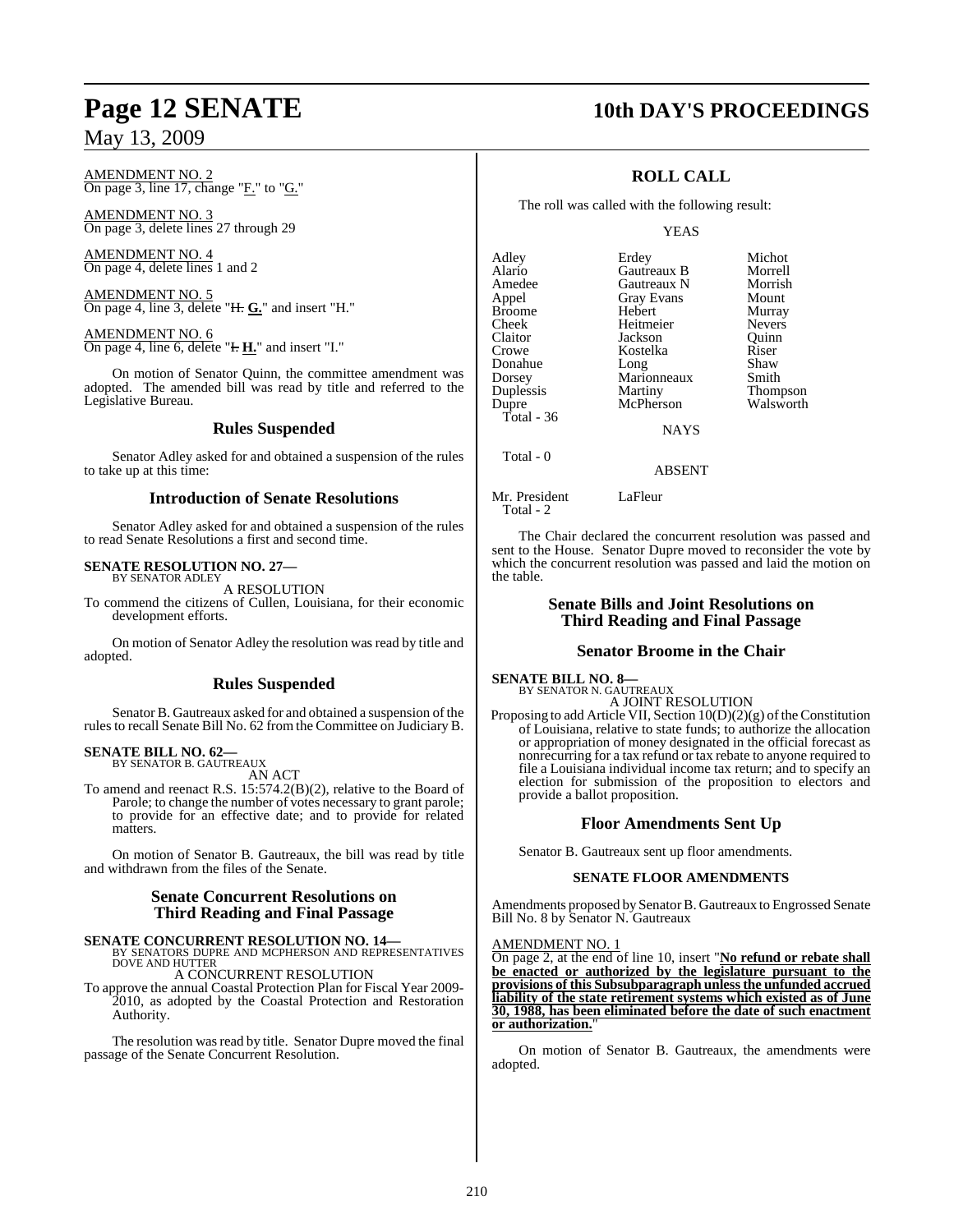# **10th DAY'S PROCEEDINGS Page 13 SENATE**

#### **Motion**

Senator N. Gautreaux moved to reconsider the vote by which Amendment No. 1279 was adopted.

Senator Jackson objected.

### **ROLL CALL**

The roll was called with the following result:

#### YEAS

| Adley<br>Amedee<br>Appel<br><b>Broome</b><br>Cheek<br>Crowe<br>Total - 18  | Donahue<br>Duplessis<br>Gautreaux N<br>Hebert<br>Kostelka<br>Marionneaux<br>NAYS | Martiny<br>Murray<br>Riser<br>Smith<br>Thompson<br>Walsworth |
|----------------------------------------------------------------------------|----------------------------------------------------------------------------------|--------------------------------------------------------------|
| Alario<br>Claitor<br>Dorsey<br>Dupre<br>Erdey<br>Gautreaux B<br>Total - 17 | Gray Evans<br>Heitmeier<br>Jackson<br>Long<br>Michot<br>Morrell<br><b>ABSENT</b> | Morrish<br>Mount<br>Nevers<br>Ouinn<br>Shaw                  |
| Mr. President<br>Total - 3                                                 | LaFleur                                                                          | McPherson                                                    |

The Chair declared the vote was reconsidered.

#### **Floor Amendments Sent Up**

Senator B. Gautreaux sent up floor amendments.

#### **SENATE FLOOR AMENDMENTS**

Amendments proposed by Senator B. Gautreaux to Engrossed Senate Bill No. 8 by Senator N. Gautreaux

AMENDMENT NO. 1

On page 2, at the end of line 10, insert "**No refund or rebate shall be enacted or authorized by the legislature pursuant to the provisions of this Subsubparagraph unless the unfunded accrued liability of the state retirement systems which existed as of June 30, 1988, has been eliminated before the date of such enactment or authorization.**"

On motion of Senator B. Gautreaux, the amendments were withdrawn.

The bill was read by title. Senator N. Gautreaux moved the final passage of the bill.

#### **ROLL CALL**

The roll was called with the following result:

#### YEAS

| Mr. President | Erdey       | Morrell       |
|---------------|-------------|---------------|
| Adley         | Gautreaux B | Morrish       |
| Alario        | Gautreaux N | Mount         |
| Amedee        | Gray Evans  | Murray        |
| Appel         | Hebert      | <b>Nevers</b> |
| <b>Broome</b> | Heitmeier   | Quinn         |
| Cheek         | Jackson     | Riser         |
| Claitor       | Kostelka    | Shaw          |

### Crowe Long Smith **Duplessis** McPher<br>Dupre Michot Dupre Total - 37

Donahue Marionneaux Thompson Dorsey Martiny Walsworth<br>
Duplessis McPherson

ABSENT

LaFleur Total - 1

Total - 0

The Chair declared the bill was passed and sent to the House. Senator N. Gautreaux moved to reconsider the vote by which the bill was passed and laid the motion on the table.

**NAYS** 

### **SENATE BILL NO. 20—** BY SENATOR CHAISSON

AN ACT

To repeal R.S.  $11:1601(3)(b)$ , relative to district attorneys; to provide for eligibility into the District Attorneys' Retirement System; to remove certain prohibitions; and to provide for related matters.

#### **Floor Amendments Sent Up**

Senator Chaisson sent up floor amendments.

#### **SENATE FLOOR AMENDMENTS**

Amendments proposed bySenatorChaisson to Engrossed Senate Bill No. 20 by Senator Chaisson

#### AMENDMENT NO. 1

On page 1, after line 7, insert the following:

"Section 2. The provisions of this Act shall apply to any person who took office on or after November 15, 2008. To receive credit for the service rendered before July 1, 2009, the person and his employer shall pay to the system the contributions that would have been paid had membership in the system begun on the day the person first began employment covered by the system.

Section 3. This Act shall become effective July 1, 2009."

On motion of Senator Chaisson, the amendments were adopted.

The bill was read by title. Senator Chaisson moved the final passage of the amended bill.

#### **ROLL CALL**

The roll was called with the following result:

#### YEAS

Mr. President Erdey Morrell<br>Adley Gautreaux B Morrish Adley Gautreaux B Morrish Alario Gautreaux N Mount Amedee Gray Evans Murray<br>
Appel Hebert Nevers Appel Hebert Nevers Cheek Jackson Riser Claitor Kostelka Shaw Crowe Long Smith Donahue Marionneaux Thompson Dorsey Martiny Walsworth<br>
Duplessis McPherson Dupre Michot Total - 37

Heitmeier McPherson<br>Michot

**NAYS** 

Total - 0

# May 13, 2009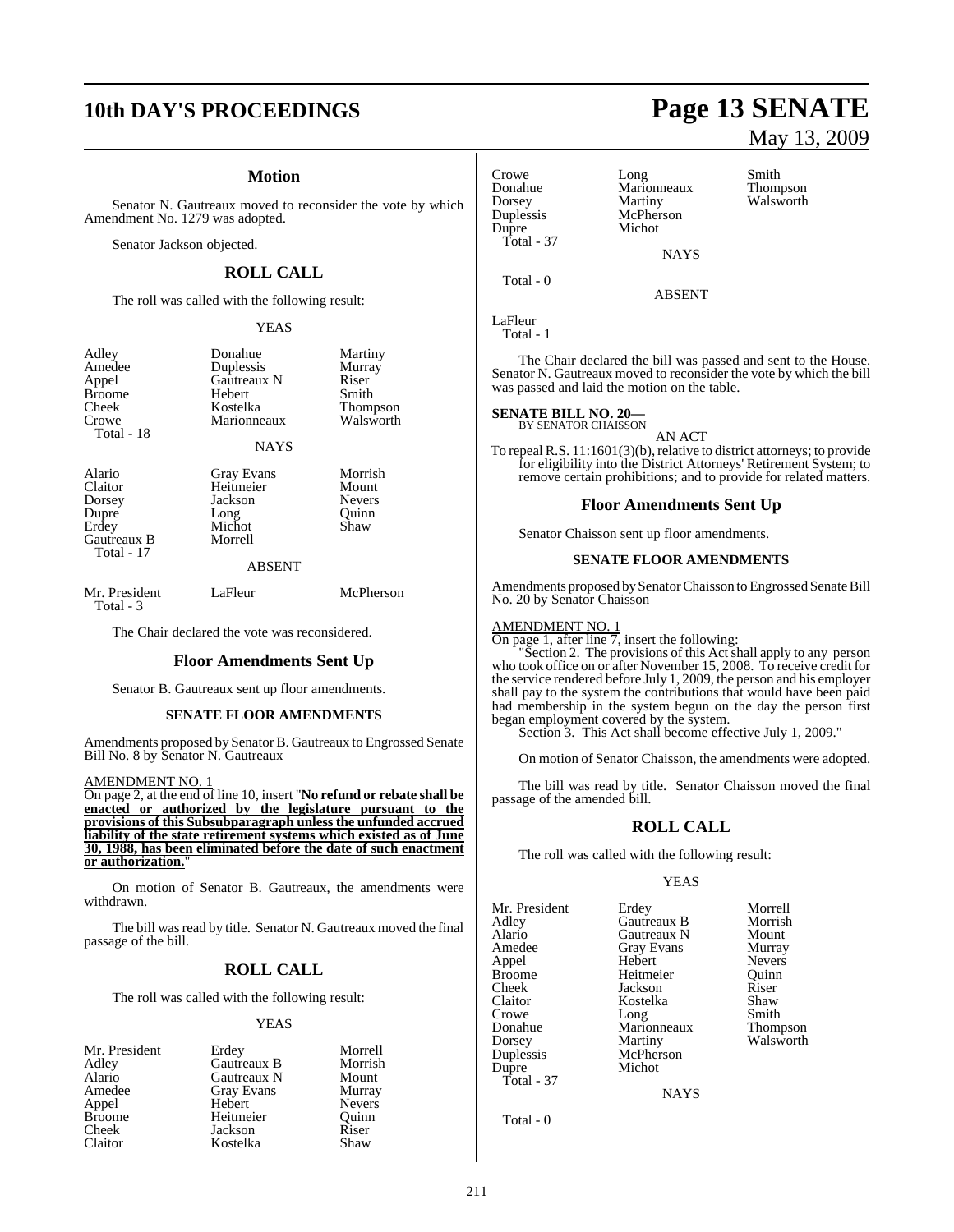#### ABSENT

LaFleur

Total - 1

The Chair declared the amended bill was passed, ordered reengrossed, and sent to the House. Senator Chaisson moved to reconsider the vote by which the bill was passed and laid the motion on the table.

#### **SENATE BILL NO. 28—** BY SENATOR ALARIO

AN ACT

To enact R.S. 47:1992.1, relative to inspection of assessment lists; to change the inspection period for assessment lists in Jefferson Parish; to provide for an effective date; and to provide for related matters.

The bill was read by title. Senator Alario moved the final passage of the bill.

### **ROLL CALL**

The roll was called with the following result:

#### YEAS

| Mr. President | Erdey             | Morrell       |
|---------------|-------------------|---------------|
| Adley         | Gautreaux B       | Morrish       |
| Alario        | Gautreaux N       | Mount         |
| Amedee        | <b>Gray Evans</b> | Murray        |
| Appel         | Hebert            | <b>Nevers</b> |
| <b>Broome</b> | Heitmeier         | Ouinn         |
| Cheek         | Jackson           | Riser         |
| Claitor       | Kostelka          | Shaw          |
| Crowe         | Long              | Smith         |
| Donahue       | Marionneaux       | Thompson      |
| Dorsey        | Martiny           | Walsworth     |
| Duplessis     | McPherson         |               |
| Dupre         | Michot            |               |
| Total - 37    |                   |               |
|               | <b>NAYS</b>       |               |
| Total - 0     |                   |               |
|               | <b>ABSENT</b>     |               |

LaFleur

Total - 1

The Chair declared the bill was passed and sent to the House. Senator Alario moved to reconsider the vote by which the bill was passed and laid the motion on the table.

## **SENATE BILL NO. 43—** BY SENATOR MURRAY

AN ACT

To amend and reenact R.S. 33:9108(E) and to enact R.S. 33:9106.2(D), relative to the Orleans Parish Communication District; to provide for an extension of the special fixed rate emergency telephone service charge; to provide relative to reestablishing the original charge; and to provide for related matters.

The bill was read by title. Senator Murray moved the final passage of the bill.

#### **ROLL CALL**

The roll was called with the following result:

#### YEAS

Mr. President Erdey Michot<br>Adley Gautreaux B Morrell Gautreaux B

# **Page 14 SENATE 10th DAY'S PROCEEDINGS**

| Alario        | Gautreaux N   | Morrish       |
|---------------|---------------|---------------|
| Amedee        | Gray Evans    | Mount         |
| Appel         | Hebert        | Murray        |
| <b>Broome</b> | Heitmeier     | <b>Nevers</b> |
| Cheek         | Jackson       | Ouinn         |
| Claitor       | Kostelka      | Riser         |
| Donahue       | Long          | Shaw          |
| Dorsey        | Marionneaux   | Smith         |
| Duplessis     | Martiny       | Thompson      |
| Dupre         | McPherson     | Walsworth     |
| Total - $36$  |               |               |
|               | <b>NAYS</b>   |               |
| Total - 0     |               |               |
|               | <b>ABSENT</b> |               |
|               |               |               |

Crowe LaFleur Total - 2

The Chair declared the bill was passed and sent to the House. Senator Alario moved to reconsider the vote by which the bill was passed and laid the motion on the table.

**SENATE BILL NO. 44—**<br>BY SENATORS MORRISH, ERDEY, MCPHERSON, MOUNT AND SHAW<br>AND REPRESENTATIVE PERRY AN ACT

To designate the Gibbstown bridge on Louisiana Highway 27 in Cameron Parish asthe "Conway LeBleu Memorial Bridge," and to provide for related matters.

The bill was read by title. Senator Morrish moved the final passage of the bill.

#### **ROLL CALL**

The roll was called with the following result:

#### YEAS

| Mr. President<br>Adley<br>Alario<br>Amedee<br>Appel<br>Broome<br>Cheek<br>Claitor<br>Crowe<br>Donahue<br>Dorsey<br>Duplessis<br>Dupre<br>Total - 37 | Erdey<br>Gautreaux B<br>Gautreaux N<br>Gray Evans<br>Hebert<br>Heitmeier<br>Jackson<br>Kostelka<br>Long<br>Marionneaux<br>Martiny<br>McPherson<br>Michot<br><b>NAYS</b> | Morrell<br>Morrish<br>Mount<br>Murray<br><b>Nevers</b><br>Ouinn<br>Riser<br>Shaw<br>Smith<br>Thompson<br>Walsworth |
|-----------------------------------------------------------------------------------------------------------------------------------------------------|-------------------------------------------------------------------------------------------------------------------------------------------------------------------------|--------------------------------------------------------------------------------------------------------------------|
| Total - 0                                                                                                                                           |                                                                                                                                                                         |                                                                                                                    |

ABSENT

LaFleur Total - 1

The Chair declared the bill was passed and sent to the House. Senator Morrish moved to reconsider the vote by which the bill was passed and laid the motion on the table.

**SENATE BILL NO. 49—** BY SENATOR ERDEY

AN ACT

To enact R.S. 13:2575.3, relative to administrative adjudication for code and ordinance violations; to provide for procedures for Livingston Parish; and to provide for related matters.

The bill was read by title. Senator Erdey moved the final passage of the bill.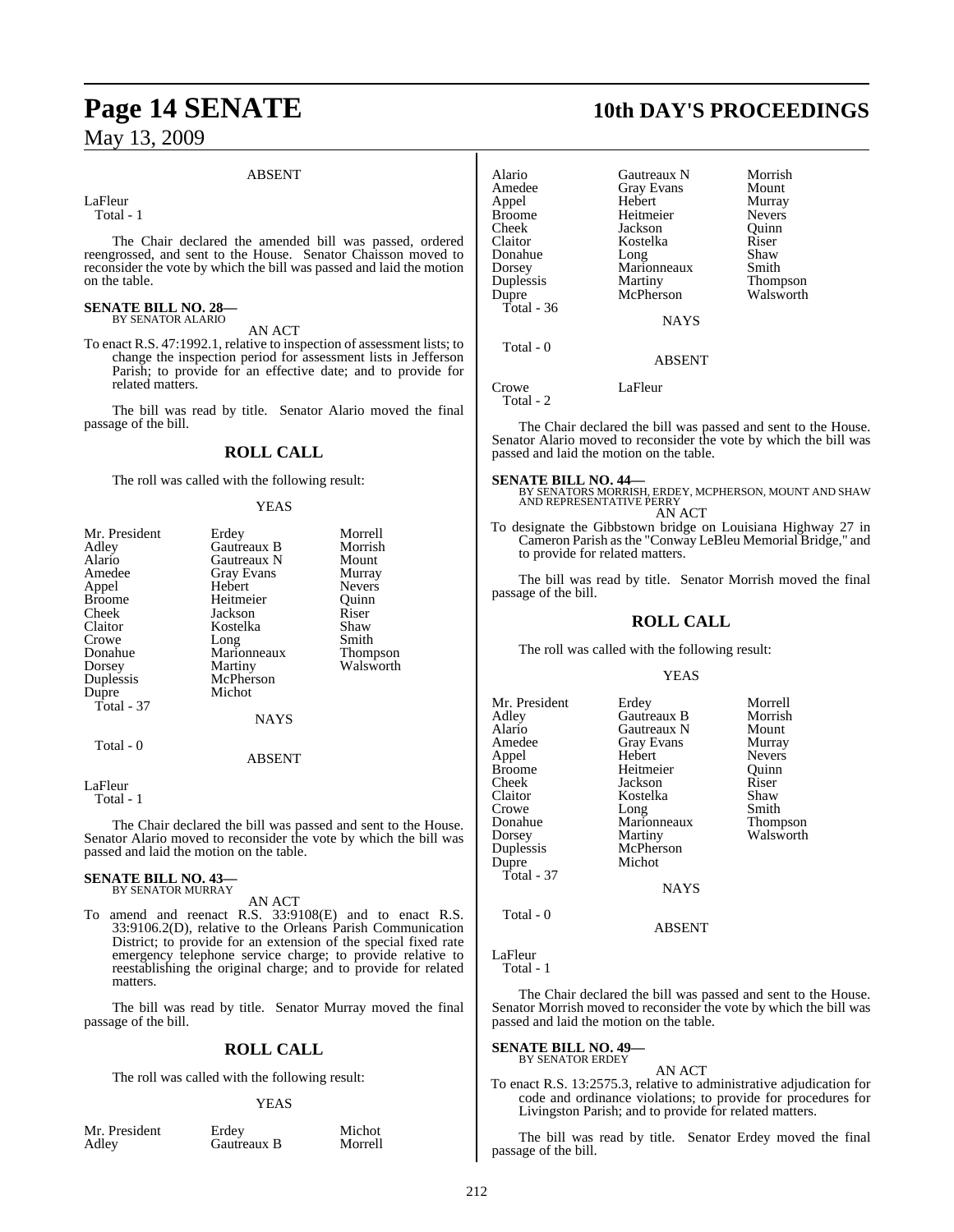# **10th DAY'S PROCEEDINGS Page 15 SENATE**

### **ROLL CALL**

The roll was called with the following result:

#### YEAS

| Mr. President<br>Adley<br>Alario<br>Amedee<br>Appel<br><b>Broome</b><br>Cheek<br>Claitor<br>Crowe<br>Donahue<br>Dorsey<br>Duplessis | Dupre<br>Erdey<br>Gautreaux B<br>Gautreaux N<br><b>Gray Evans</b><br>Hebert<br>Heitmeier<br>Jackson<br>Kostelka<br>Long<br>Marionneaux<br>Martiny | McPherson<br>Michot<br>Morrell<br>Morrish<br>Mount<br>Murray<br>Ouinn<br>Riser<br>Shaw<br>Smith<br>Thompson<br>Walsworth |
|-------------------------------------------------------------------------------------------------------------------------------------|---------------------------------------------------------------------------------------------------------------------------------------------------|--------------------------------------------------------------------------------------------------------------------------|
| Total $-36$                                                                                                                         |                                                                                                                                                   |                                                                                                                          |
|                                                                                                                                     | <b>NAYS</b>                                                                                                                                       |                                                                                                                          |
| Total - 0                                                                                                                           |                                                                                                                                                   |                                                                                                                          |

#### ABSENT

LaFleur Nevers

Total - 2

The Chair declared the bill was passed and sent to the House. Senator Erdey moved to reconsider the vote by which the bill was passed and laid the motion on the table.

**SENATE BILL NO. 55—** BY SENATORSDUPRE AND MORRISH AND REPRESENTATIVES DOVE AND ST. GERMAIN

AN ACT To amend and reenact R.S. 56:699.1, 699.2 and 699.8(B), relative to

issuance of hunting licenses; to require completion of a firearm and hunter education course by certain persons; to provide with respect to persons authorized to issue hunting licenses; to prohibit certain actions; to provide for temporary firearmhunter education deferral license; to provide for nonresident temporary firearm and hunter education deferral license; to provide an effective date; and to provide for related matters.

#### **Floor Amendments Sent Up**

Senator Marionneaux sent up floor amendments.

#### **SENATE FLOOR AMENDMENTS**

Amendments proposed by Senator Marionneaux to Engrossed Senate Bill No. 55 by Senator Dupre

AMENDMENT NO. 1 On page 1, line 4, after "persons;" insert "to provide for a firearm and hunter safety card;"

AMENDMENT NO. 2 On page 1, line 11, after "prohibition" insert "**; firearm and hunter safety card**"

AMENDMENT NO. 3 On page 1, line 12, before "No" insert "**A.**"

#### AMENDMENT NO. 4

On page 1, after line 17, insert: "**B. The department shall issue a firearm and hunter safety card to a person born before September 1, 1969, if the person applies to the department for such card. The department shall provide a form for the application. The application and firearm and hunter safety card shall be without cost to the applicant.**"

On motion of Senator Marionneaux, the amendments were adopted.

# May 13, 2009

The bill was read by title. Senator Dupre moved the final passage of the amended bill.

#### **ROLL CALL**

The roll was called with the following result:

#### YEAS

| Mr. President<br>Adley<br>Alario<br>Amedee<br>Appel<br><b>Broome</b><br>Cheek<br>Crowe<br>Donahue<br>Dorsey<br>Duplessis<br>Dupre<br>Total - $34$ | Erdey<br>Gautreaux B<br>Gautreaux N<br><b>Gray Evans</b><br>Hebert<br>Heitmeier<br>Jackson<br>Kostelka<br>Long<br>Martiny<br>McPherson<br>Michot<br><b>NAYS</b> | Morrell<br>Morrish<br>Mount<br>Murray<br>Quinn<br>Riser<br>Shaw<br>Smith<br>Thompson<br>Walsworth |
|---------------------------------------------------------------------------------------------------------------------------------------------------|-----------------------------------------------------------------------------------------------------------------------------------------------------------------|---------------------------------------------------------------------------------------------------|
| Claitor<br>Total - 1<br>LaFleur<br>Total - 3                                                                                                      | <b>ABSENT</b><br>Marionneaux                                                                                                                                    | Nevers                                                                                            |

The Chair declared the amended bill was passed, ordered reengrossed, and sent to the House. Senator Dupre moved to reconsider the vote by which the bill was passed and laid the motion on the table.

#### **SENATE BILL NO. 66—** BY SENATOR DUPRE

AN ACT

To enact R.S. 38:329.4, relative to levees; to provide relative to the powers and duties of the North Lafourche Conservation, Levee and Drainage District; to provide relative to bonding and taxing authority of the district; and to provide for related matters.

The bill was read by title. Senator Dupre moved the final passage of the bill.

#### **ROLL CALL**

The roll was called with the following result:

#### YEAS

| Mr. President | Dupre              | McPherson       |
|---------------|--------------------|-----------------|
| Adley         | Erdey              | Michot          |
| Alario        | <b>Gautreaux B</b> | Morrell         |
| Amedee        | Gautreaux N        | Morrish         |
| Appel         | <b>Gray Evans</b>  | Mount           |
| Broome        | Hebert             | Murray          |
| Cheek         | Heitmeier          | Ouinn           |
| Claitor       | Jackson            | Shaw            |
| Crowe         | Kostelka           | Smith           |
| Donahue       | Long               | <b>Thompson</b> |
| Dorsey        | Marionneaux        | Walsworth       |
| Duplessis     | Martiny            |                 |
| Total - 35    |                    |                 |
|               | <b>NAYS</b>        |                 |
| Total - 0     | <b>ABSENT</b>      |                 |
|               |                    |                 |

LaFleur Nevers Riser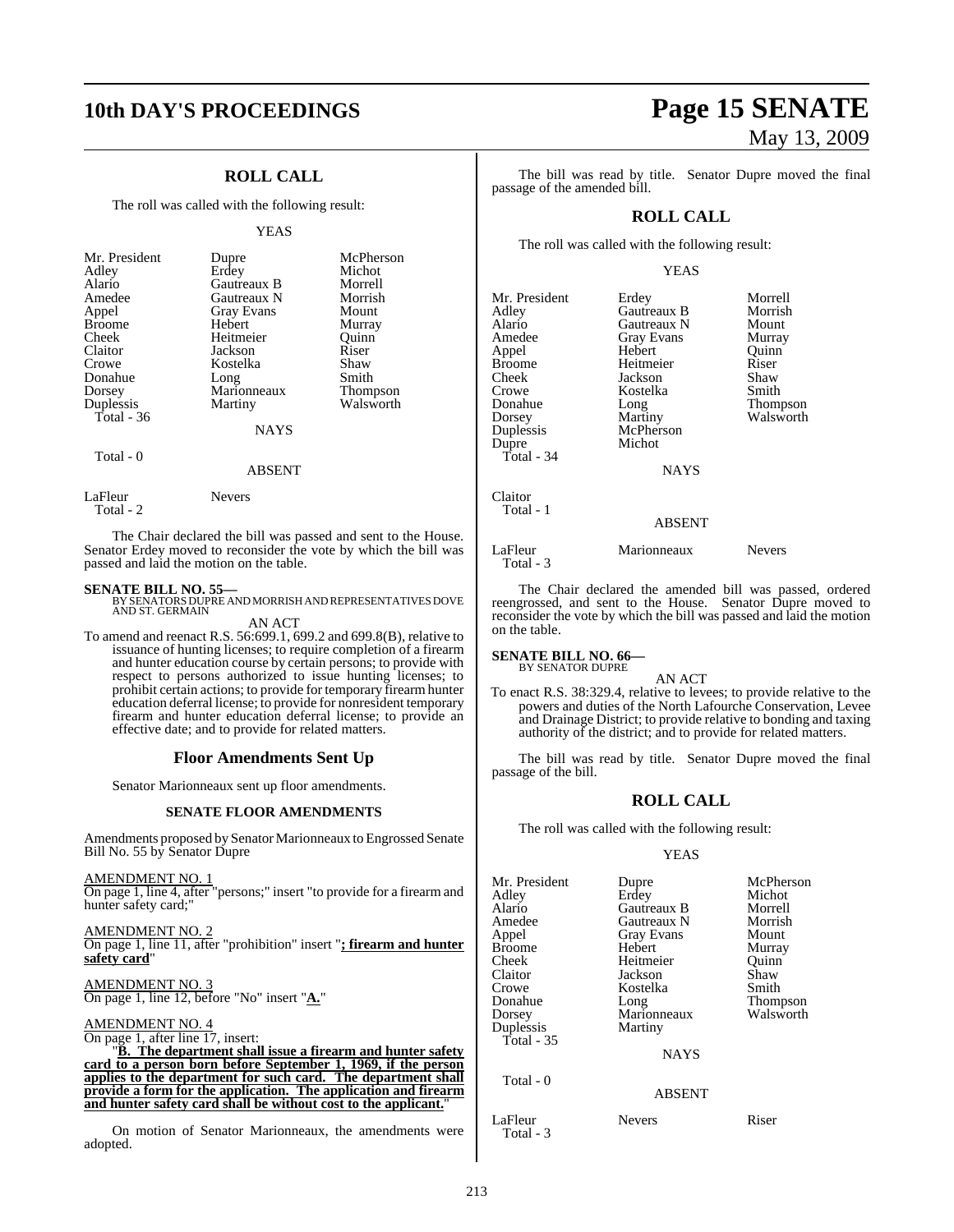# **Page 16 SENATE 10th DAY'S PROCEEDINGS**

### May 13, 2009

The Chair declared the bill was passed sent to the House. Senator Dupre moved to reconsider the vote by which the bill was passed and laid the motion on the table.

**SENATE BILL NO. 95—**<br>BY SENATORS MARTINY AND MORRELL AND REPRESENTATIVES<br>BILLIOT, GISCLAIR, LABRUZZO, LIGI, LOPINTO, TALBOT AND<br>WILLMOTT

AN ACT

To amend and reenact R.S. 33:2536.2 and to enact R.S. 33:2476.4, relative to Jefferson Parish; to provide for a secretary for any municipal fire and police civil service board in Jefferson Parish; to provide for the assignment of secretarial duties for the Jefferson Parish Fire Civil Service Board; to provide for an effective date; and to provide for related matters.

#### **Floor Amendments Sent Up**

Senator Marionneaux sent up floor amendments.

#### **SENATE FLOOR AMENDMENTS**

Amendments proposed by Senator Marionneaux on behalf of the Legislative Bureau to Engrossed Senate Bill No. 95 by Senator Martiny

AMENDMENT NO. 1 On page 1, line 2, following "R.S. 33:2536.2" insert "(B)"

AMENDMENT NO. 2 On page 1, line 9, following "R.S. 33:2536.2" insert "(B)"

On motion of Senator Marionneaux, the amendments were adopted.

The bill was read by title. Senator Martiny moved the final passage of the amended bill.

#### **ROLL CALL**

The roll was called with the following result:

#### YEAS

| Mr. President          | Gautreaux B       | Morrell   |
|------------------------|-------------------|-----------|
| Adley                  | Gautreaux N       | Morrish   |
| Alario                 | <b>Gray Evans</b> | Mount     |
| Amedee                 | Hebert            | Murray    |
| <b>Broome</b>          | Heitmeier         | Ouinn     |
| Cheek                  | Jackson           | Riser     |
| Claitor                | Kostelka          | Shaw      |
| Crowe                  | Long              | Smith     |
| Donahue                | Marionneaux       | Thompson  |
| Dorsey                 | Martiny           | Walsworth |
| Dupre                  | McPherson         |           |
| Erdey                  | Michot            |           |
| Total - 34             |                   |           |
|                        | <b>NAYS</b>       |           |
| Total - 0              |                   |           |
|                        | ABSENT            |           |
| Appel                  | LaFleur           |           |
| Duplessis<br>Total - 4 | <b>Nevers</b>     |           |

The Chair declared the amended bill was passed, ordered reengrossed, and sent to the House. Senator Martiny moved to reconsider the vote by which the bill was passed and laid the motion on the table.

#### **SENATE BILL NO. 117—** BY SENATOR ERDEY

AN ACT

To enact R.S. 33:3887.3, relative to sewerage districts; to authorize an increase in per diem payable to board members of the Livingston Parish Sewer District No. 2; and to provide for related matters.

#### **Floor Amendments Sent Up**

Senator Erdey sent up floor amendments.

#### **SENATE FLOOR AMENDMENTS**

Amendments proposed by Senator Erdey to Engrossed Senate Bill No. 117 by Senator Erdey

AMENDMENT NO. 1

On page 1, line 12, change "**meetings**" to "**a meeting**"

AMENDMENT NO. 2 On page 1, line 13, change "**each**" to "**attending an**"

On motion of Senator Erdey, the amendments were adopted.

The bill was read by title. Senator Erdey moved the final passage of the amended bill.

#### **ROLL CALL**

The roll was called with the following result:

YEAS

| Mr. President           | Dupre       | Michot        |
|-------------------------|-------------|---------------|
| Adley                   | Erdey       | Morrell       |
| Alario                  | Gautreaux B | Morrish       |
| Amedee                  | Gautreaux N | Mount         |
| Appel                   | Gray Evans  | Murray        |
| <b>Broome</b>           | Hebert      | <b>Nevers</b> |
| Cheek                   | Heitmeier   | Quinn         |
| Claitor                 | Jackson     | Riser         |
| Crowe                   | Kostelka    | Shaw          |
| Donahue                 | Long        | Smith         |
| Dorsey                  | Martiny     | Thompson      |
| Duplessis               | McPherson   | Walsworth     |
| Total - 36<br>Total - 0 | <b>NAYS</b> |               |

ABSENT

#### LaFleur Marionneaux

The Chair declared the amended bill was passed, ordered reengrossed, and sent to the House. Senator Erdey moved to reconsider the vote by which the bill was passed and laid the motion on the table.

#### **SENATE BILL NO. 118—** BY SENATOR ERDEY

Total - 2

AN ACT

To enact R.S. 33:3887.3, relative to sewerage districts; to authorize an increase in per diem payable to board members of the Livingston Parish Sewer District No. 1; and to provide for related matters.

#### **Floor Amendments Sent Up**

Senator Erdey sent up floor amendments.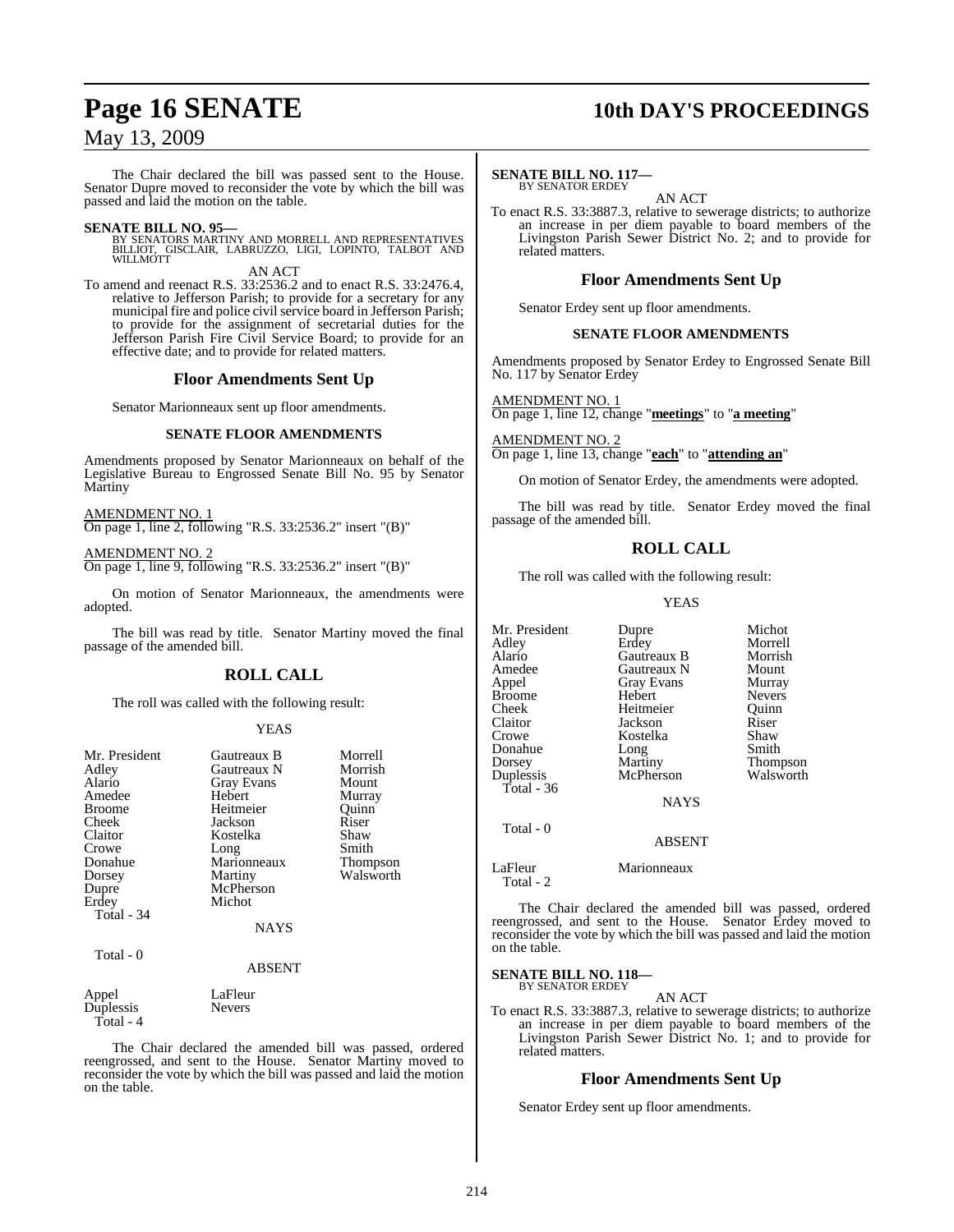# **10th DAY'S PROCEEDINGS Page 17 SENATE**

#### **SENATE FLOOR AMENDMENTS**

Amendments proposed by Senator Erdey to Engrossed Senate Bill No. 118 by Senator Erdey

AMENDMENT NO. 1 On page 1, line 12, change "**meetings**" to "**a meeting**"

AMENDMENT NO. 2 On page 1, line 13, change "**each**" to "**attending an**"

On motion of Senator Erdey, the amendments were adopted.

The bill was read by title. Senator Erdey moved the final passage of the amended bill.

#### **ROLL CALL**

The roll was called with the following result:

#### YEAS

| Mr. President | Dupre       | McPherson |
|---------------|-------------|-----------|
| Adley         | Erdey       | Michot    |
| Alario        | Gautreaux B | Morrell   |
| Amedee        | Gautreaux N | Morrish   |
| Appel         | Gray Evans  | Mount     |
| <b>Broome</b> | Hebert      | Murray    |
| Cheek         | Heitmeier   | Ouinn     |
| Claitor       | Jackson     | Riser     |
| Crowe         | Kostelka    | Shaw      |
| Donahue       | Long        | Smith     |
| Dorsey        | Marionneaux | Thompson  |
| Duplessis     | Martiny     | Walsworth |
| Total - 36    |             |           |
|               | <b>NAYS</b> |           |

#### ABSENT

LaFleur Nevers Total - 2

Total - 0

The Chair declared the amended bill was passed, ordered reengrossed, and sent to the House. Senator Erdey moved to reconsider the vote by which the bill was passed and laid the motion on the table.

### **SENATE BILL NO. 119—** BY SENATOR ERDEY

AN ACT

To enact R.S. 33:4564.7, relative to the Livingston Parish Recreation District No. 3; to increase the per diem of the board of commissioners; and to provide for related matters.

#### **Floor Amendments Sent Up**

Senator Erdey sent up floor amendments.

#### **SENATE FLOOR AMENDMENTS**

Amendments proposed by Senator Erdey to Engrossed Senate Bill No. 119 by Senator Erdey

AMENDMENT NO. 1

On page 1, line 12, change "**meetings**" to "**a meeting**"

AMENDMENT NO. 2 On page 1, line 13, change "**each**" to "**attending an**"

On motion of Senator Erdey, the amendments were adopted.

The bill was read by title. Senator Erdey moved the final passage of the amended bill.

# May 13, 2009

### **ROLL CALL**

The roll was called with the following result:

YEAS

| Mr. President | Dupre             | McPherson |
|---------------|-------------------|-----------|
| Adley         | Erdey             | Michot    |
| Alario        | Gautreaux B       | Morrell   |
| Amedee        | Gautreaux N       | Morrish   |
| Appel         | <b>Gray Evans</b> | Mount     |
| <b>Broome</b> | Hebert            | Murray    |
| Cheek         | Heitmeier         | Ouinn     |
| Claitor       | Jackson           | Riser     |
| Crowe         | Kostelka          | Shaw      |
| Donahue       | Long              | Smith     |
| Dorsey        | Marionneaux       | Thompson  |
| Duplessis     | Martiny           |           |
| Total - 35    |                   |           |
|               | <b>NAYS</b>       |           |
| Total - 0     |                   |           |
|               | ABSENT            |           |

LaFleur Nevers Walsworth Total - 3

The Chair declared the amended bill was passed, ordered reengrossed, and sent to the House. Senator Erdey moved to reconsider the vote by which the bill was passed and laid the motion on the table.

#### **SENATE BILL NO. 120—** BY SENATOR ERDEY

AN ACT To authorize the Livingston Parish School Board to create new school districts that overlap the boundaries of existing school districts; to provide relative to the continued collection of prior taxeslevied upon existing school districts; to provide relative to the taxing authority of new school districts; and to provide for related matters.

The bill was read by title. Senator Erdey moved the final passage of the bill.

#### **ROLL CALL**

The roll was called with the following result:

#### YEAS

| Mr. President<br>Adley<br>Alario<br>Amedee<br>Appel<br><b>Broome</b><br>Cheek<br>Claitor<br>Crowe<br>Donahue<br>Dorsey<br>Duplessis | Dupre<br>Erdey<br>Gautreaux B<br>Gautreaux N<br><b>Gray Evans</b><br>Hebert<br>Heitmeier<br>Jackson<br>Kostelka<br>Long<br>Marionneaux<br>Martiny | McPherson<br>Michot<br>Morrell<br>Morrish<br>Mount<br>Murray<br>Ouinn<br>Riser<br>Shaw<br>Smith<br>Thompson<br>Walsworth |
|-------------------------------------------------------------------------------------------------------------------------------------|---------------------------------------------------------------------------------------------------------------------------------------------------|--------------------------------------------------------------------------------------------------------------------------|
| Total - 36                                                                                                                          | <b>NAYS</b>                                                                                                                                       |                                                                                                                          |
| Total - 0                                                                                                                           | <b>ABSENT</b>                                                                                                                                     |                                                                                                                          |
| LaFleur                                                                                                                             | Nevers                                                                                                                                            |                                                                                                                          |

Total - 2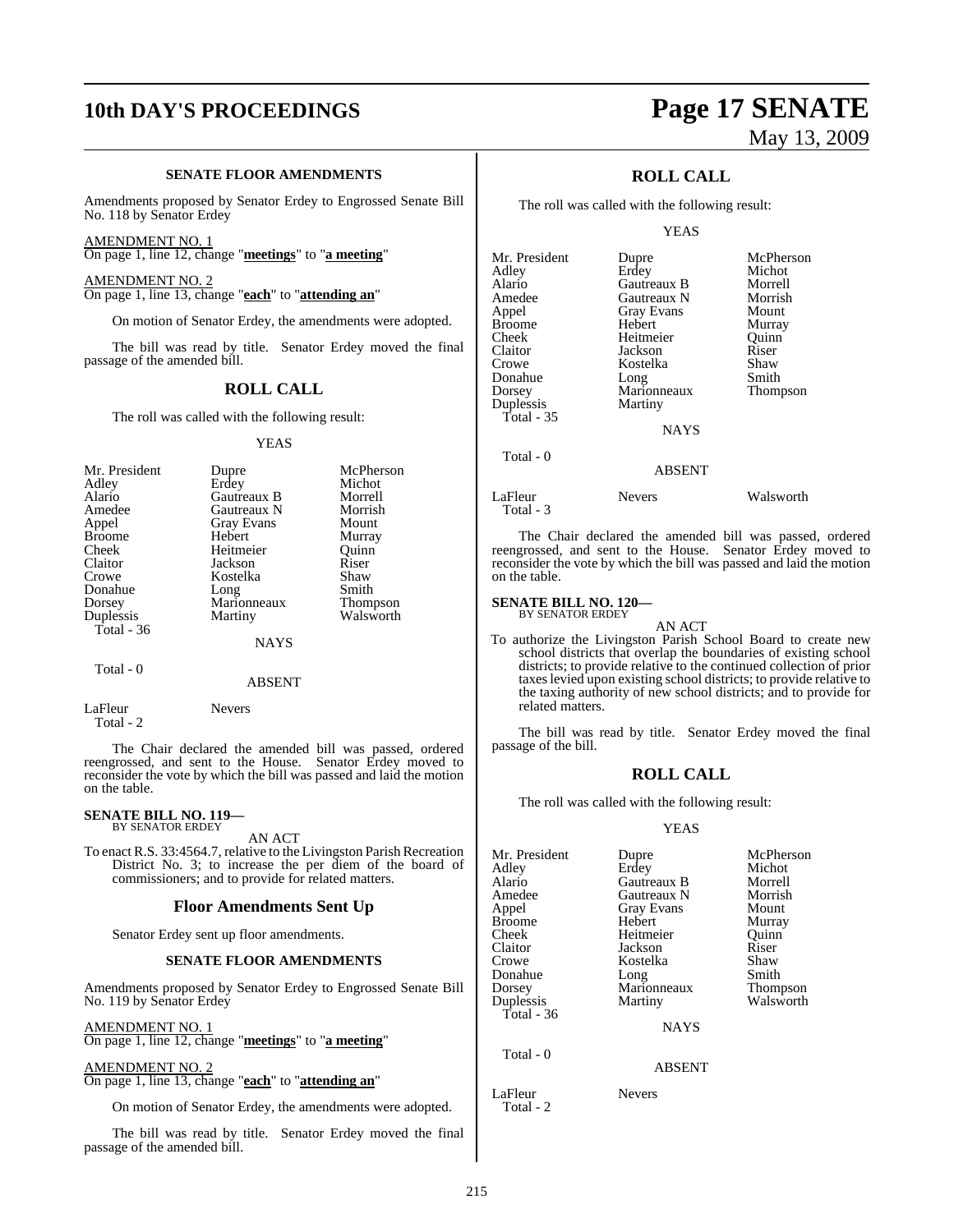The Chair declared the bill was passed and sent to the House. Senator Erdey moved to reconsider the vote by which the bill was passed and laid the motion on the table.

### **SENATE BILL NO. 124—** BY SENATOR JACKSON

AN ACT

To amend and reenact R.S. 11:3719(A) and 3720, and to repeal R.S. 11:3731(E), relative to the police pension fund for the city of Shreveport; to provide for authority of the board of trustees; to provide relative to the board's authority to invest the pension fund's assets; to allowthe board to award benefit increases under certain circumstances; to repeal the requirement that the city use excess proceeds for expenses other than payment of pension fund liabilities; to provide for an effective date; and to provide for related matters.

The bill was read by title. Senator Jackson moved the final passage of the bill.

### **ROLL CALL**

The roll was called with the following result:

#### YEAS

| Mr. President | Dupre             | McPherson |
|---------------|-------------------|-----------|
| Adley         | Erdey             | Michot    |
| Alario        | Gautreaux B       | Morrell   |
| Amedee        | Gautreaux N       | Morrish   |
| Appel         | <b>Gray Evans</b> | Mount     |
| <b>Broome</b> | Hebert            | Murray    |
| Cheek         | Heitmeier         | Ouinn     |
| Claitor       | Jackson           | Riser     |
| Crowe         | Kostelka          | Shaw      |
| Donahue       | Long              | Smith     |
| Dorsey        | Marionneaux       | Thompson  |
| Duplessis     | Martiny           | Walsworth |
| Total - 36    |                   |           |
|               | <b>NAYS</b>       |           |
| Total - 0     |                   |           |
|               | ABSENT            |           |

LaFleur Nevers Total - 2

The Chair declared the bill was passed and sent to the House. Senator Jackson moved to reconsider the vote by which the bill was passed and laid the motion on the table.

#### **SENATE BILL NO. 127—** BY SENATOR THOMPSON

AN ACT

To authorize and provide for the transfer of Quebec Road in Madison Parish; to provide for terms and conditions; and to provide for related matters.

The bill was read by title. Senator Thompson moved the final passage of the bill.

### **ROLL CALL**

The roll was called with the following result:

#### YEAS

| Mr. President | Dupre       | McPherson |
|---------------|-------------|-----------|
| Adley         | Erdey       | Michot    |
| Alario        | Gautreaux B | Morrell   |
| Amedee        | Gautreaux N | Morrish   |
| Appel         | Gray Evans  | Mount     |
| <b>Broome</b> | Hebert      | Murray    |
| Cheek         | Heitmeier   | Ouinn     |

Total - 0

Claitor Jackson Riser<br>Crowe Kostelka Shaw Crowe Kostelka Shaw<br>
Donahue Long Smith Donahue Long Smith Dorsey Marionneaux Thompson

**NAYS** 

ABSENT

LaFleur Nevers Total - 2

The Chair declared the bill was passed and sent to the House. Senator Thompson moved to reconsider the vote by which the bill was passed and laid the motion on the table.

**SENATE BILL NO. 146—**<br>BY SENATORS DUPLESSIS, APPEL, CROWE, MICHOT, SMITH AND<br>WALSWORTH AND REPRESENTATIVES HENRY BURNS,<br>CHAMPAGNE, CORTEZ, FOIL, LITTLE, PUGH, ROBIDEAUX, SIMON,<br>SMILEY, JANE SMITH AND THIBAUT AN ACT

To amend and reenact R.S. 17:3981(4), 3982(A)(1)(a) and (B), 3983(C)(1)(a), and 3991(C)(1)(c)(iii) and (E), relative to charter schools; to provide relative to the review and evaluation of charter school proposals; to provide relative to public school facilities and property made available to charter schools; to provide relative to the vote required to convert an existing public school to a charter school; to provide relative to enrollment preferences; to provide relative to support or affiliation with charter schools by certain religious organizations or institutions; and to provide for related matters.

#### **Floor Amendments Sent Up**

Senator Marionneaux sent up floor amendments.

#### **SENATE FLOOR AMENDMENTS**

Amendments proposed by Senator Marionneaux on behalf of the Legislative Bureau to Engrossed Senate Bill No. 146 by Senator Duplessis

#### AMENDMENT NO. 1

On page 3, line 23, following "Paragraph" and before "of" change "B(1)" to "(B)(1)"

On motion of Senator Marionneaux, the amendments were adopted.

#### **Mr. President in the Chair**

#### **Floor Amendments Sent Up**

Senator Appel sent up floor amendments.

#### **SENATE FLOOR AMENDMENTS**

Amendments proposed by Senator Appel to Engrossed Senate Bill No. 146 by Senator Duplessis

AMENDMENT NO. 1

On page 2, line 8, delete "**qualified third party**" and insert "**third party with educational, organizational, legal, and financial expertise**"

### AMENDMENT NO. 2

On page 2, line 21, delete "**qualified third party**" and insert "**third party with educational, organizational, legal, and financial expertise**"

On motion of Senator Appel, the amendments were adopted.

## **Page 18 SENATE 10th DAY'S PROCEEDINGS**

Walsworth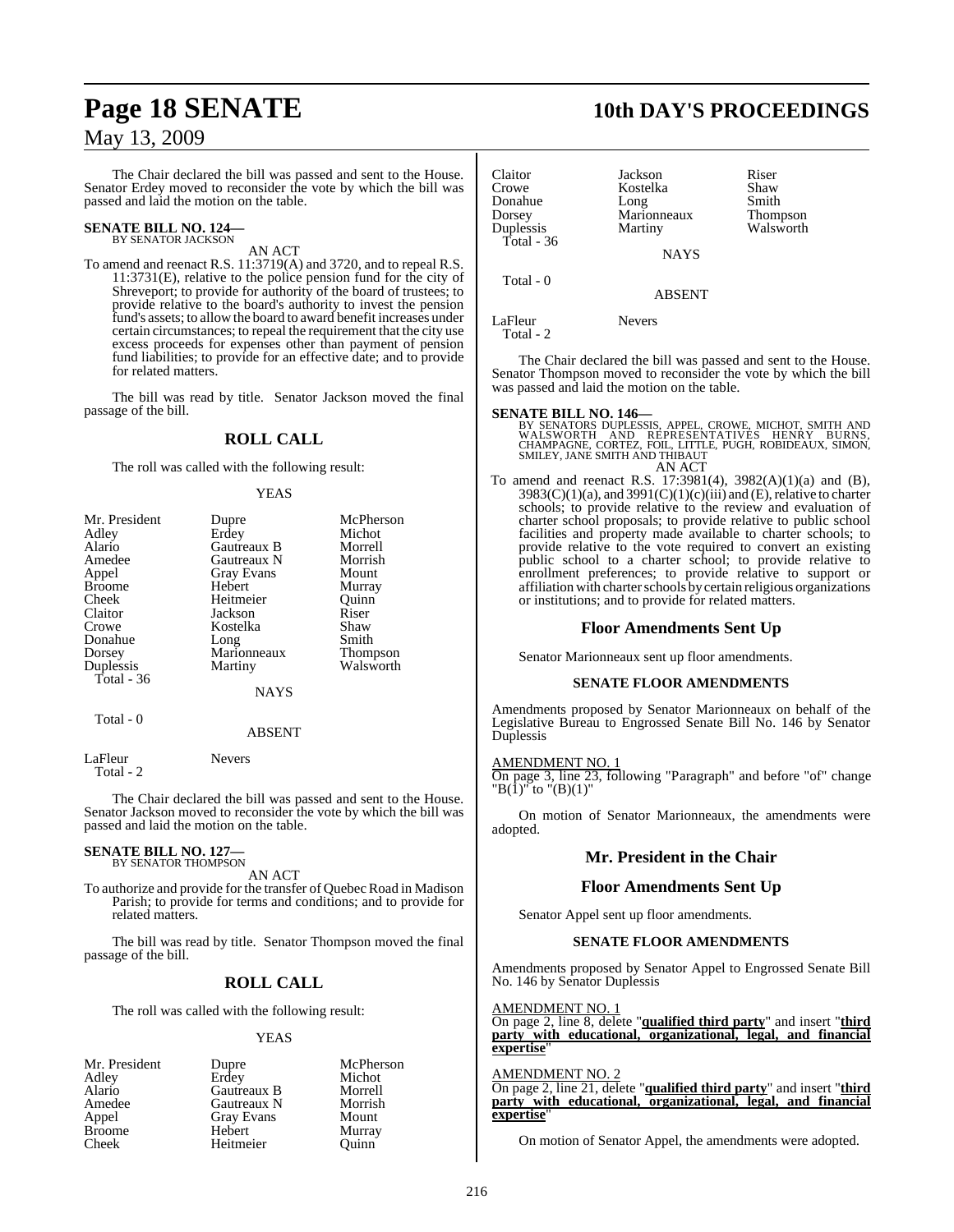# **10th DAY'S PROCEEDINGS Page 19 SENATE**

The bill was read by title. Senator Duplessis moved the final passage of the amended bill.

#### **ROLL CALL**

The roll was called with the following result:

#### YEAS

| Mr. President<br>Adley<br>Alario<br>Appel<br><b>Broome</b><br>Cheek<br>Crowe<br>Donahue<br>Dorsey<br>Duplessis<br>Dupre<br>Erdey<br>Total - 34 | Gautreaux B<br>Gautreaux N<br>Hebert<br>Heitmeier<br>Jackson<br>Kostelka<br>Long<br>Marionneaux<br>Martiny<br>McPherson<br>Michot<br>Morrell<br><b>NAYS</b> | Morrish<br>Mount<br>Murray<br><b>Nevers</b><br>Ouinn<br>Riser<br>Shaw<br>Smith<br>Thompson<br>Walsworth |
|------------------------------------------------------------------------------------------------------------------------------------------------|-------------------------------------------------------------------------------------------------------------------------------------------------------------|---------------------------------------------------------------------------------------------------------|
| Amedee<br>Total - 2                                                                                                                            | Claitor<br><b>ABSENT</b>                                                                                                                                    |                                                                                                         |

Gray Evans LaFleur

Total - 2

The Chair declared the amended bill was passed, ordered reengrossed, and sent to the House. Senator Appel moved to reconsider the vote by which the bill was passed and laid the motion on the table.

#### **SENATE BILL NO. 150—** BY SENATOR MURRAY

AN ACT

To amend and reenact R.S.  $33:9091.1(F)(2)(a)$ , relative to the Lakeview Crime Prevention District; to expand the application of parcel fees to all parcels within the district, subject to voter approval; and to provide for related matters.

The bill was read by title. Senator Murray moved the final passage of the bill.

### **ROLL CALL**

The roll was called with the following result:

#### YEAS

| Mr. President<br>Adley<br>Alario<br>Amedee<br>Appel<br><b>Broome</b><br>Cheek<br>Claitor<br>Crowe<br>Donahue<br>Dorsey<br>Duplessis<br>Total - $36$ | Dupre<br>Erdey<br>Gautreaux B<br>Gautreaux N<br><b>Gray Evans</b><br>Hebert<br>Heitmeier<br>Jackson<br>Kostelka<br>Long<br>Marionneaux<br>Martiny<br><b>NAYS</b> | McPherson<br>Michot<br>Morrell<br>Morrish<br>Mount<br>Murray<br>Quinn<br>Riser<br>Shaw<br>Smith<br>Thompson<br>Walsworth |
|-----------------------------------------------------------------------------------------------------------------------------------------------------|------------------------------------------------------------------------------------------------------------------------------------------------------------------|--------------------------------------------------------------------------------------------------------------------------|
| Total - 0                                                                                                                                           | <b>ABSENT</b>                                                                                                                                                    |                                                                                                                          |
| LaFleur                                                                                                                                             | Nevers                                                                                                                                                           |                                                                                                                          |

Total - 2

May 13, 2009

The Chair declared the bill was passed and sent to the House. Senator Murray moved to reconsider the vote by which the bill was passed and laid the motion on the table.

## **SENATE BILL NO. 179—** BY SENATOR CROWE

AN ACT

To amend and reenact R.S. 34:3494(A) and (B)(5) and (9), 3495(A) and (B), and 3504(F), to enact R.S.  $34:3494(B)(10)$  and (11), and 3506(D), relative to the Louisiana International Deep Water Gulf Transfer Terminal Authority; to provide relative to the jurisdiction of the authority; to increase the membership of the board of commissioners; to provide for the terms of office for the board of commissioners; to remove legislative oversight of rules and regulations for maintenance and operation of the authority; to provide for budgets and financial reports of the authority; and to provide for related matters.

#### **Floor Amendments Sent Up**

Senator Marionneaux sent up floor amendments.

#### **SENATE FLOOR AMENDMENTS**

Amendments proposed by Senator Marionneaux on behalf of the Legislative Bureau to Engrossed Senate Bill No. 179 by Senator Crowe

AMENDMENT NO. 1 On page 3, line 3, following "**June**" and before "**,**" change "**30**" to "**thirtieth**"

On motion of Senator Marionneaux, the amendments were adopted.

The bill was read by title. Senator Crowe moved the final passage of the amended bill.

#### **ROLL CALL**

The roll was called with the following result:

#### YEAS

| Adley<br>Alario<br>Gautreaux N<br>Mount<br>Amedee<br><b>Gray Evans</b><br>Murray<br>Hebert<br><b>Nevers</b><br>Appel<br>Heitmeier<br><b>Broome</b><br>Ouinn<br>Riser<br>Cheek<br>Jackson<br>Claitor<br>Shaw<br>Kostelka<br>Smith<br>Crowe<br>Long<br>Donahue<br>Marionneaux<br>Martiny<br>Dorsey<br>Duplessis<br>McPherson<br>Michot<br>Dupre<br>Total - $37$<br><b>NAYS</b> | Thompson<br>Walsworth |
|------------------------------------------------------------------------------------------------------------------------------------------------------------------------------------------------------------------------------------------------------------------------------------------------------------------------------------------------------------------------------|-----------------------|
| Total - 0<br>ABSENT                                                                                                                                                                                                                                                                                                                                                          |                       |

LaFleur Total - 1

The Chair declared the amended bill was passed, ordered reengrossed, and sent to the House. Senator Crowe moved to reconsider the vote by which the bill was passed and laid the motion on the table.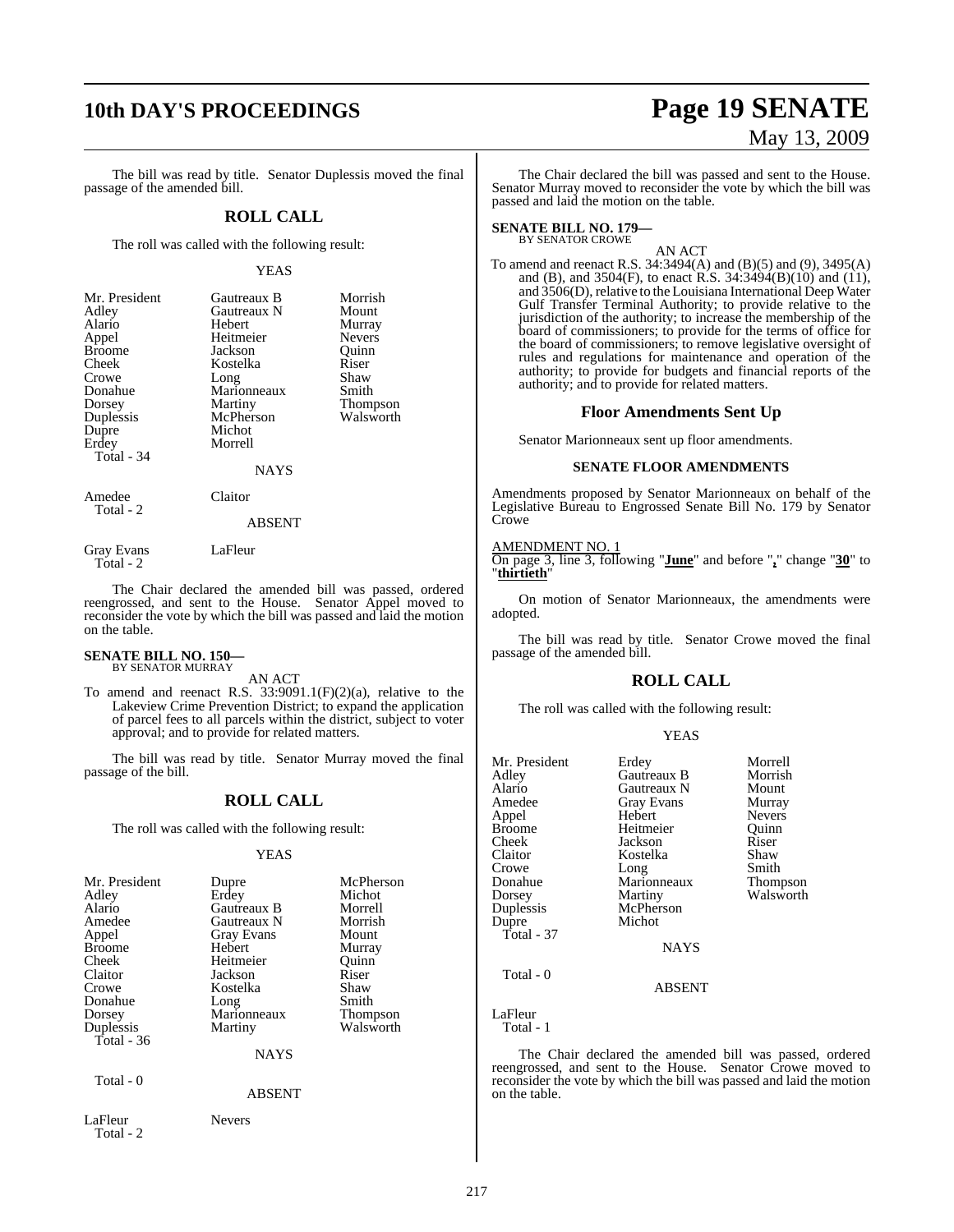#### **SENATE BILL NO. 189—** BY SENATOR ALARIO

AN ACT

To enact R.S. 32:127, relative to highway right of way crossings; to authorize golf carts and all-terrain vehicles to cross Louisiana Highway 1 within the town of Grand Isle; and to provide for related matters.

#### **Floor Amendments Sent Up**

Senator Marionneaux sent up floor amendments.

#### **SENATE FLOOR AMENDMENTS**

Amendments proposed by Senator Marionneaux on behalf of the Legislative Bureau to Engrossed Senate Bill No. 189 by Senator Alario

AMENDMENT NO. 1

On page 1, line 17, following "**of**" and before "**Grand**" insert "**the town of**"

AMENDMENT NO. 2

On page 2, line 2, following "**of**" and before "**Grand**" insert "**the town of**"

On motion of Senator Marionneaux, the amendments were adopted.

The bill was read by title. Senator Alario moved the final passage of the amended bill.

### **ROLL CALL**

The roll was called with the following result:

#### YEAS

| Mr. President | Erdey              | Morrell         |
|---------------|--------------------|-----------------|
| Adley         | Gautreaux B        | Morrish         |
| Alario        | <b>Gautreaux N</b> | Mount           |
| Amedee        | <b>Gray Evans</b>  | Murray          |
| Appel         | Hebert             | <b>Nevers</b>   |
| <b>Broome</b> | Heitmeier          | Ouinn           |
| Cheek         | Jackson            | Riser           |
| Claitor       | Kostelka           | Shaw            |
| Crowe         | Long               | Smith           |
| Donahue       | Marionneaux        | <b>Thompson</b> |
| Dorsey        | Martiny            | Walsworth       |
| Duplessis     | McPherson          |                 |
| Dupre         | Michot             |                 |
| Total - 37    |                    |                 |
|               | NAYS               |                 |

Total - 0

LaFleur

Total - 1

The Chair declared the amended bill was passed, ordered reengrossed, and sent to the House. Senator Alario moved to reconsider the vote by which the bill was passed and laid the motion on the table.

ABSENT

#### **SENATE BILL NO. 222—**

MCPHERSON AND SHAW AND REPRESENTATIVE DOERGE

AN ACT

To amend and reenact R.S. 34:2309(9), relative to powers and authority of the Red River Waterway Commission; to adjust the uses to which the commission's ad valorem property tax is allocated; and to provide for related matters.

## **Page 20 SENATE 10th DAY'S PROCEEDINGS**

The bill was read by title. Senator Adley moved the final passage of the bill.

### **ROLL CALL**

The roll was called with the following result:

Gray Evans<br>Hebert

Marionneaux<br>Martiny

McPherson Michot

#### YEAS

| Mr. President |
|---------------|
| Adley         |
| Alario        |
| Amedee        |
| Appel         |
| Broome        |
| Cheek         |
| Claitor       |
| Crowe         |
| Donahue       |
| Dorsey        |
| Duplessis     |
| Dupre         |
| Total - 37    |
|               |
|               |

Erdey Morrell<br>Gautreaux B Morrish Gautreaux B Morrisl<br>Gautreaux N Mount Gautreaux N Mount<br>Gray Evans Murray Nevers<br>Quinn Heitmeier Quinn<br>
Jackson Riser Jackson Riser<br>Kostelka Shaw Kostelka Shaw<br>Long Smith Long Smith<br>Marionneaux Thompson Walsworth

> **NAYS** ABSENT

LaFleur

Total - 0

Total - 1

The Chair declared the bill was passed and sent to the House. Senator Adley moved to reconsider the vote by which the bill was passed and laid the motion on the table.

**SENATE BILL NO. 240—** BY SENATOR MOUNT

#### AN ACT

To enact R.S. 33:3811.2 and 3812(H), relative to Calcasieu Parish; to provide for the creation of waterworks districts and subdistricts; to provide for the expansion of the board of waterworks districts and subdistricts; and to provide for related matters.

The bill was read by title. Senator Mount moved the final passage of the bill.

#### **ROLL CALL**

The roll was called with the following result:

#### YEAS

ABSENT

| Mr. President<br>Adley<br>Alario<br>Amedee<br>Appel<br>Broome<br>Cheek<br>Claitor<br>Crowe<br>Donahue<br>Dorsey<br>Duplessis<br>Dupre<br>Total - 37 | Erdey<br>Gautreaux B<br>Gautreaux N<br>Gray Evans<br>Hebert<br>Heitmeier<br>Jackson<br>Kostelka<br>Long<br>Marionneaux<br>Martiny<br>McPherson<br>Michot | Morrell<br>Morrish<br>Mount<br>Murray<br><b>Nevers</b><br>Ouinn<br>Riser<br>Shaw<br>Smith<br><b>Thompson</b><br>Walsworth |
|-----------------------------------------------------------------------------------------------------------------------------------------------------|----------------------------------------------------------------------------------------------------------------------------------------------------------|---------------------------------------------------------------------------------------------------------------------------|
|                                                                                                                                                     |                                                                                                                                                          |                                                                                                                           |
|                                                                                                                                                     | <b>NAYS</b>                                                                                                                                              |                                                                                                                           |
| Total - 0                                                                                                                                           |                                                                                                                                                          |                                                                                                                           |

LaFleur Total - 1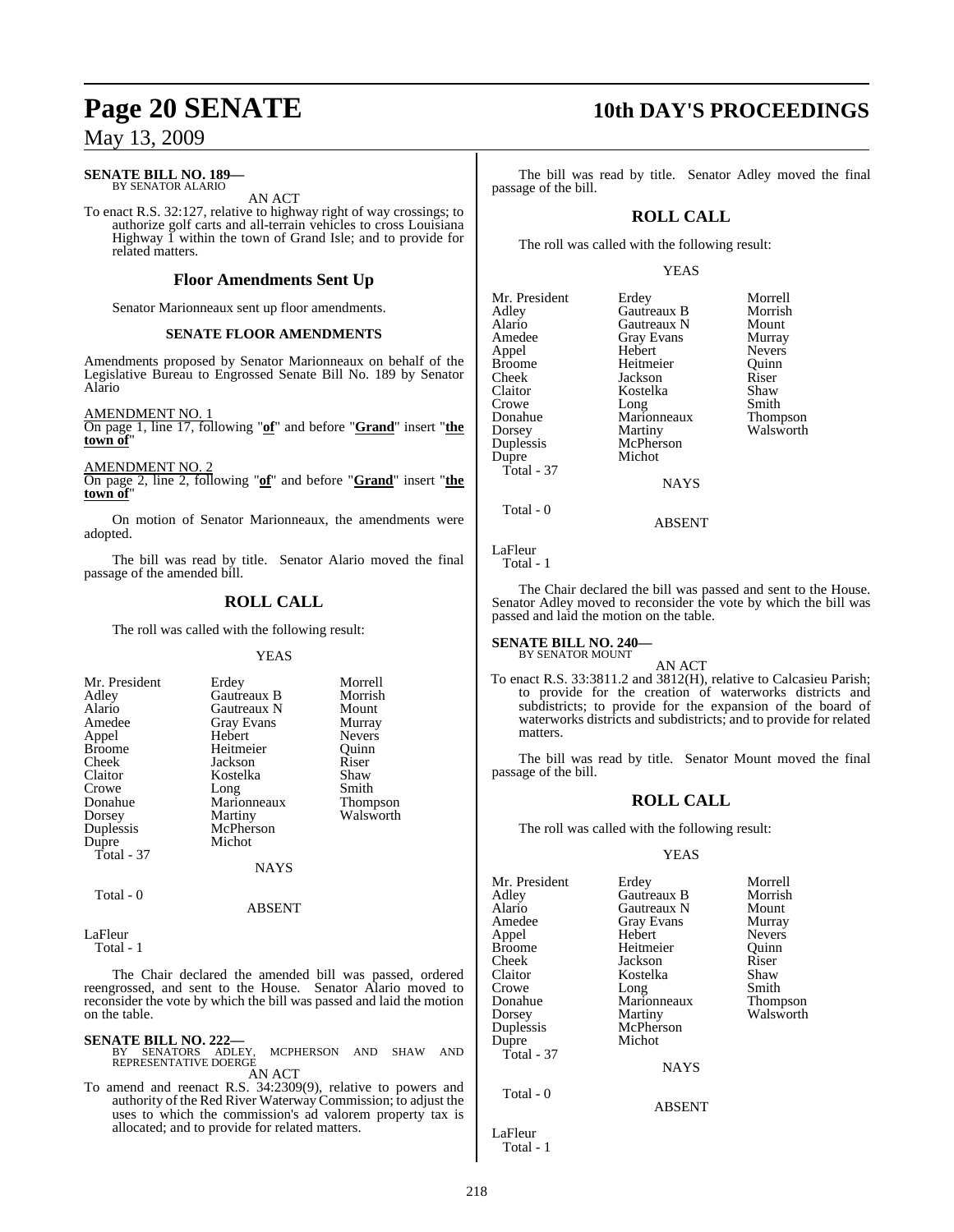# **10th DAY'S PROCEEDINGS Page 21 SENATE**

The Chair declared the bill was passed and sent to the House. Senator Mount moved to reconsider the vote by which the bill was passed and laid the motion on the table.

**SENATE BILL NO. 241—** BY SENATORS MOUNT, DORSEY, DUPRE, ERDEY, KOSTELKA, LONG, MARIONNEAUX, MORRISH, RISER AND SHAW AN ACT

To enact Subpart K of Part I of Chapter 1 of Subtitle II of Title 47 of the Louisiana Revised Statutes of 1950, to be comprised of R.S. 47:120.33, relative to state individual income tax checkoffs; to provide for the income tax checkoff for donations to the National Lung Cancer Partnership; and to provide for related matters.

The bill was read by title. Senator Mount moved the final passage of the bill.

#### **ROLL CALL**

The roll was called with the following result:

#### YEAS

| Mr. President | Erdey             | Michot          |
|---------------|-------------------|-----------------|
| Adley         | Gautreaux B       | Morrell         |
| Alario        | Gautreaux N       | Morrish         |
| Amedee        | <b>Gray Evans</b> | Mount           |
| Appel         | Hebert            | Murray          |
| <b>Broome</b> | Heitmeier         | <b>Nevers</b>   |
| Cheek         | Jackson           | Ouinn           |
| Crowe         | Kostelka          | Riser           |
| Donahue       | Long              | Shaw            |
| Dorsey        | Marionneaux       | Smith           |
| Duplessis     | Martiny           | <b>Thompson</b> |
| Dupre         | McPherson         | Walsworth       |
| Total - 36    |                   |                 |
|               | NAYS              |                 |

Total - 0

#### ABSENT

Claitor LaFleur Total - 2

The Chair declared the bill was passed and sent to the House. Senator Mount moved to reconsider the vote by which the bill was passed and laid the motion on the table.

#### **Senator N. Gautreaux in the Chair**

#### **SENATE BILL NO. 244—** BY SENATOR MOUNT

AN ACT

To amend and reenact R.S. 36:508.3(B), (F) and (G), relative to the assistant secretary of the office of public works, hurricane flood protection, and intermodal transportation; to provide for the qualifications, powers, and duties of the assistant secretary; and to provide for related matters.

The bill was read by title. Senator Mount moved the final passage of the bill.

#### **ROLL CALL**

The roll was called with the following result:

#### YEAS

| Mr. President | Erdev       | Morrell       |
|---------------|-------------|---------------|
| Adley         | Gautreaux B | Morrish       |
| Alario        | Gautreaux N | Mount         |
| Amedee        | Gray Evans  | Murray        |
| Appel         | Hebert      | <b>Nevers</b> |

# May 13, 2009

| <b>Broome</b><br>Cheek<br>Claitor<br>Crowe<br>Donahue<br>Dorsey<br>Duplessis<br>Dupre<br>Total - $37$ | Heitmeier<br>Jackson<br>Kostelka<br>Long<br>Marionneaux<br>Martiny<br>McPherson<br>Michot | Ouinn<br>Riser<br>Shaw<br>Smith<br><b>Thompson</b><br>Walsworth |
|-------------------------------------------------------------------------------------------------------|-------------------------------------------------------------------------------------------|-----------------------------------------------------------------|
|                                                                                                       | <b>NAYS</b>                                                                               |                                                                 |
| Total - 0                                                                                             |                                                                                           |                                                                 |

ABSENT

```
LaFleur
   Total - 1
```
The Chair declared the bill was passed and sent to the House. Senator Mount moved to reconsider the vote by which the bill was passed and laid the motion on the table.

#### **SENATE BILL NO. 259—**

BY SENATORS KOSTELKA, DONAHUE, DUPLESSIS, LAFLEUR, LONG, NEVERS, RISER AND WALSWORTH AN ACT

To amend and reenact R.S. 17:183.1, 183.2, and 183.3, and to repeal R.S. 17:183.4, 183.6, 183.7, 183.8, and 183.9, relative to curricula; to provide relative to high school career option programs; to provide relative to career major programs; to provide relative to a career diploma; to provide relative to program, course, and curriculum approval; to provide for waivers; to provide relative to program participation eligibility criteria; to provide relative to individual graduation plans; to provide for an effective date; and to provide for related matters.

#### **Floor Amendments Sent Up**

Senator Marionneaux sent up floor amendments.

#### **SENATE FLOOR AMENDMENTS**

Amendments proposed by Senator Marionneaux on behalf of the Legislative Bureau to Engrossed Senate Bill No. 259 by Senator Kostelka

### AMEND<u>MENT NO. 1</u>

On page 5, line 7, following "**History**" and before "**one**" insert "**and**"

AMENDMENT NO. 2 On page 6, line 22, delete " \* \* \* "

On motion of Senator Marionneaux, the amendments were adopted.

The bill was read by title. Senator Kostelka moved the final passage of the amended bill.

#### **ROLL CALL**

The roll was called with the following result:

#### YEAS

| Mr. President | Dupre       | Michot        |
|---------------|-------------|---------------|
| Adley         | Erdey       | Morrell       |
| Alario        | Gautreaux B | Morrish       |
| Amedee        | Gautreaux N | Mount         |
| Appel         | Hebert      | Murray        |
| <b>Broome</b> | Heitmeier   | <b>Nevers</b> |
| Cheek         | Jackson     | Ouinn         |
| Claitor       | Kostelka    | Riser         |
| Crowe         | Long        | Shaw          |
| Donahue       | Marionneaux | Smith         |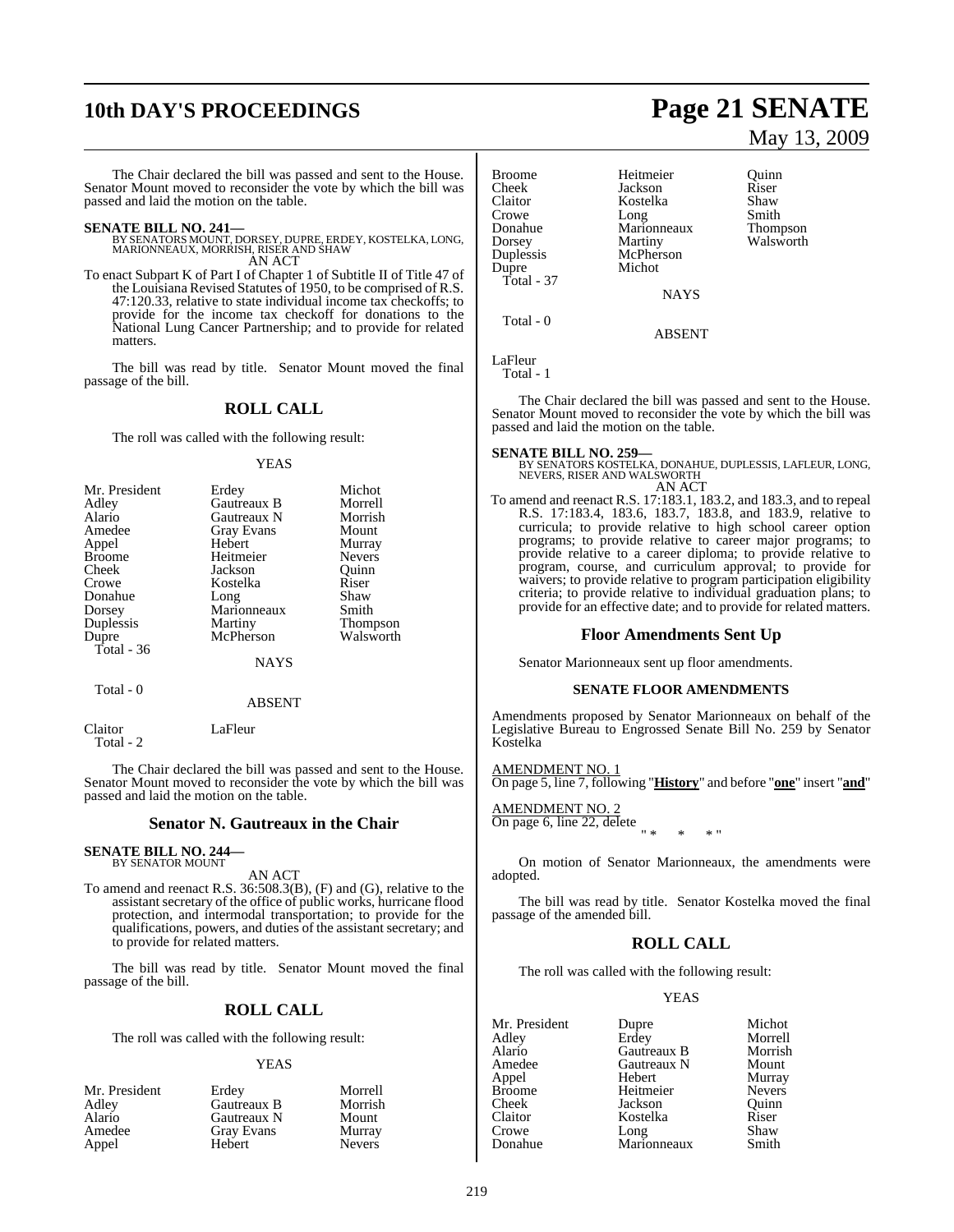| Dorsey<br>Duplessis<br>Total - $36$ | Martiny<br>McPherson | <b>Thompson</b><br>Walsworth |
|-------------------------------------|----------------------|------------------------------|
|                                     | <b>NAYS</b>          |                              |
| Total - 0                           | ABSENT               |                              |

Gray Evans LaFleur Total - 2

The Chair declared the amended bill was passed, ordered reengrossed, and sent to the House. Senator Kostelka moved to reconsider the vote by which the bill was passed and laid the motion on the table.

### **SENATE BILL NO. 262—** BY SENATOR MARTINY

AN ACT

To amend and reenact R.S. 40:531(E), relative to commissioners of local housing authority; to remove requirement of landlord commissioner; and to provide for related matters.

#### **Floor Amendments Sent Up**

Senator Martiny sent up floor amendments.

#### **SENATE FLOOR AMENDMENTS**

Amendments proposed by Senator Martiny to Engrossed Senate Bill No. 262 by Senator Martiny

AMENDMENT NO. 1

On page 1, line 15, change "**recipient of other assistance commissioner**" to "**commissioner who is a recipient of other assistance**"

On motion of Senator Martiny, the amendments were adopted.

#### **Floor Amendments Sent Up**

Senator Martiny sent up floor amendments.

#### **SENATE FLOOR AMENDMENTS**

Amendments proposed by Senator Martiny to Engrossed Senate Bill No. 262 by Senator Martiny

#### AMENDMENT NO. 1

On page 1, line 2, after "R.S. 40:531(E)" insert "and to repeal Section 2 and Section 3 of Act No. 874 of the 2008 Regular Session of the Legislature"

#### AMENDMENT NO. 2

On page 2, after line 3, insert the following:

"Section 2. Section 2 and Section 3 of Act No. 874 of the 2008 Regular Session of the Legislature are hereby repealed in their entirety.

Section 3. For a housing authority to be deemed in compliance with the provisions of Section 1 of this Act, any vacancy occurring on the housing authority which does not already have a tenant commissioner serving on that authority shall fill that vacancy by the appointment of either a tenant commissioner or a commissioner who is a recipient of other assistance."

On motion of Senator Martiny, the amendments were adopted.

The bill was read by title. Senator Martiny moved the final passage of the amended bill.

# **Page 22 SENATE 10th DAY'S PROCEEDINGS**

### **ROLL CALL**

The roll was called with the following result:

YEAS

| Mr. President | Dupre             | McPherson       |
|---------------|-------------------|-----------------|
| Adley         | Erdey             | Michot          |
| Alario        | Gautreaux B       | Morrell         |
| Amedee        | Gautreaux N       | Morrish         |
| Appel         | <b>Gray Evans</b> | Mount           |
| <b>Broome</b> | Hebert            | Murray          |
| Cheek         | Heitmeier         | <b>Nevers</b>   |
| Claitor       | Jackson           | Riser           |
| Crowe         | Kostelka          | Shaw            |
| Donahue       | Long              | Smith           |
| Dorsey        | Marionneaux       | <b>Thompson</b> |
| Duplessis     | Martiny           | Walsworth       |
| Total - $36$  |                   |                 |
|               | <b>NAYS</b>       |                 |
|               |                   |                 |

Total - 0

ABSENT

LaFleur Ouinn

Total - 2

The Chair declared the amended bill was passed, ordered reengrossed, and sent to the House. Senator Martiny moved to reconsider the vote by which the bill was passed and laid the motion on the table.

**SENATE BILL NO. 264—** BY SENATORS KOSTELKA, MORRELL AND B. GAUTREAUX AN ACT

To enact R.S. 11:2175.1, relative to the authority of the board of trustees of the Sheriffs' Pension and Relief Fund; relative to employer contributions; to establish a funding deposit account; to provide for an effective date; and to provide for related matters.

#### **Floor Amendments Sent Up**

Senator Marionneaux sent up floor amendments.

#### **SENATE FLOOR AMENDMENTS**

Amendments proposed by Senator Marionneaux on behalf of the Legislative Bureau to Engrossed Senate Bill No. 264 by Senator Kostelka

#### AMENDMENT NO. 1

On page 2, line 2, following "**and**" and before "**interest**" change "**such**" to "**the**"

On motion of Senator Marionneaux, the amendments were adopted.

The bill was read by title. Senator Kostelka moved the final passage of the amended bill.

#### **ROLL CALL**

The roll was called with the following result:

#### YEAS

| Mr. President | Erdey       | Morrell       |
|---------------|-------------|---------------|
| Adley         | Gautreaux B | Morrish       |
| Alario        | Gautreaux N | Mount         |
| Amedee        | Gray Evans  | Murray        |
| Appel         | Hebert      | <b>Nevers</b> |
| <b>Broome</b> | Heitmeier   | Ouinn         |
| Cheek         | Jackson     | Riser         |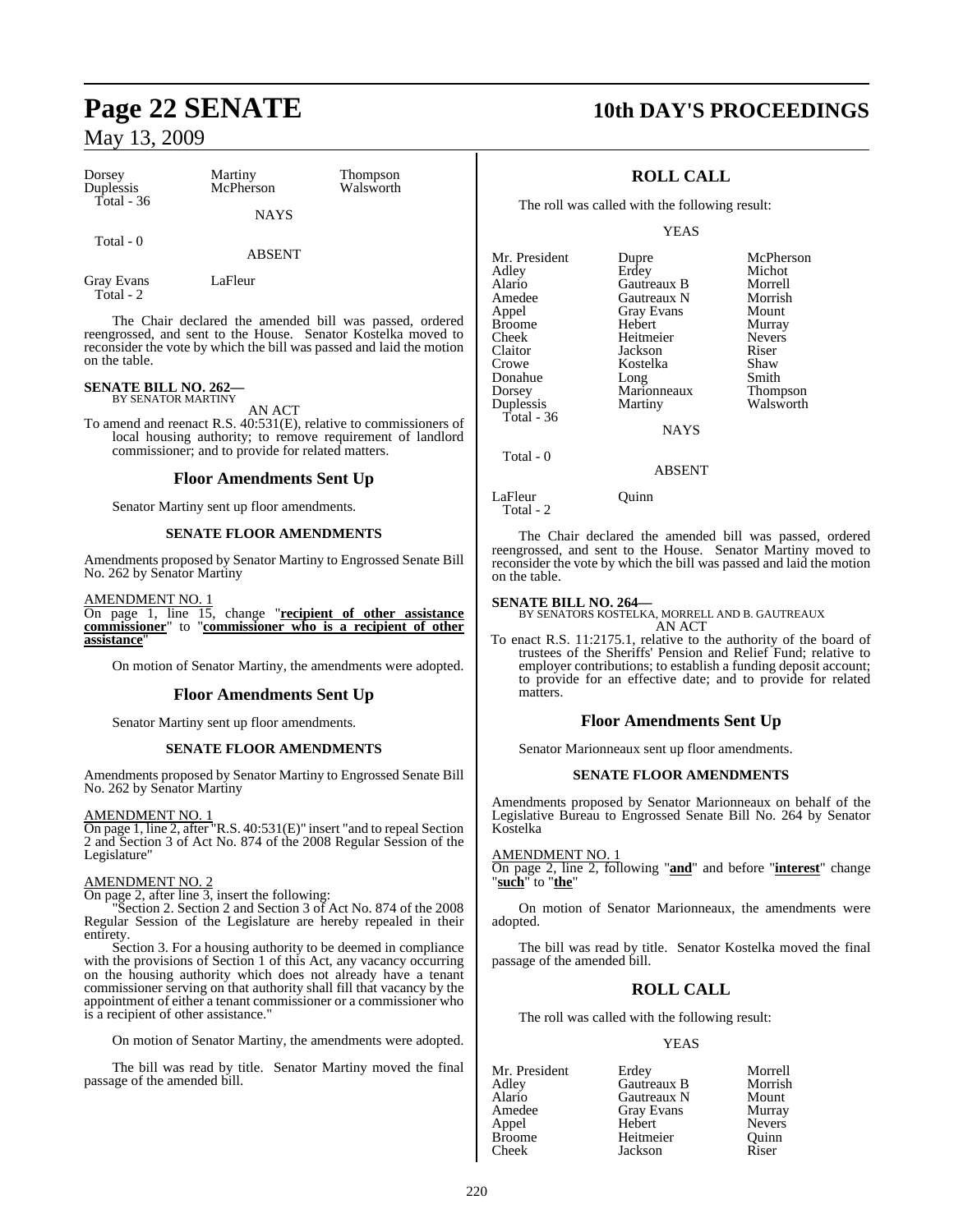# **10th DAY'S PROCEEDINGS Page 23 SENATE**

Donahue Marionneaux<br>Dorsey Martiny Dupre Michot Total - 37

Claitor **Kostelka** Shaw<br>Crowe Long Smith Crowe Long Smith<br>Donahue Marionneaux Thompson Dorsey Martiny Walsworth<br>
Duplessis McPherson McPherson

Total - 0

ABSENT

**NAYS** 

LaFleur Total - 1

The Chair declared the amended bill was passed, ordered reengrossed, and sent to the House. Senator Kostelka moved to reconsider the vote by which the bill was passed and laid the motion on the table.

**SENATE BILL NO. 281—** BY SENATOR APPEL AND REPRESENTATIVE ELLINGTON AN ACT

To enact Chapter 5-S of Title 25 of the Louisiana Revised Statutes of 1950, to be comprised ofR.S. 25:380.161 through 167, and R.S. 36:744(CC) and 801.23, relative to state museums; to create the Schepis Museum advisory board in the Department of State; to provide for powers and duties of the board; to provide for funding; to provide for the disposition of property; and to provide for related matters.

The bill was read by title. Senator Appel moved the final passage of the bill.

#### **ROLL CALL**

The roll was called with the following result:

#### YEAS

| Mr. President |             | Morrell       |
|---------------|-------------|---------------|
|               | Erdey       |               |
| Adley         | Gautreaux B | Morrish       |
| Alario        | Gautreaux N | Mount         |
| Amedee        | Gray Evans  | Murray        |
| Appel         | Hebert      | <b>Nevers</b> |
| <b>Broome</b> | Heitmeier   | Quinn         |
| Cheek         | Jackson     | Riser         |
| Claitor       | Kostelka    | Shaw          |
| Crowe         | Long        | Smith         |
| Donahue       | Marionneaux | Thompson      |
| Dorsey        | Martiny     | Walsworth     |
| Duplessis     | McPherson   |               |
| Dupre         | Michot      |               |
| Total $-37$   |             |               |
|               | NAYS        |               |
| Total - 0     |             |               |

#### ABSENT

LaFleur

Total - 1

The Chair declared the bill was passed and sent to the House. Senator Appel moved to reconsider the vote by which the bill was passed and laid the motion on the table.

#### **SENATE BILL NO. 303—**

BY SENATORS RISER AND WALSWORTH AND REPRESENTATIVE PONTI

### AN ACT

To enact R.S. 23:1203.1, relative to medical treatment in workers' compensation matters; to provide for definitions; to provide a process for adoption of a medical treatment schedule for use in making medical treatment decisions in workers' compensation matters; to provide for the promulgation of rules; to provide that

# May 13, 2009

the schedule shall be based on certain guidelines; to provide for appointment of a medical advisory council to be chosen by the director of the office of workers' compensation administration; to provide regarding the membership of such a council; to provide with respect to time frame for authorization of medical services; to provide relative to disputes as to recommended care that varies from the medical treatment schedule; and to provide for related matters.

### **Floor Amendments Sent Up**

Senator Marionneaux sent up floor amendments.

#### **SENATE FLOOR AMENDMENTS**

Amendments proposed by Senator Marionneaux on behalf of the Legislative Bureau to Engrossed Senate Bill No. 303 by Senator Riser

AMENDMENT NO. 1

On page 3, line 11, following "**Paragraph**" and before "**of**" change "**D(2)**" to "**(D)(2)**"

On motion of Senator Marionneaux, the amendments were adopted.

The bill was read by title. Senator Riser moved the final passage of the amended bill.

### **ROLL CALL**

The roll was called with the following result:

YEAS

Mr. President Erdey Morrell<br>Adley Gautreaux B Morrish Adley Gautreaux B Morrish Alario Gautreaux N Mount Gray Evans Murray<br>
Hebert Nevers Appel Hebert Nevers Broome Heitmeier Quinn<br>Cheek Jackson Riser Cheek Jackson Riser Claitor Kostelka Shaw Crowe Long<br>
Donahue Martiny Donahue Martiny Thompson<br>
Duplessis McPherson Walsworth Duplessis McPherson<br>
Dupre Michot Michot Total - 35 NAYS Total - 0 ABSENT Dorsey LaFleur Marionneaux

Total - 3

The Chair declared the amended bill was passed, ordered reengrossed, and sent to the House. Senator Riser moved to reconsider the vote by which the bill was passed and laid the motion on the table.

**SENATE BILL NO. 333—**<br>BY SENATORS BROOME, DORSEY AND ERDEY AND<br>REPRESENTATIVES BARROW, CARTER, FOIL, HONEY, MICHAEL<br>JACKSON, PONTI, POPE, PATRICIA SMITH AND WHITE AN ACT

To enact R.S. 33:9038.63, relative to East Baton Rouge Parish; to create the Bluebonnet Convention Hotel Taxing District; to provide for the boundaries of the district; to provide for the governance of the district; to provide for the authority, powers, duties, and function of the governing body to levy and collect a tax upon hotel occupancy within the district and to engage in tax increment financing; and to provide for related matters.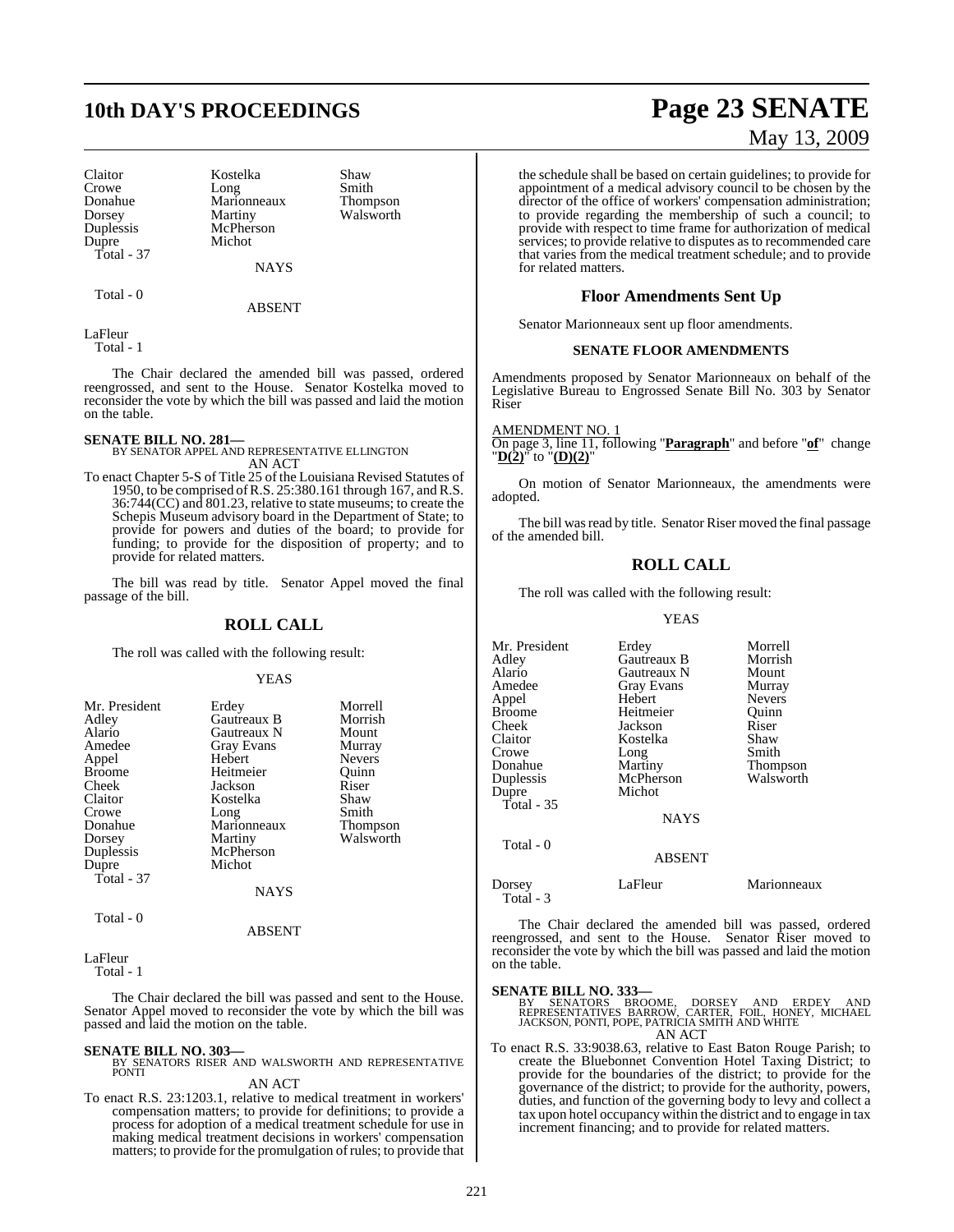## **Page 24 SENATE 10th DAY'S PROCEEDINGS**

### **Floor Amendments Sent Up**

Senator Marionneaux sent up floor amendments.

#### **SENATE FLOOR AMENDMENTS**

Amendments proposed by Senator Marionneaux on behalf of the Legislative Bureau to Engrossed Senate Bill No. 333 by Senator Broome

AMENDMENT NO. 1 On page 5, line 18, following "**(5)**" and before "**officers,**" change

"**Appoint**" to "**To appoint**"

AMENDMENT NO. 2 On page 5, line 28, following "**(8)**" and before "**such**" change

"**Establish**" to "**To establish**"

AMENDMENT NO. 3 On page 8, line 11, following "**to**" and before "**the**" change "**affect**" to "**effect**"

On motion of Senator Marionneaux, the amendments were adopted.

### **Floor Amendments Sent Up**

Senator Broome sent up floor amendments.

#### **SENATE FLOOR AMENDMENTS**

Amendments proposed by Senator Broome to Engrossed Senate Bill No. 333 by Senator Broome

AMENDMENT NO. 1

On page 1, line 2, after "to" and before "East" add "cooperative development in"

AMENDMENT NO. 2

On page 1, line 3, after "District" insert "as a special taxing and tax increment financing district in East Baton Rouge Parish"

#### AMENDMENT NO. 3

On page 1, line 6, after "occupancy" insert "and food and beverage not intended for home consumption"

#### AMENDMENT NO. 4

On page 3, line 29, delete "**parking**" and insert "**dormitory style**"

AMENDMENT NO. 5

On page 5, line 6, after "**shall**" insert "**be a special taxing district and shall**"

AMENDMENT NO. 6

On page 5, line 17, after "**person**" insert "**, including but not limited to pledge and collateral assignment agreements and tax collection agreements**"

#### AMENDMENT NO. 7

On page 5, line 24, after "**indebtedness**" delete "**.**"and insert "**, and in the event the district elects to issue bonds pursuant to the authority under this Section, then**"

#### AMENDMENT NO. 8

On page 5, line 24, delete "**For this purpose**"

AMENDMENT NO. 9 On page 5, below line 29, insert the following:

"**(9) To levy and collect the taxes authorized pursuant to this Section.**

**(10) To enter into one or more agreements to provide for the collection of the taxes collected within the district and remittance of the taxes to the appropriate recipients.**"

AMENDMENT NO. 10 On page 6, line 5, after "**beverage**" insert "**not intended for home consumption**"

AMENDMENT NO. 11 On page 6, line 16, after "**rooms**" insert "**.**" and delete the remainder of the line and delete lines 17 through 19

AMENDMENT NO. 12 On page 7, line 1, after "**recognized**" insert "**that there are currently no hotel occupancy or salestaxes whatsoever generated at the property and**"

AMENDMENT NO. 13 On page 7, line 1, delete "**that without the accomplishment of the**"

AMENDMENT NO. 14 On page 7, line 2, delete "**purposes of the district**" and before "**that**" insert "**that but for the hotel project to be developed at the property within the district,**"

#### AMENDMENT NO. 15

On page 7, line 11, after "**that**" delete "**currently secure bonds that have been authorized**" and insert: "**are currently not available for use for tax increment financing purposes should subsequently cease to be authorized to secure bonds, cease to secure bonds that have been authorized, or cease to be dedicated by other law or by proposition approved by electors voting in an election for such purpose, and thus, become available for the use of the financing purposes hereunder**"

#### AMENDMENT NO. 16

On page 7, line 15, delete "**Hotel occupancy tax**" and insert "**Tax**" before "**financing**"

AMENDMENT NO. 17 On page 7, at the beginning of line 17, after "**of**" insert "**available non-voter elected, pledged or dedicated**"

#### AMENDMENT NO. 18

On page 7, line 20, after "**district.**" delete the remainder of the line and delete lines 21 through 23 and insert the following "**Additionally, without the necessity of issuing revenue bonds, the district may pledge the tax increments collected under the authority of this Section to any financing or multiple refinancing of a hotel and related facilities within the district in furtherance of the purposes of the district. Such financing may include, but shall not be limited to, loans, mortgages, the issuance of bonds, or the issuance of certificates of indebtedness. For each of the designated non-voter elected, pledged or dedicated food and beverage and hotel occupancy taxes collected within the district, a tax increment shall consist of that portion of the aggregate of such tax revenues collected by the district each year which exceeds the amount of such taxes that were collected in the year immediately prior to the year in which the district was established.**"

AMENDMENT NO. 19

On page 7, line 27, after "**The**" insert "**authority granted to the district pursuant to the provisions of this Section shall be subject to the limitations provided in R.S. 33:9038.42.**" and delete the remainder of the line and delete lines 28 and 29 and on page 8, delete lines 1 and 2

AMENDMENT NO. 20 On page 8, line 3, delete lines 3 and 4

AMENDMENT NO. 21 On page 8, line 9, delete "**less**" and insert " **more**"

#### AMENDMENT NO. 22

On page 8, line 9, after "**years**" insert "**from the date on which the taxes authorized pursuant to this Section are first levied and collected**"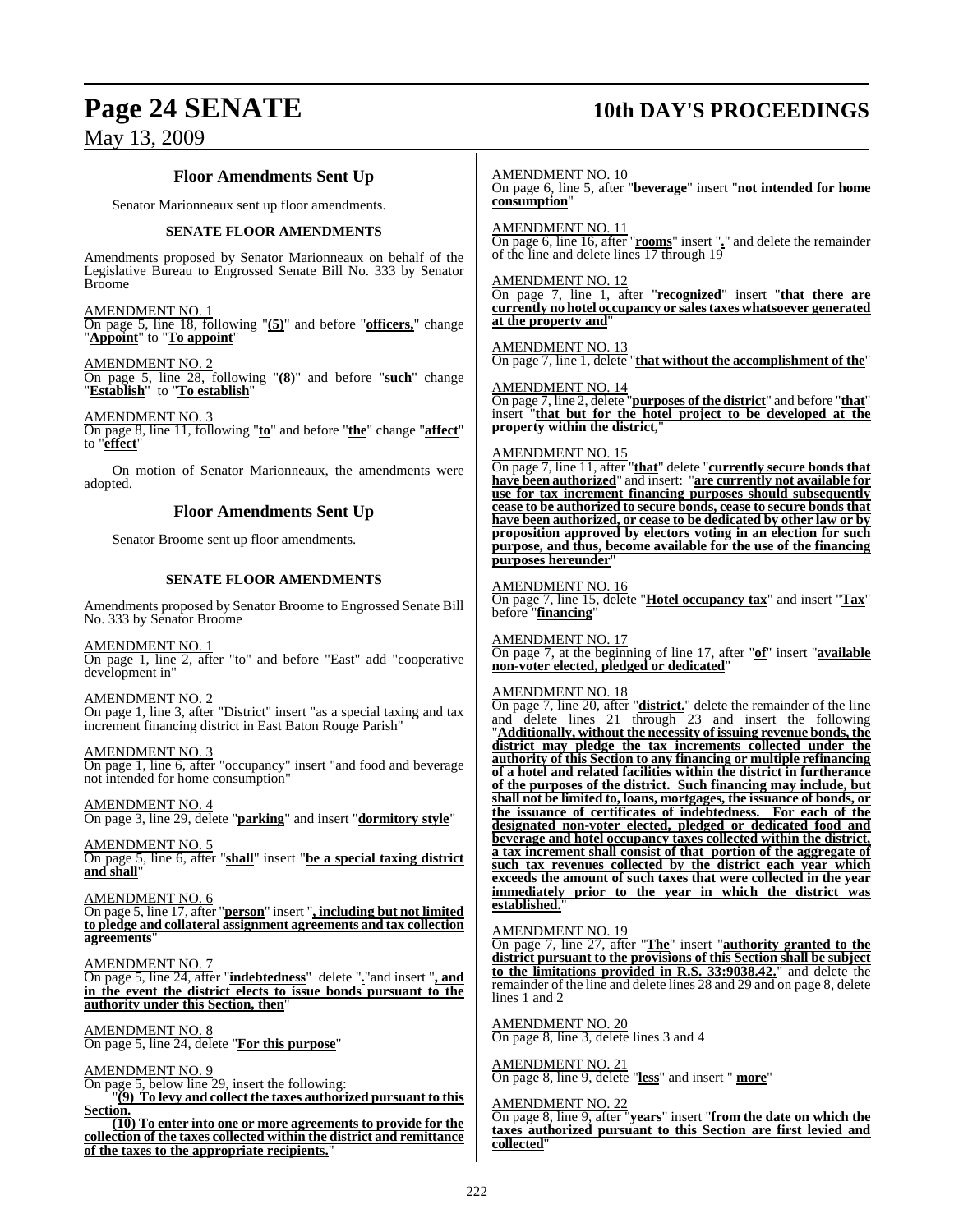# **10th DAY'S PROCEEDINGS Page 25 SENATE**

#### AMENDMENT NO. 23

On page 8, between lines 9 and 10, insert:

"**I. Contesting ordinance or resolution; time limit. Any ordinance or resolution adopted by the bonds or other debt obligations, or the pledge of tax increments collected under the authority of this Section to any financing authorized by this Section, may be published at least once in the official journal of East Baton Rouge Parish. For thirty days after the date of publication, any person in interest may contest the legality of the ordinance or resolution and of any provision therein made for the security and payment of the debt obligation or the levy and collection of such taxes. After that time, no one shall have any cause of action to test the regularity, formality, legality, or effectiveness of the ordinance or resolution, and provision thereof for any cause whatever. Thereafter, it shall be conclusively presumed that every legal requirement for the levy and collection of taxes, the issuance of bonds or other debt obligation, or legal requirement for the levy and collection of taxes, the issuance of bonds or other debt obligations, or the pledge of tax increment collected, including all things pertaining to the authorizing thereof, has been complied with. No court shall have authority to inquire into any of these matters after the thirty day period after** publication.

AMENDMENT NO. 24 On page 8, line 10, delete "**I**" and insert "**J**"

AMENDMENT NO. 25 On page 8, line 13, delete "**J**" and insert "**K**"

On motion of Senator Broome, the amendments were adopted.

The bill was read by title. Senator Broome moved the final passage of the amended bill.

#### **ROLL CALL**

The roll was called with the following result:

#### YEAS

| Mr. President<br>Adley<br>Alario<br>Amedee<br>Appel<br><b>Broome</b><br>Cheek<br>Claitor<br>Crowe<br>Donahue<br>Dorsey<br>Duplessis<br>Total - 34 | Dupre<br>Erdey<br>Gautreaux B<br>Gautreaux N<br><b>Gray Evans</b><br>Hebert<br>Heitmeier<br>Long<br>Marionneaux<br>Martiny<br>Michot<br>Morrell<br><b>NAYS</b> | Morrish<br>Mount<br>Murray<br><b>Nevers</b><br>Ouinn<br>Riser<br>Shaw<br>Smith<br>Thompson<br>Walsworth |
|---------------------------------------------------------------------------------------------------------------------------------------------------|----------------------------------------------------------------------------------------------------------------------------------------------------------------|---------------------------------------------------------------------------------------------------------|
|                                                                                                                                                   |                                                                                                                                                                |                                                                                                         |
| <b>A</b> <i>F</i> <b>D</b> <sub>1</sub>                                                                                                           |                                                                                                                                                                |                                                                                                         |

McPherson Total - 1

#### ABSENT

Jackson Kostelka LaFleur Total - 3

The Chair declared the amended bill was passed, ordered reengrossed, and sent to the House. Senator Broome moved to reconsider the vote by which the bill was passed and laid the motion on the table.

# May 13, 2009

#### **Senate Bills and Joint Resolutions on Third Reading and Final Passage, Subject to Call**

#### **Called from the Calendar**

Senator Appel asked that Senate Bill No. 183 be called from the Calendar.

#### **SENATE BILL NO. 183—** BY SENATOR APPEL

#### A JOINT RESOLUTION

Proposing to add Article VII, Section 2.1 (C) of the Constitution of Louisiana, relative to the constitutional requirements and procedures for the imposition of or increase in a fee; to provide exceptions to such requirements for the increase in tuition or the imposition of or increase in fees at postsecondary institutions; to specify an election for submission of the proposition to electors; and to provide a ballot proposition.

#### **Floor Amendments Sent Up**

Senator Martiny sent up floor amendments.

#### **SENATE FLOOR AMENDMENTS**

Amendments proposed by Senator Martiny to Engrossed Senate Bill No. 183 by Senator Appel

#### AMENDMENT NO. 1

Delete Senate Floor Amendments No. 1 and No. 2 proposed by Senator Alario and adopted by the Senate on May 12, 2009.

#### AMENDMENT NO. 2

On page 1, at the end of line 16, after "**board**" and before the period "**.**" insert the following: "**; provided that an amount in excess of five percent in any calendar year shall require the enactment of a law by a two-thirds vote of the elected members of each house of the legislature**"

#### AMENDMENT NO. 3

On page 2, at the end of line 10, after "board" and before the period "." insert the following: ", unless the amount is in excess of five percent"

On motion of Senator Martiny, the amendments were adopted.

The bill was read by title. Senator Appel moved the final passage of the amended bill.

#### **ROLL CALL**

The roll was called with the following result:

#### YEAS

Mr. President Dupre Morrell<br>Alario Erdey Morrish Alario Erdey Morrish<br>
Appel Gautreaux B Murray<br>
Cheek Gray Evans Nevers Cheek Gray Evans<br>Claitor Heitmeier Claitor Heitmeier Quinn<br>Crowe Kostelka Shaw Donahue Long<br>Dorsey Martiny Duplessis Total - 26

Amedee Jackson<br>Broome Marionn Total - 8

**Gautreaux B** Murray<br> **Grav Evans** Nevers Kostelka Shaw<br>Long Smith Martiny Walsworth<br>Michot

#### **NAYS**

Adley Gautreaux N McPherson<br>Amedee Jackson Riser Marionneaux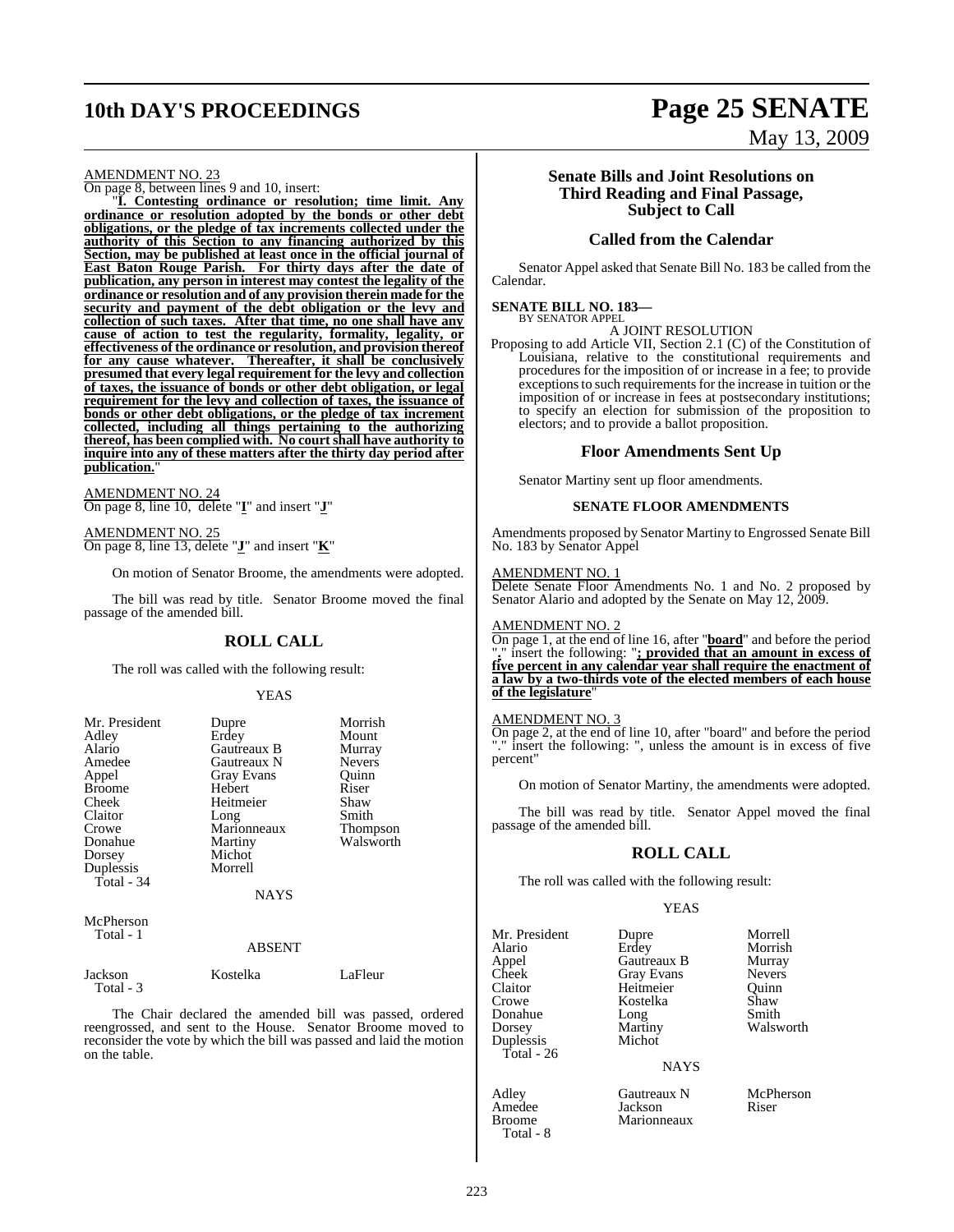#### ABSENT

Hebert Mount<br>LaFleur Thomn Total - 4

Thompson

The Chair declared the amended bill was passed, ordered reengrossed, and sent to the House. Senator Appel moved to reconsider the vote by which the bill was passed and laid the motion on the table.

### **Rules Suspended**

Senator Nevers asked for and obtained a suspension of the rules to revert to the Morning Hour.

#### **Introduction of Senate Resolutions**

Senator Marionneaux asked for and obtained a suspension of the rules to read Senate Resolutions a first and second time.

### **SENATE RESOLUTION NO. 28—**

BY SENATOR MARIONNEAUX A RESOLUTION

To express the sincere and heartfelt condolences of the Senate of the Legislature of Louisiana upon the death in combat of United States Army Sergeant First Class David J. Todd, Jr., in his country's global war on terrorism.

The resolution was read by title and placed on the Calendar for a second reading.

#### **SENATE RESOLUTION NO. 29—** BY SENATOR MARIONNEAUX

A RESOLUTION

To express the sincere and heartfelt condolences of the Senate of the Legislature of Louisiana to the family of United States Air Force Captain Cartize B. Durham upon his death while on active duty in an accidental helicopter crash in Italy.

The resolution was read by title and placed on the Calendar for a second reading.

### **Mr. President in the Chair**

### **Introduction of Senate Concurrent Resolutions**

Senator Broome asked for and obtained a suspension of the rules to read Senate Concurrent Resolutions a first and second time.

#### **SENATE CONCURRENT RESOLUTION NO. 48—** BY SENATOR BROOME

A CONCURRENT RESOLUTION

To create the Southern UniversityCenter for Equitable Development Task Force to study and develop statewide recommendations for local strategies and initiatives to meet the economic, social, health, and human resource development needs of economically depressed communities across the state.

The resolution was read by title. Senator Broome moved to adopt the Senate Concurrent Resolution.

### **ROLL CALL**

The roll was called with the following result:

#### YEAS

| Mr. President | Erdey       | Michot  |
|---------------|-------------|---------|
| Adley         | Gautreaux B | Morrell |
| Alario        | Gautreaux N | Morrish |
| Amedee        | Gray Evans  | Mount   |
| Appel         | Hebert      | Murray  |

# **Page 26 SENATE 10th DAY'S PROCEEDINGS**

| <b>Broome</b><br><b>Cheek</b><br>Claitor<br>Donahue<br>Dorsey<br>Duplessis<br>Dupre<br>Total - $36$ | Heitmeier<br>Jackson<br>Kostelka<br>Long<br>Marionneaux<br>Martiny<br>McPherson | <b>Nevers</b><br>Ouinn<br>Riser<br>Shaw<br>Smith<br>Thompson<br>Walsworth |
|-----------------------------------------------------------------------------------------------------|---------------------------------------------------------------------------------|---------------------------------------------------------------------------|
|                                                                                                     | <b>NAYS</b>                                                                     |                                                                           |
| Total - 0                                                                                           |                                                                                 |                                                                           |

ABSENT

Crowe LaFleur Total - 2

The Chair declared the Senate adopted the Senate Concurrent Resolution and ordered it sent to the House.

#### **SENATE CONCURRENT RESOLUTION NO. 49—** BY SENATOR LONG

A CONCURRENT RESOLUTION

To urge and request support and assistance in providing funding for the Wood to Electricity Program being developed by the Wood Products Development Foundation.

The resolution was read by title. Senator Long moved to adopt the Senate Concurrent Resolution.

### **ROLL CALL**

The roll was called with the following result:

YEAS

| Mr. President<br>Adlev<br>Alario<br>Amedee<br>Appel<br>Broome<br>Cheek<br>Claitor<br>Crowe<br>Donahue<br>Dorsey<br>Duplessis<br>Dupre | Erdey<br>Gautreaux B<br>Gautreaux N<br><b>Gray Evans</b><br>Hebert<br>Heitmeier<br>Jackson<br>Kostelka<br>Long<br>Marionneaux<br>Martiny<br>McPherson<br>Michot | Morrell<br>Morrish<br>Mount<br>Murray<br><b>Nevers</b><br>Ouinn<br>Riser<br>Shaw<br>Smith<br><b>Thompson</b><br>Walsworth |
|---------------------------------------------------------------------------------------------------------------------------------------|-----------------------------------------------------------------------------------------------------------------------------------------------------------------|---------------------------------------------------------------------------------------------------------------------------|
| Total - 37                                                                                                                            | <b>NAYS</b>                                                                                                                                                     |                                                                                                                           |
|                                                                                                                                       |                                                                                                                                                                 |                                                                                                                           |

Total - 0

LaFleur

Total - 1

The Chair declared the Senate adopted the Senate Concurrent Resolution and ordered it sent to the House.

ABSENT

#### **SENATE CONCURRENT RESOLUTION NO. 50—** BY SENATOR LONG

A CONCURRENT RESOLUTION

To urge and request the secretary of the Department of Natural Resources and the secretary of the Department of Transportation and Development to study and provide to the Legislature recommendations for infrastructure uses of mineral revenues from north Louisiana.

The resolution was read by title. Senator Long moved to adopt the Senate Concurrent Resolution.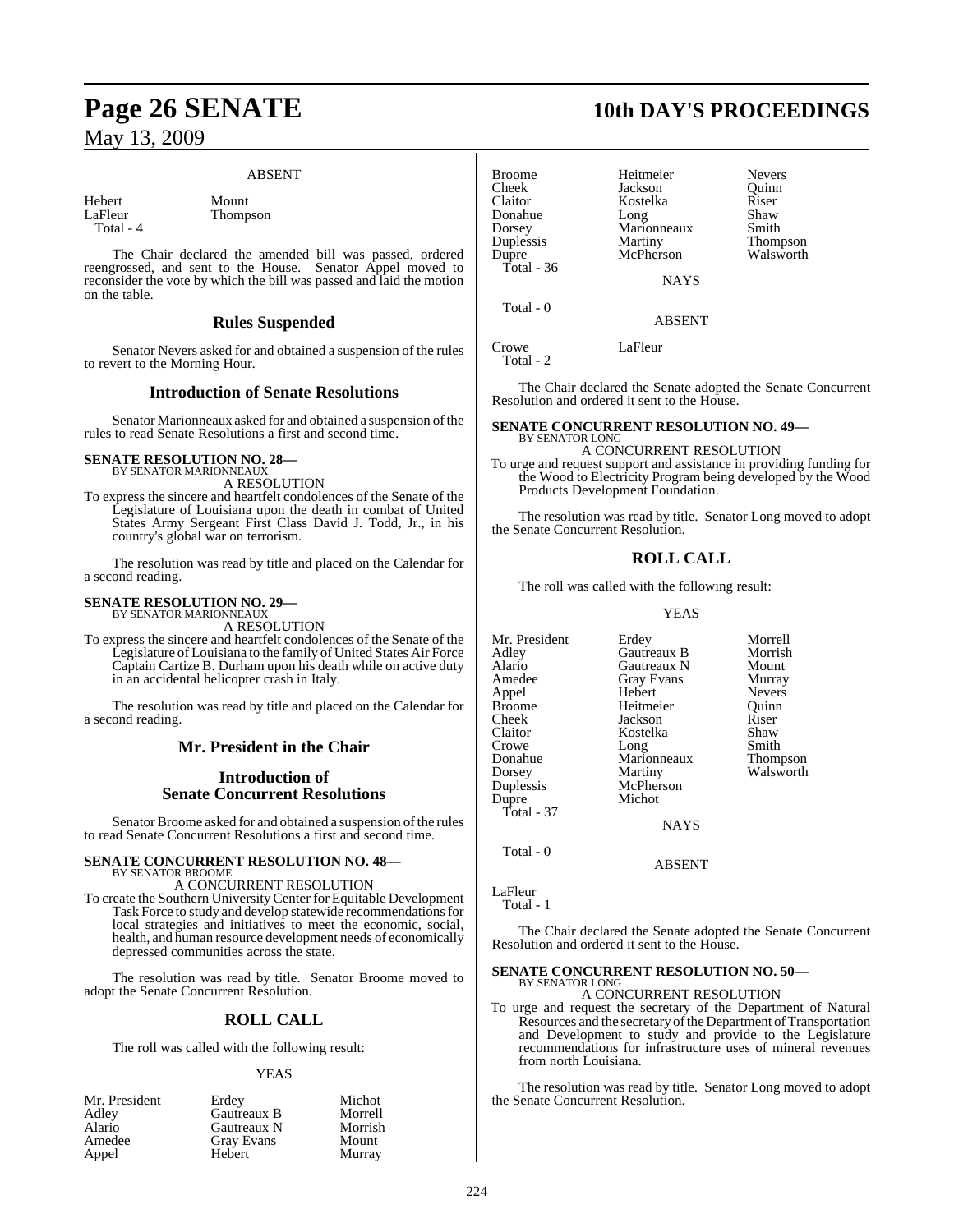## **10th DAY'S PROCEEDINGS Page 27 SENATE**

### **ROLL CALL**

The roll was called with the following result:

#### YEAS

| Mr. President | Erdey       | Morrell       |
|---------------|-------------|---------------|
| Adley         | Gautreaux B | Morrish       |
| Alario        | Gautreaux N | Mount         |
| Amedee        | Gray Evans  | Murray        |
| Appel         | Hebert      | <b>Nevers</b> |
| <b>Broome</b> | Heitmeier   | Ouinn         |
| Cheek         | Jackson     | Riser         |
| Claitor       | Kostelka    | Shaw          |
| Crowe         | Long        | Smith         |
| Donahue       | Marionneaux | Thompson      |
| Dorsey        | Martiny     | Walsworth     |
| Duplessis     | McPherson   |               |
| Dupre         | Michot      |               |
| Total - 37    |             |               |
|               | NAYS        |               |

Total - 0

ABSENT

LaFleur

Total - 1

The Chair declared the Senate adopted the Senate Concurrent Resolution and ordered it sent to the House.

#### **SENATE CONCURRENT RESOLUTION NO. 51—** BY SENATOR CROWE

#### A CONCURRENT RESOLUTION

To memorialize the United States Congress to take such actions as are necessary to appropriate funds to be used for storm-proofing interior pump stations in St. Bernard and Plaquemines parishes.

The resolution was read by title. Senator Crowe moved to adopt the Senate Concurrent Resolution.

#### **ROLL CALL**

The roll was called with the following result:

#### YEAS

| Mr. President | Dupre             | Michot          |
|---------------|-------------------|-----------------|
| Adley         | Erdey             | Morrell         |
| Alario        | Gautreaux B       | Morrish         |
| Amedee        | Gautreaux N       | Mount           |
| Appel         | <b>Gray Evans</b> | Murray          |
| <b>Broome</b> | Hebert            | <b>Nevers</b>   |
| Cheek         | Heitmeier         | Ouinn           |
| Claitor       | Kostelka          | Riser           |
| Crowe         | Long              | Shaw            |
| Donahue       | Marionneaux       | Smith           |
| Dorsey        | Martiny           | <b>Thompson</b> |
| Duplessis     | McPherson         | Walsworth       |
| Total - 36    |                   |                 |
|               | <b>NAYS</b>       |                 |

Total - 0

#### ABSENT

Jackson LaFleur Total - 2

The Chair declared the Senate adopted the Senate Concurrent Resolution and ordered it sent to the House.

# May 13, 2009

#### **Message from the House**

#### **SIGNED HOUSE CONCURRENT RESOLUTIONS**

May 12, 2009

To the Honorable President and Members of the Senate:

I am directed to inform your honorable body that the Speaker of the House of Representatives has signed the following House Concurrent Resolutions:

#### **HOUSE CONCURRENT RESOLUTION NO. 104—**

BY REPRESENTATIVE TIM BURNS A CONCURRENT RESOLUTION

To urge and request the Louisiana Tax Commission to accept the property tax assessments contained in the 2008 tax roll for St. Tammany Parish with regard to compliance with the requirements for uniform assessments.

**HOUSE CONCURRENT RESOLUTION NO. 106—**<br>BY REPRESENTATIVES BARROW, AUBERT, AUSTIN BADON, EURRELL, DIXON, FRANKLIN, GALLOT, ELBERT GUILLORY, HARDY,<br>HONEY, GIROD JACKSON, MICHAEL JACKSON, ROSALIND JONES, LAFONTA, NORTON, PETE

To recognize Tuesday, May 12, 2009, as Children's Defense Fund Day and to commend the Children's Defense Fund.

### **HOUSE CONCURRENT RESOLUTION NO. 85—** BY REPRESENTATIVE HOFFMANN

A CONCURRENT RESOLUTION

To memorialize the Congress of the United States to review and consider eliminating provisions of law which reduce Social Security benefits for those receiving benefits from federal, state, or local government retirement systems.

# **HOUSE CONCURRENT RESOLUTION NO. 95—**<br>BY REPRESENTATIVE DOWNS AND SENATOR THOMPSON A CONCURRENT RESOLUTION

To commend Dr.Janie Humphries, the McGehee Professor of Family andChild Studies and the Coordinator of Early Childhood/Child Development Programs, upon her retirement and to recognize her for twenty-two years of service to the School of Human Ecology, College of Applied and Natural Sciences at Louisiana Tech University.

# **HOUSE CONCURRENT RESOLUTION NO. 96—**<br>BY REPRESENTATIVE MILLS AND SENATOR HEBERT<br>A CONCURRENT RESOLUTION

To commend David Allemond, owner of McGee's Landing in Henderson, upon being named a 2009 Laureate in the Acadiana Business Hall of Fame.

and asked that the President of the Senate affix his signature to the same.

> Respectfully submitted, ALFRED W. SPEER Clerk of the House of Representatives

The House Concurrent Resolutions contained herein were signed by the President of the Senate.

#### **Privilege Report of the Committee on Senate and Governmental Affairs**

### **ENROLLMENTS**

Senator Kostelka, Chairman on behalf of the Committee on Senate and Governmental Affairs, submitted the following report: